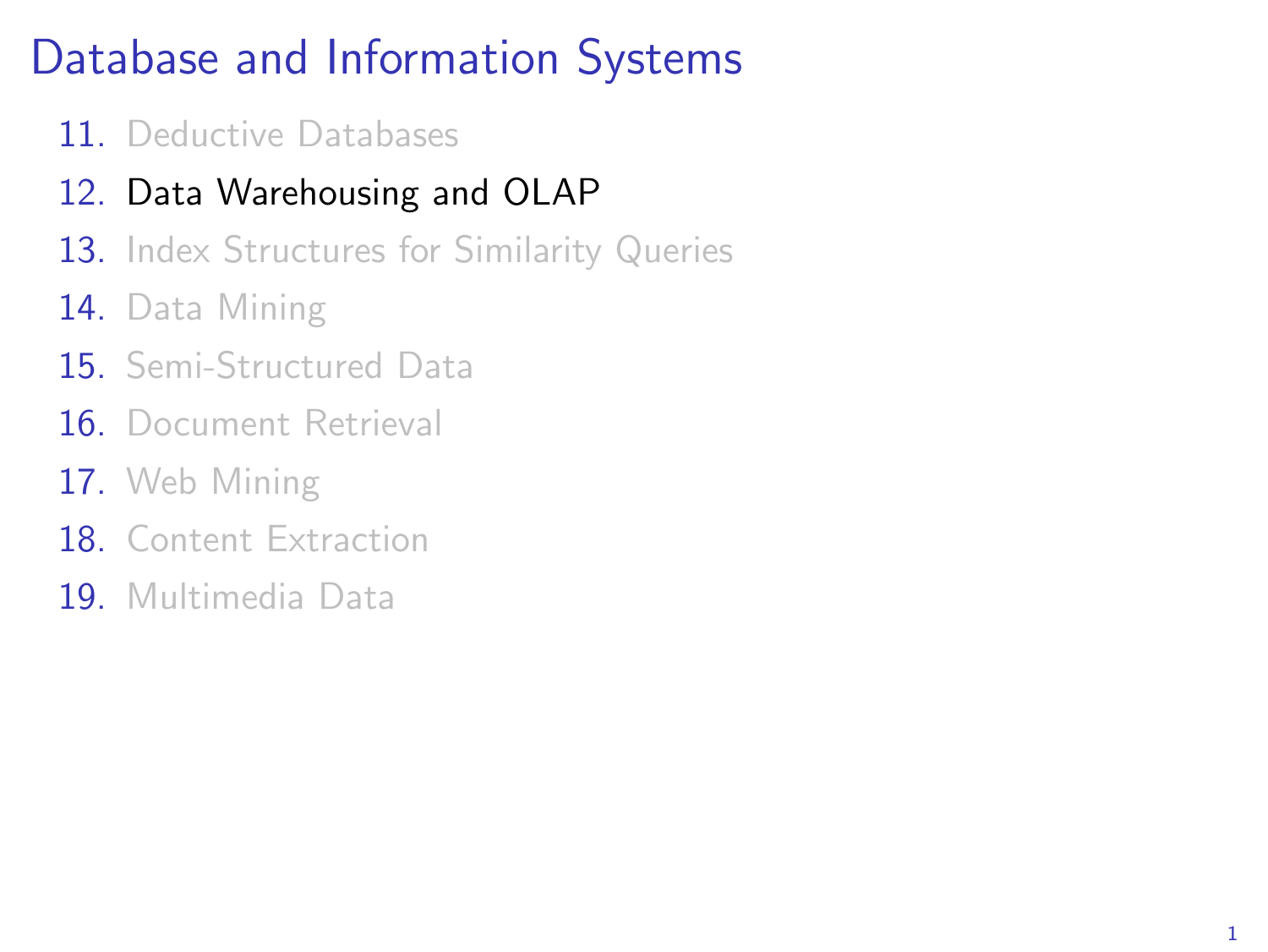- Decision support systems
- Data Warehouses
- Dimensional Modelling
- Online Analytical Processing
- <span id="page-1-0"></span>• Data Warehouse 2.0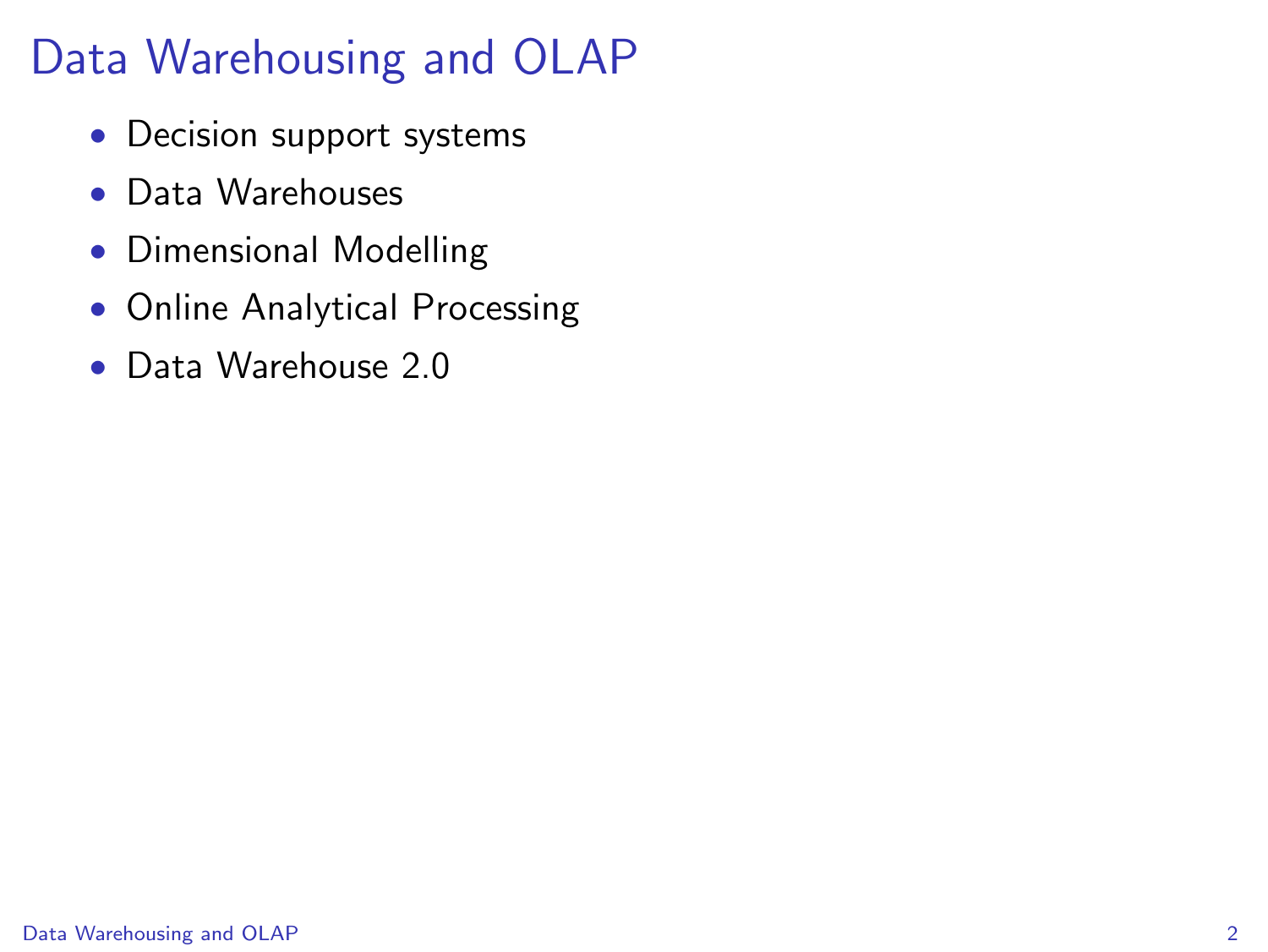Readings:

Heuer, Andreas; Saake, Gunter: Datenbanken - Konzepte und Sprachen, 2nd edition, Thomson Int., 2000, Section 4.6, 10.2.3. Conolly, Thomas; Begg, Carolyn: Database Systems - A Practical Approach to Design, Implementation, and Management, 3rd edition, Addison Wesley, 2002, Chapter 30-32.

Kifer, Michael; Bernstein, Arthur; Lewis Philip M.: Database Systems - An Application-Oriented Approach. 2nd edition. Pearson Education 2005, Chapter 15.

Dunham, Margaret H.: Data Mining - Introductory and Advanced Topics. Pearson Education, 2003, Chapter 2.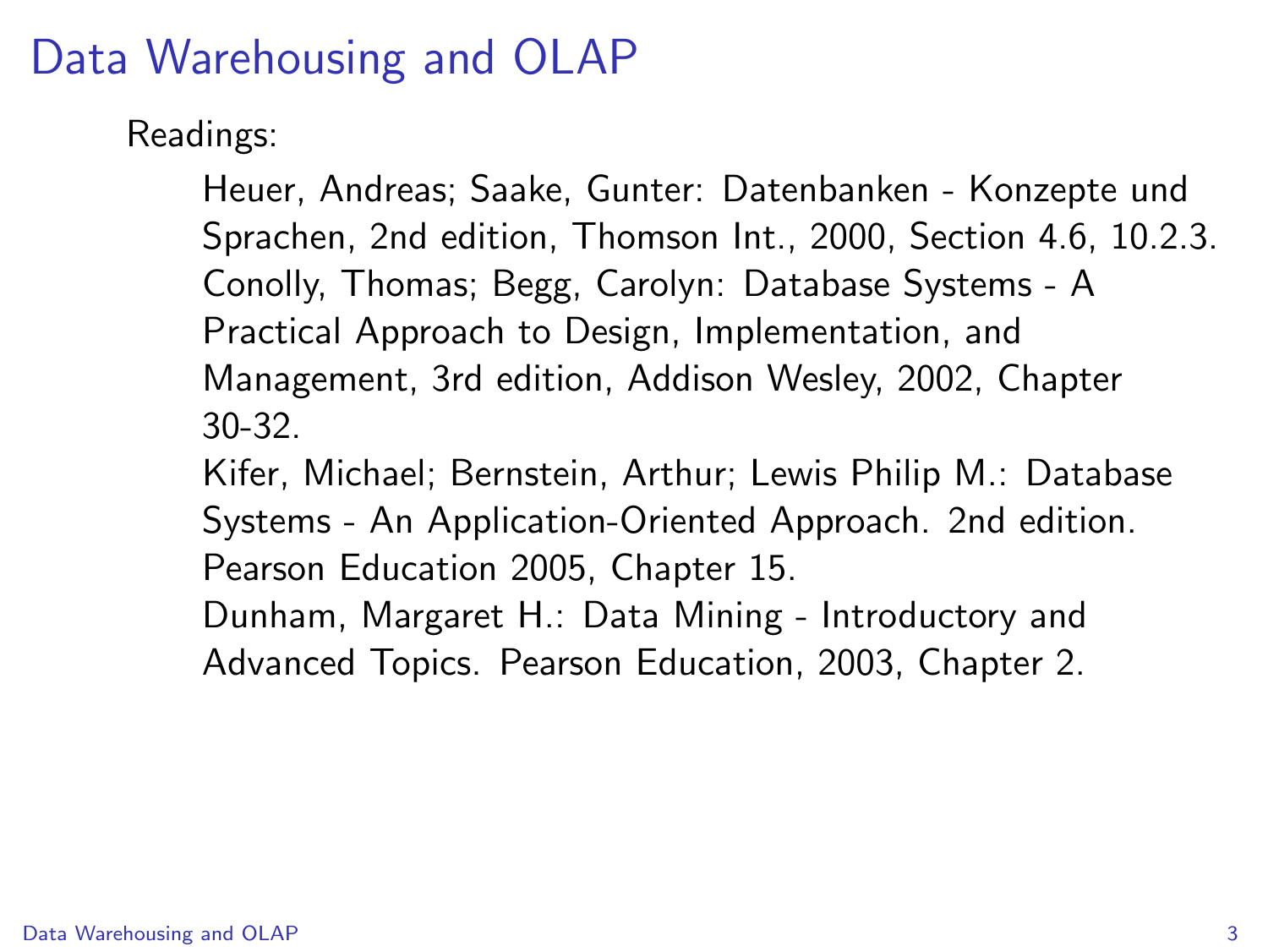Readings:

William H. Inmon; Derek Strauss; Genia Neushloss: DW 2.0 - The Architecture for the Next Generation of Data Warehousing. Morgang Kaufmann, Amsterdam etc., 2008. Kris Krishnan: Data Warehousing in the Age of Big Data. Morgan Kaufmann, Amsterdam, 2013. William H. Inmon; Anthony Nesavich: Tapping into Unstructured Data - Integrating Unstructured Data and Textual Analytics into Business Intelligence. Pearson, 2008.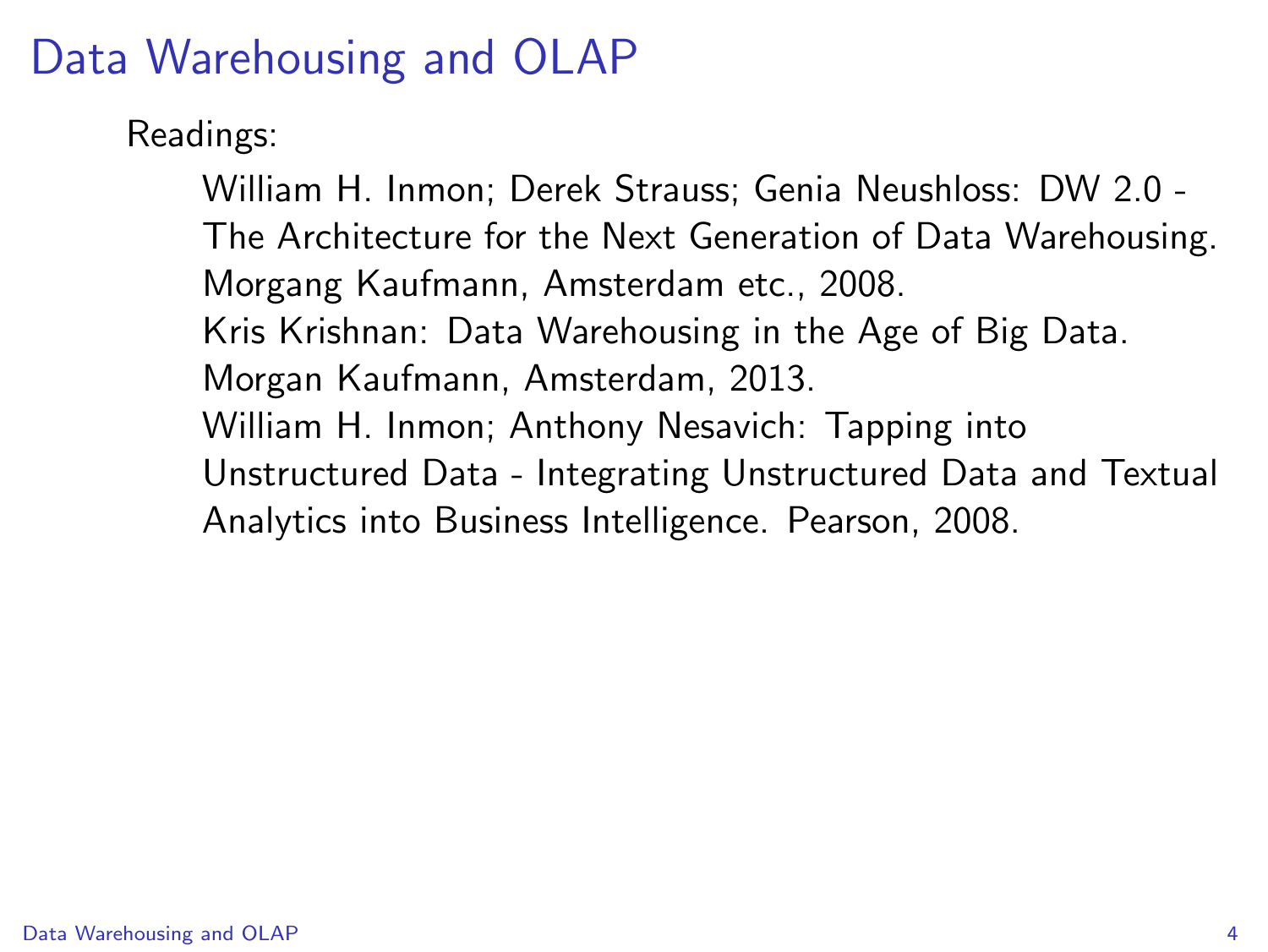- Decision support systems
- Data Warehouses
- Dimensional Modelling
- Online Analytical Processing
- <span id="page-4-0"></span>• Data Warehouse 2.0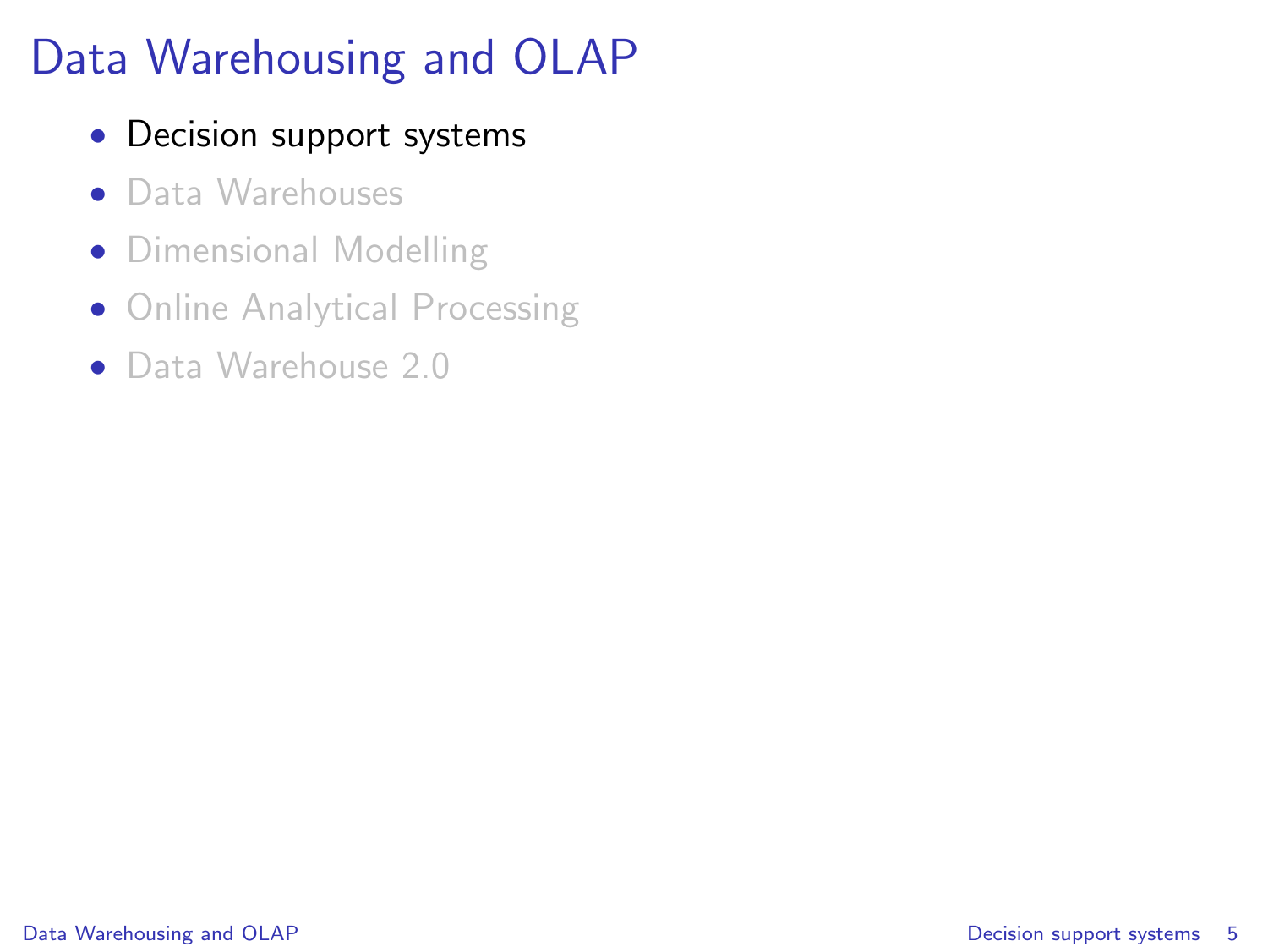# Decision Support Systems

- also: executive information systems, executive support systems
- purpose:

assisting managers in making decisions and solving problems

• traditional databases vs. decision support systems?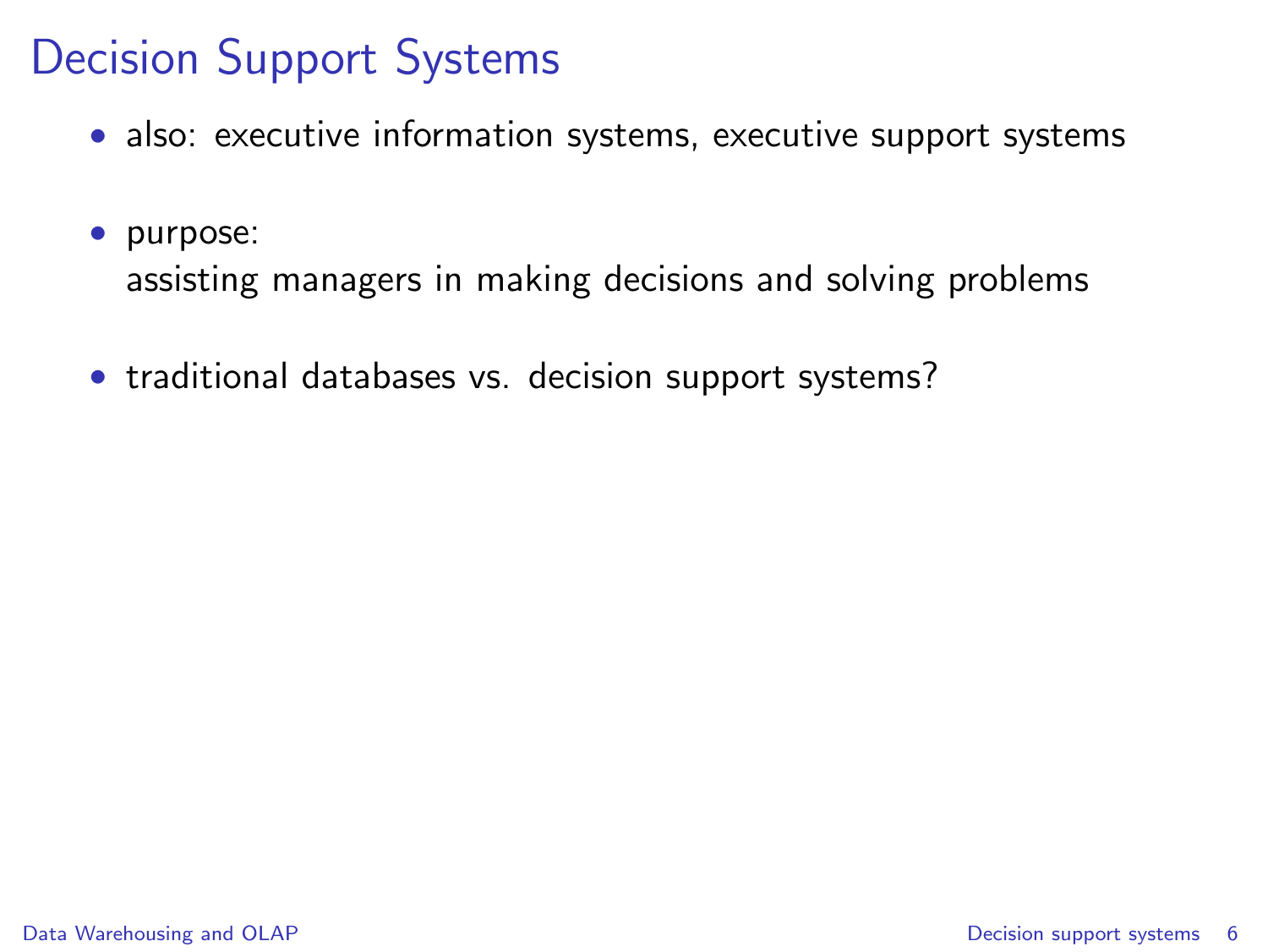# Decision Support Systems

- traditional databases:
	- task specific collections of operational data
		- billing
		- inventory control
		- payroll
		- procurement
		- manufacturing support
	- typical services
		- online transaction processing
		- batch reporting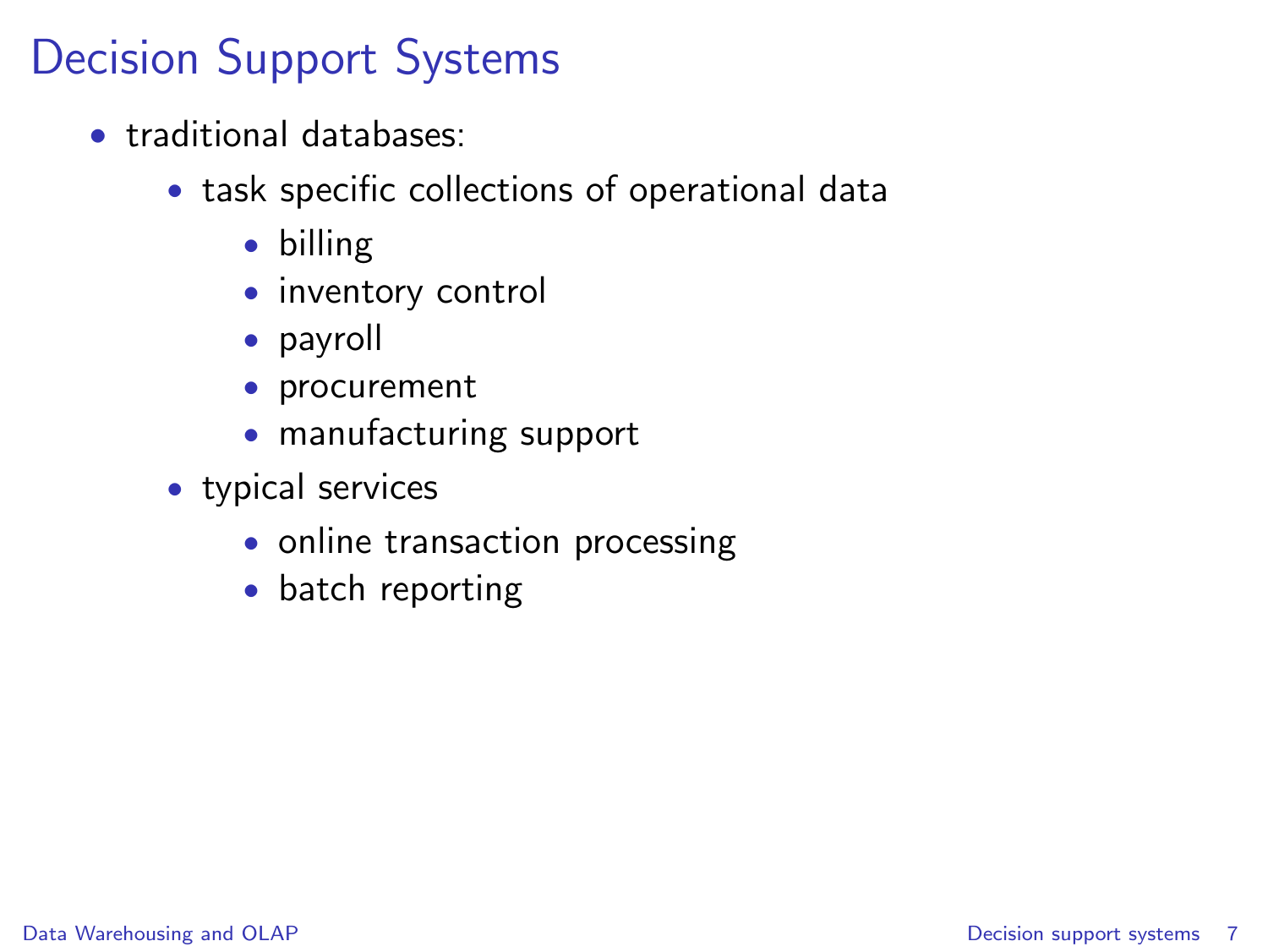# Decision Support Systems

- decision support systems:
	- informational data for
		- strategic analysis
		- planning
		- forecasting
	- typical services
		- ad hoc queries
		- customized information
	- data are usually organized along dimensions
	- data warehouse technology is useful but not necessary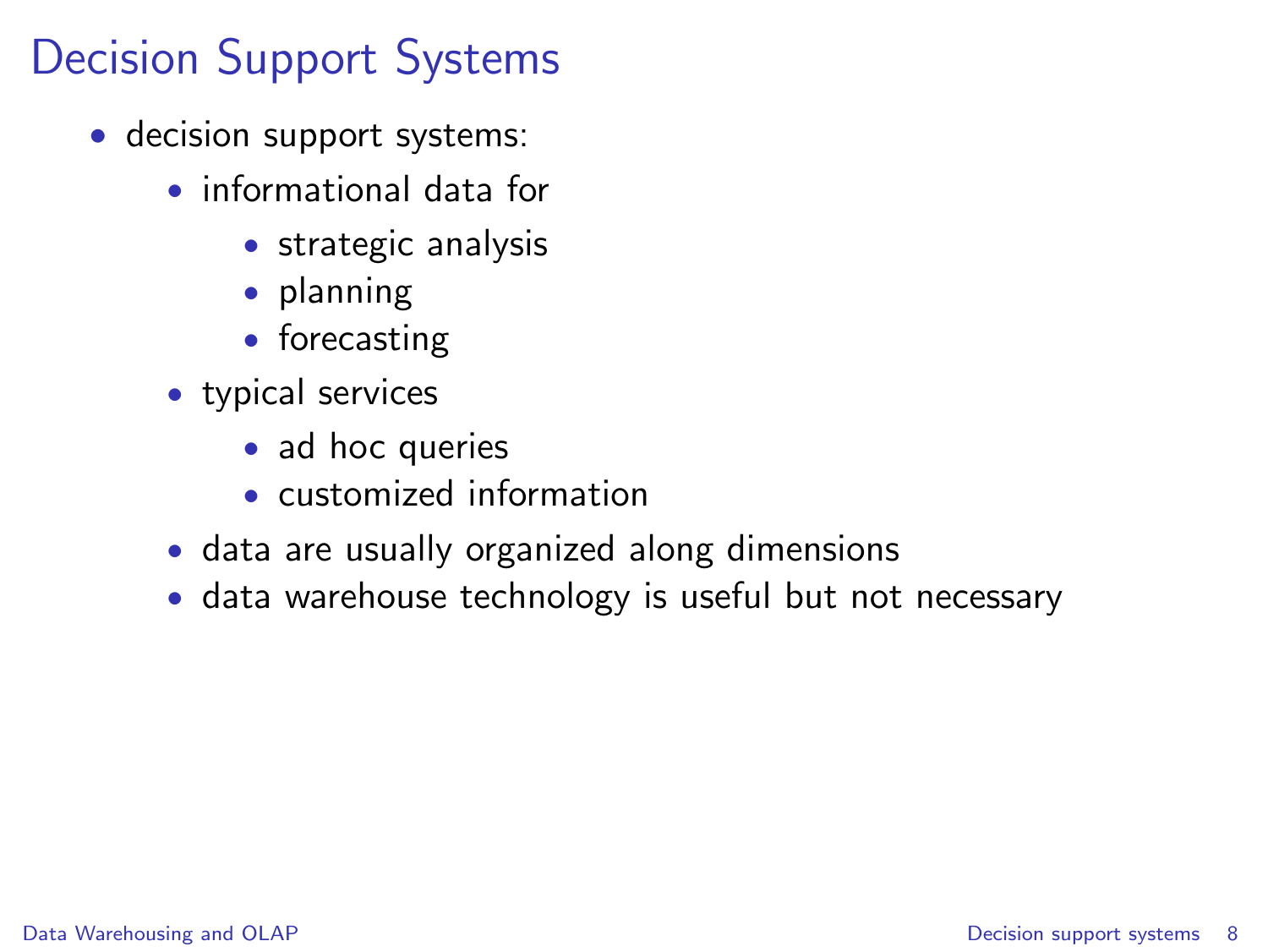# Data Warehouses and OLAP

- Decision support systems
- Data Warehouses
- Dimensional Modelling
- Online Analytical Processing
- <span id="page-8-0"></span>• Data Warehouse 2.0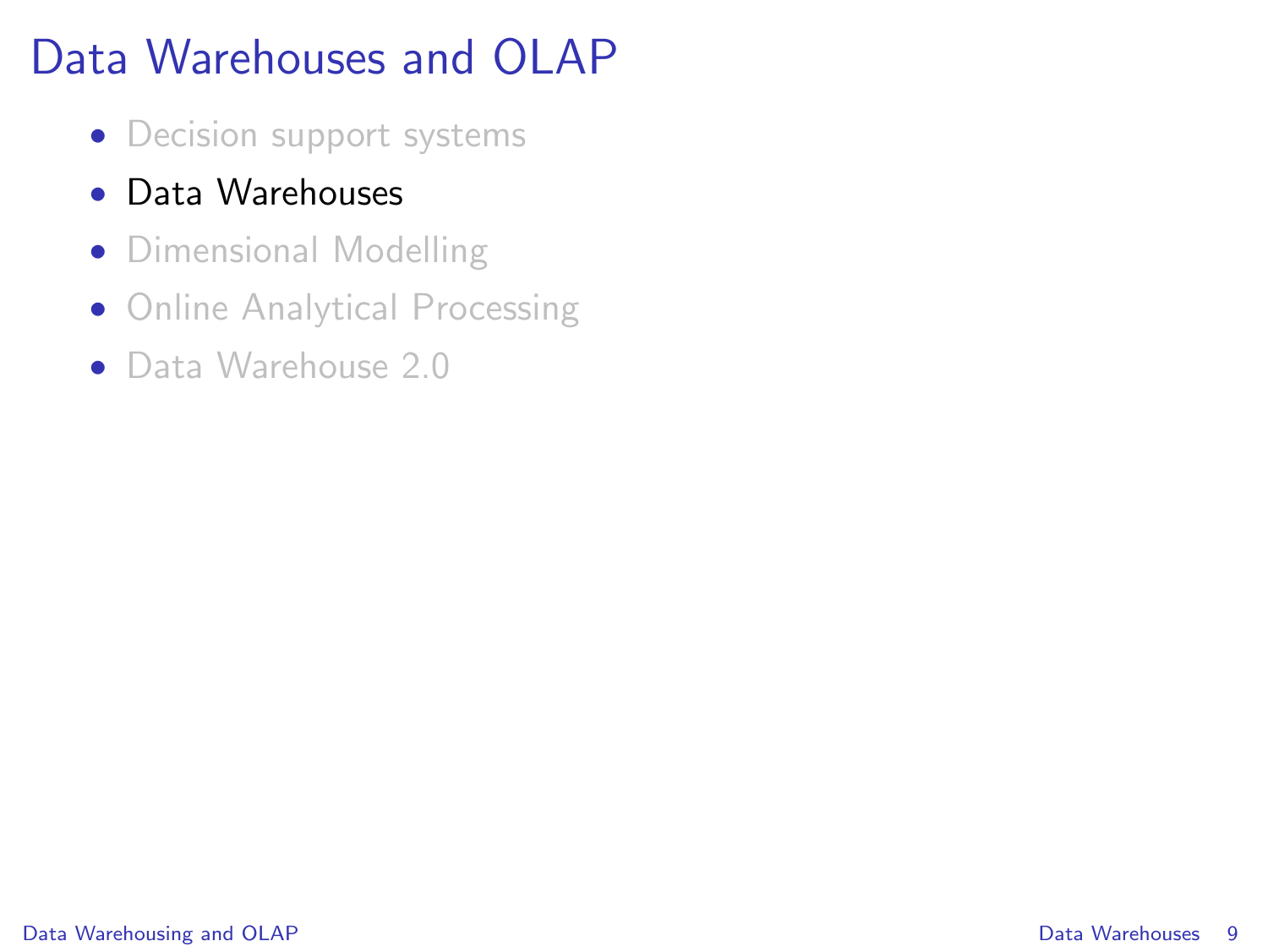# Data Warehousing

- Why data warehousing? an alternative view (Sahuguet 1997)
	- DB vendors have to create new needs
	- Consultants have to create new concepts
	- PhD students have to find fancy thesis subjects
	- faculty members have to find new funding
- but the idea of data warehousing is still alive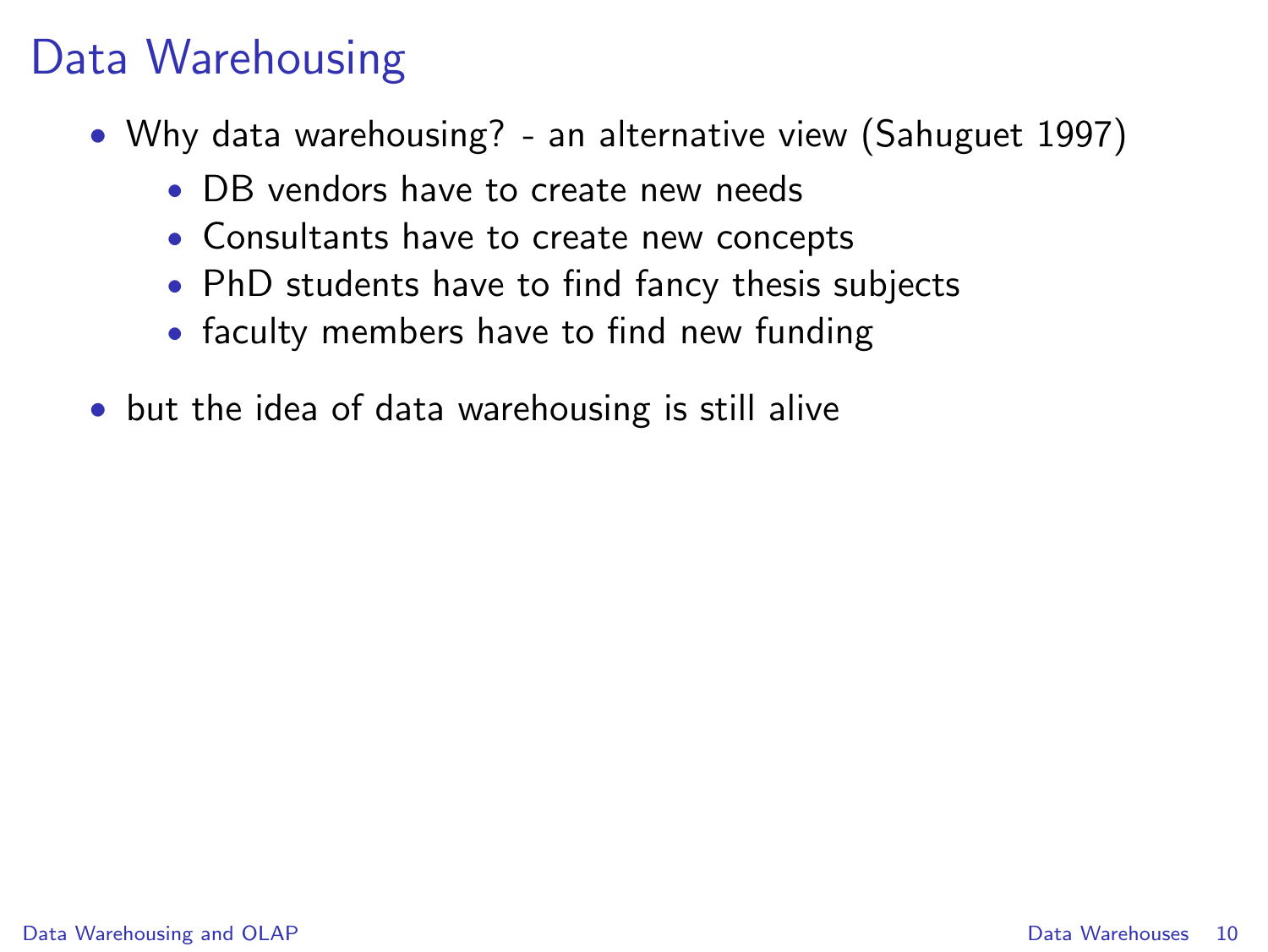## Data Warehouse

- set of data that supports decision support systems and is subject-oriented, integrated, time-variant, and non-volatile
- single repository for corporate-wide data
	- including historical ones
- notion traced back to William H. Inmom (1995) first used in the early 1980ies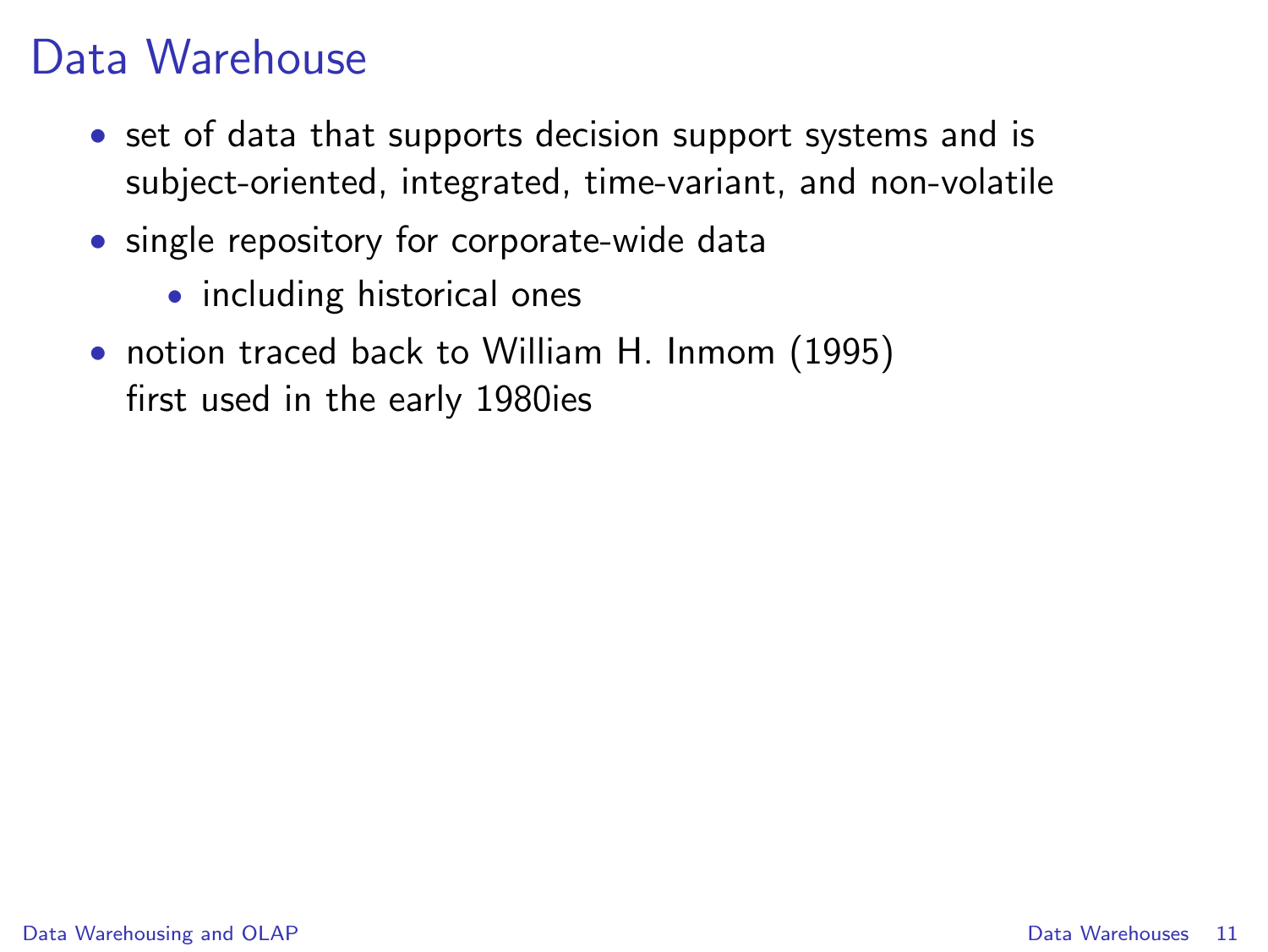## Characteristics of a Data Warehouse

- traditional databases: operational data for the day-to-day needs
	- inventory control, payroll, manufacturing support
	- online transaction processing and batch reporting
- data warehouse: informational data supporting decision taking
	- strategic analysis, planning, forecasting
- operational data needs to be transformed into informational ones
- relevant information is precomputed in advance of queries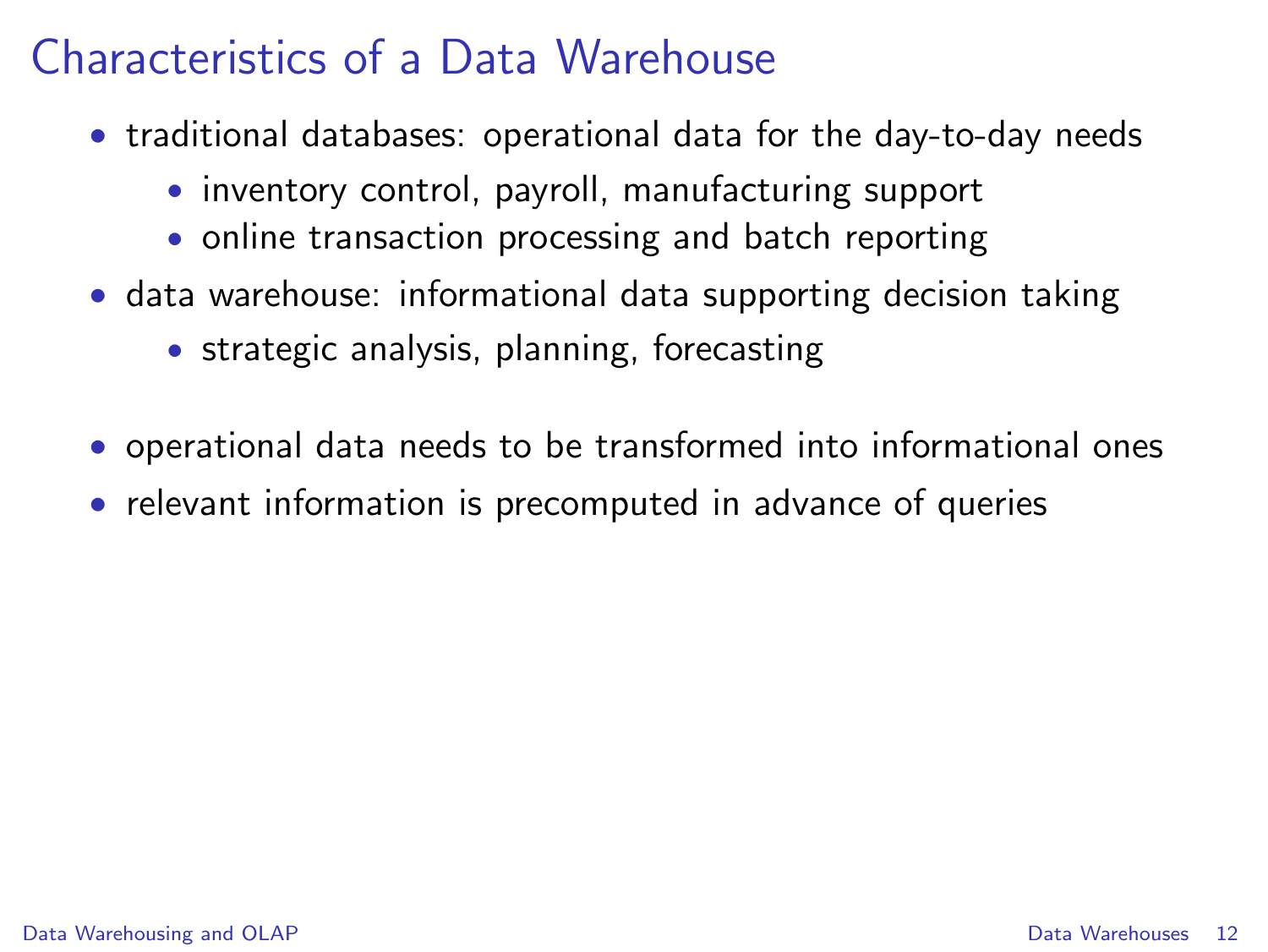## Characteristics of a Data Warehouse

• data warehousing is a (pro-)active approach

| active                                      | passive   |  |
|---------------------------------------------|-----------|--|
| anticipation of queries waiting for queries |           |  |
| "eager"                                     | "lazy"    |  |
| in advance                                  | on demand |  |

• data is completely static: only loaded, never updated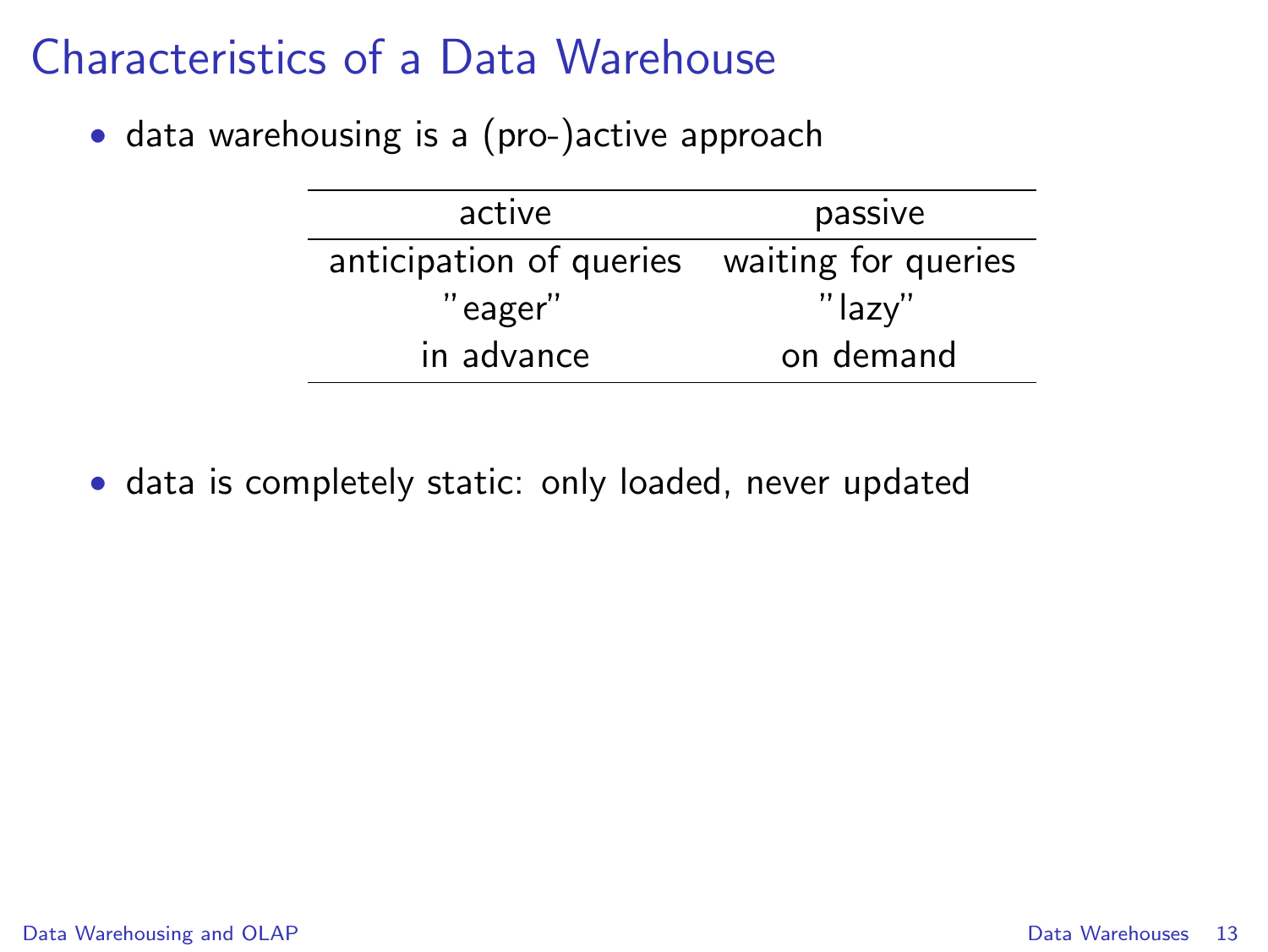### Characteristics of a Data Warehouse

|                   | Operational Data          | Data Warehouse             |
|-------------------|---------------------------|----------------------------|
| Application       | OLTP                      | OLAP                       |
| Usage             | <b>Standard Workflow</b>  | ad hoc Queries             |
| Temporal charact. | Snapshot                  | <b>Historical</b>          |
| Modification      | Dynamic                   | Static                     |
| Orientation       | Application               | <b>Business Enterprise</b> |
| Data              | <b>Operational Values</b> | <b>Aggregated Values</b>   |
| Level             | Detailed                  | Summarized                 |
| Access            | Frequently                | Less Frequently            |
| Response          | Few Seconds               | Minutes                    |
|                   |                           |                            |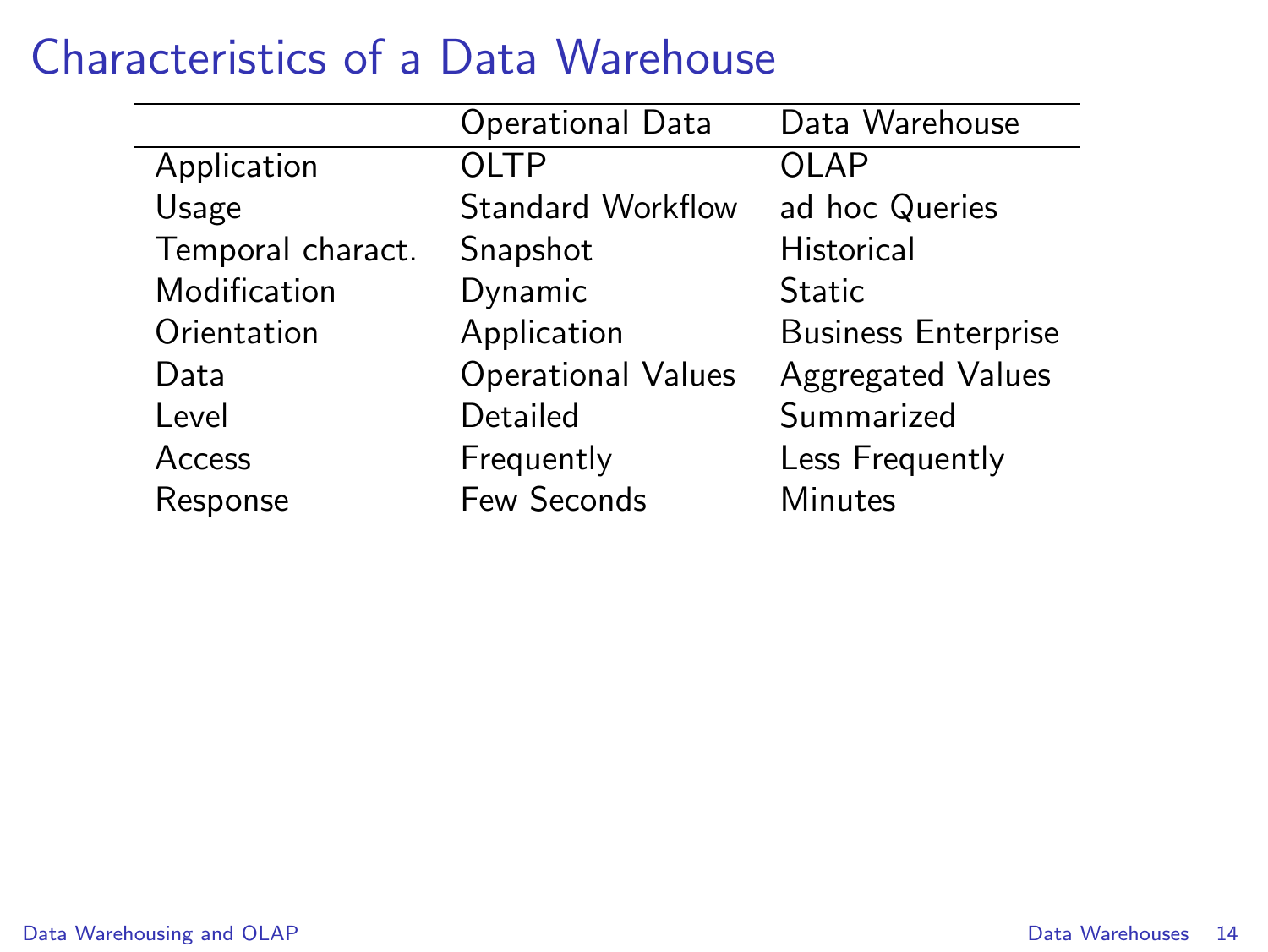## Components of a Data Warehouse

- data migration tools
- the data warehouse
- access tools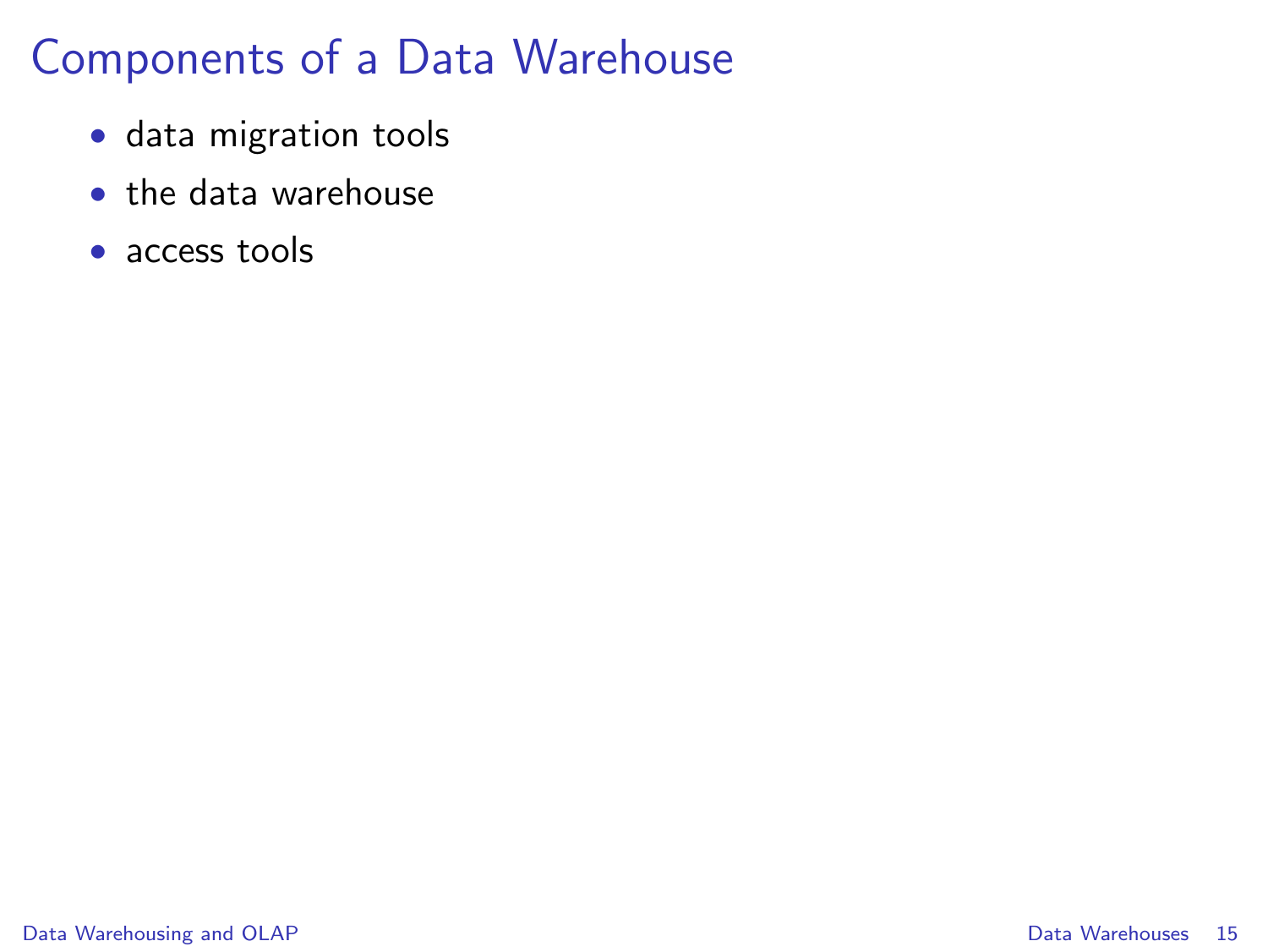#### Environment of a Data Warehouse



#### [Berson, Smith 1997]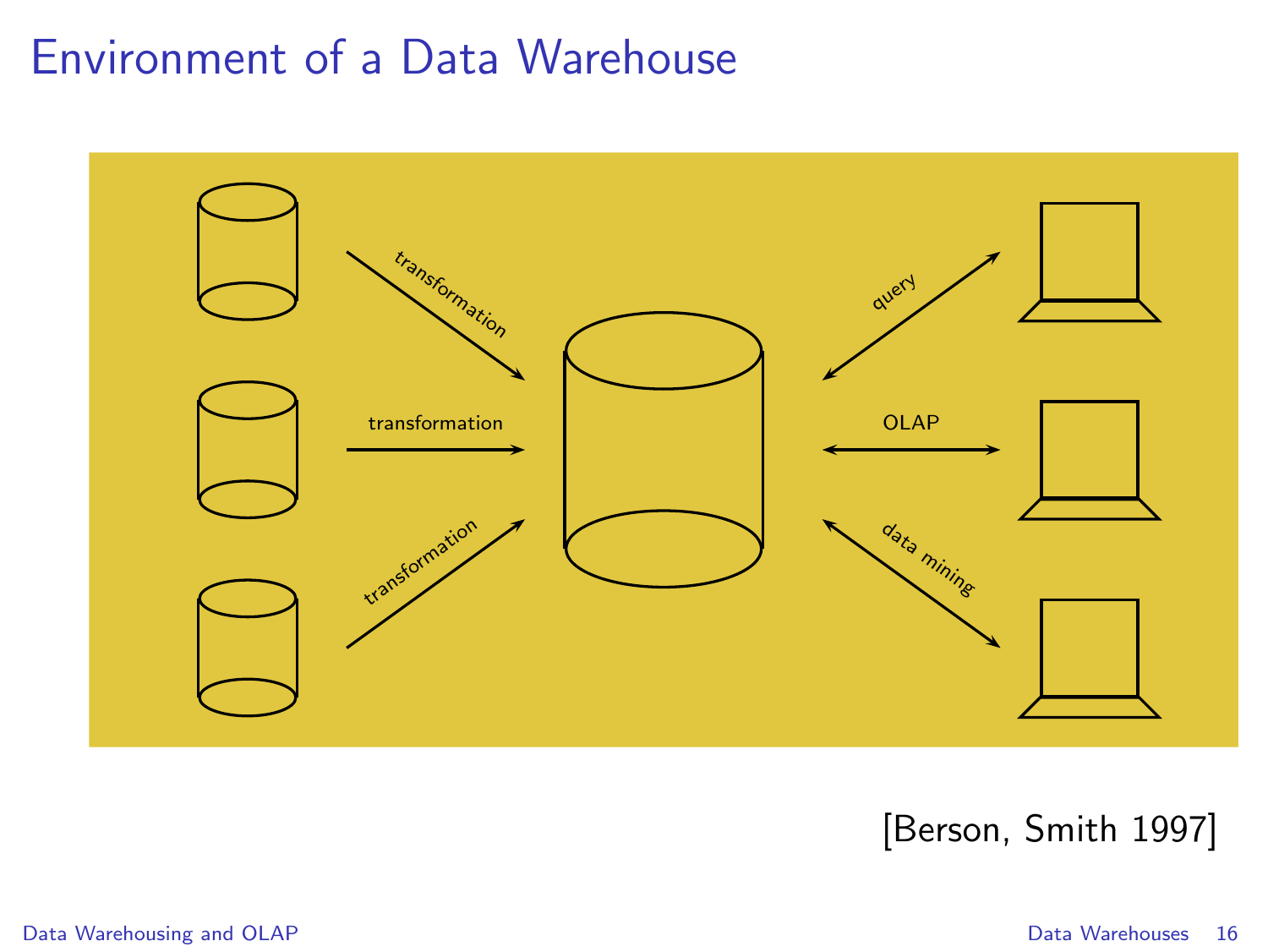## Data Migration

- ETL: extract, transform, load
	- minimizing latency
- extraction
	- selection of relevant data
	- data profiling, estimation of data quality
	- periodicity: periodic, event-driven, query-driven
- transformation:
	- converting heterogeneous sources into one common schema
- loading
	- combination of snapshots into a historical data base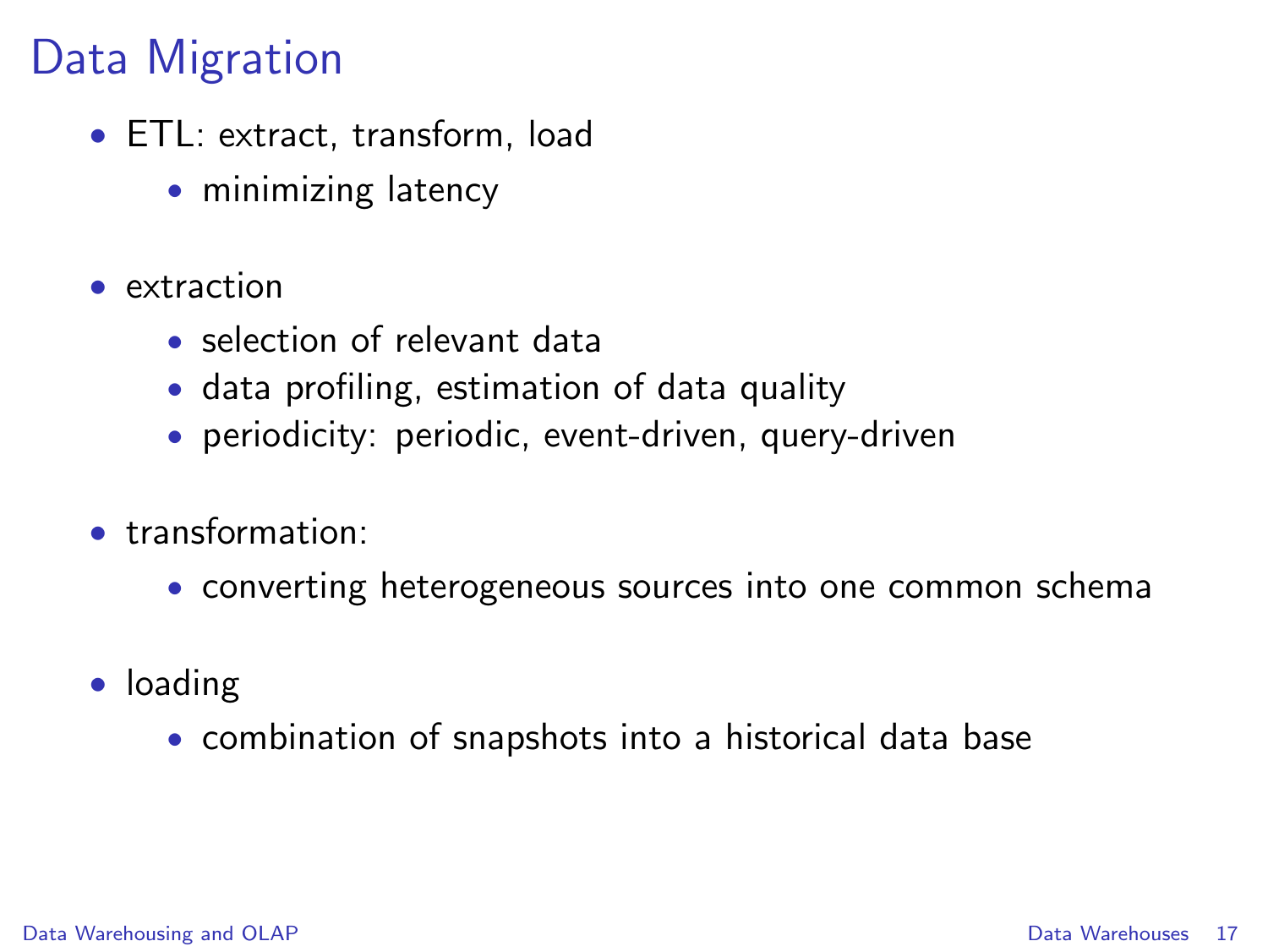# Data Migration

- syntactic transformations
	- reformatting (date, time, ...)
	- different data types
- semantic transformations
	- encoding conventions
		- code mapping (countries, gender, ...)
		- time zone mapping
		- units of measurement
	- schema mapping
	- harmonization of terminology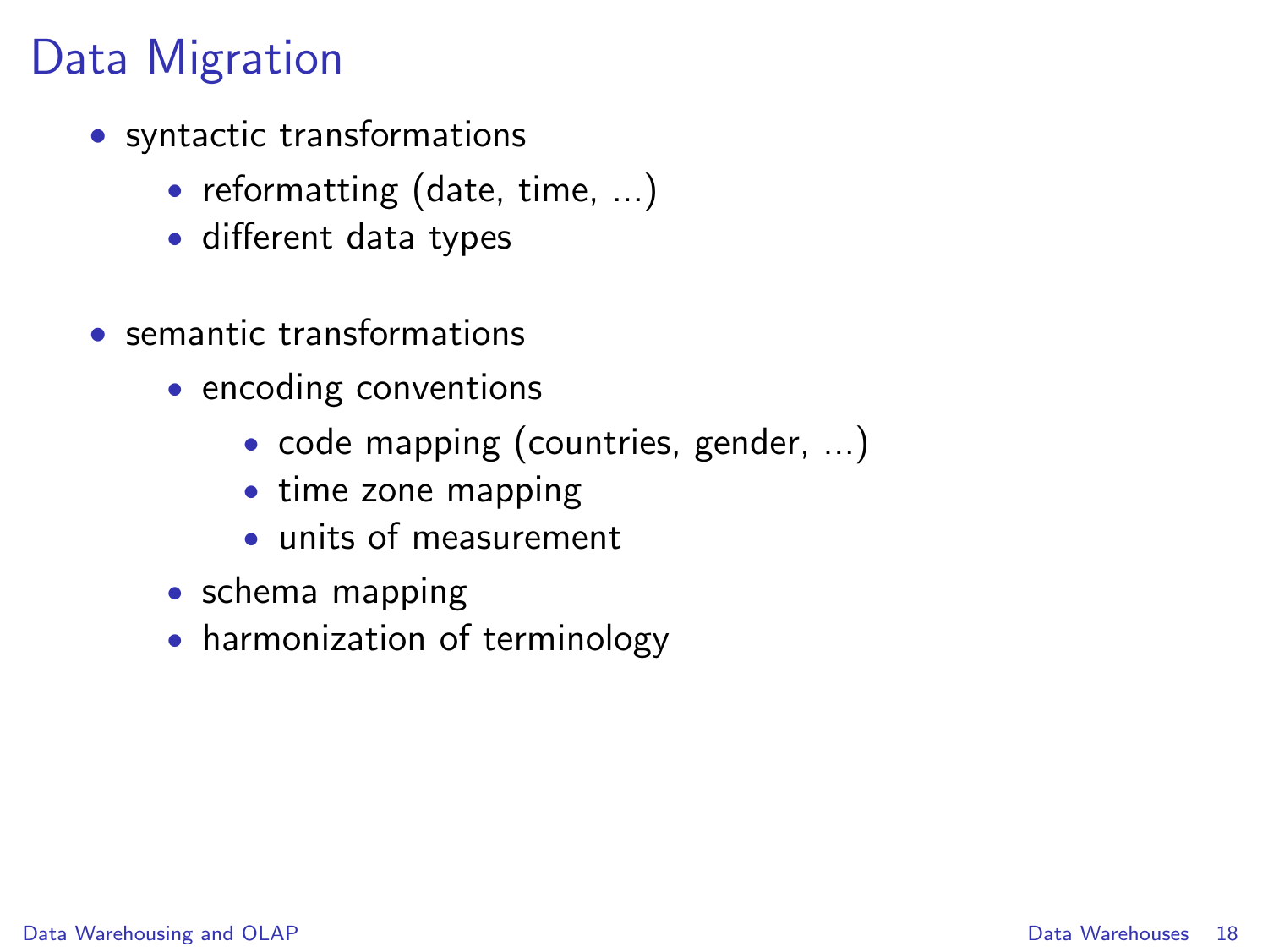# Data Migration

- semantic transformations (cont.)
	- inserting derived data
		- relative instead of absolute time information e.g. age  $\rightarrow$  day of birth
	- cleansing
		- handling of missing and erroneous data
		- elimination of duplicates
	- summarization
		- aggregation of data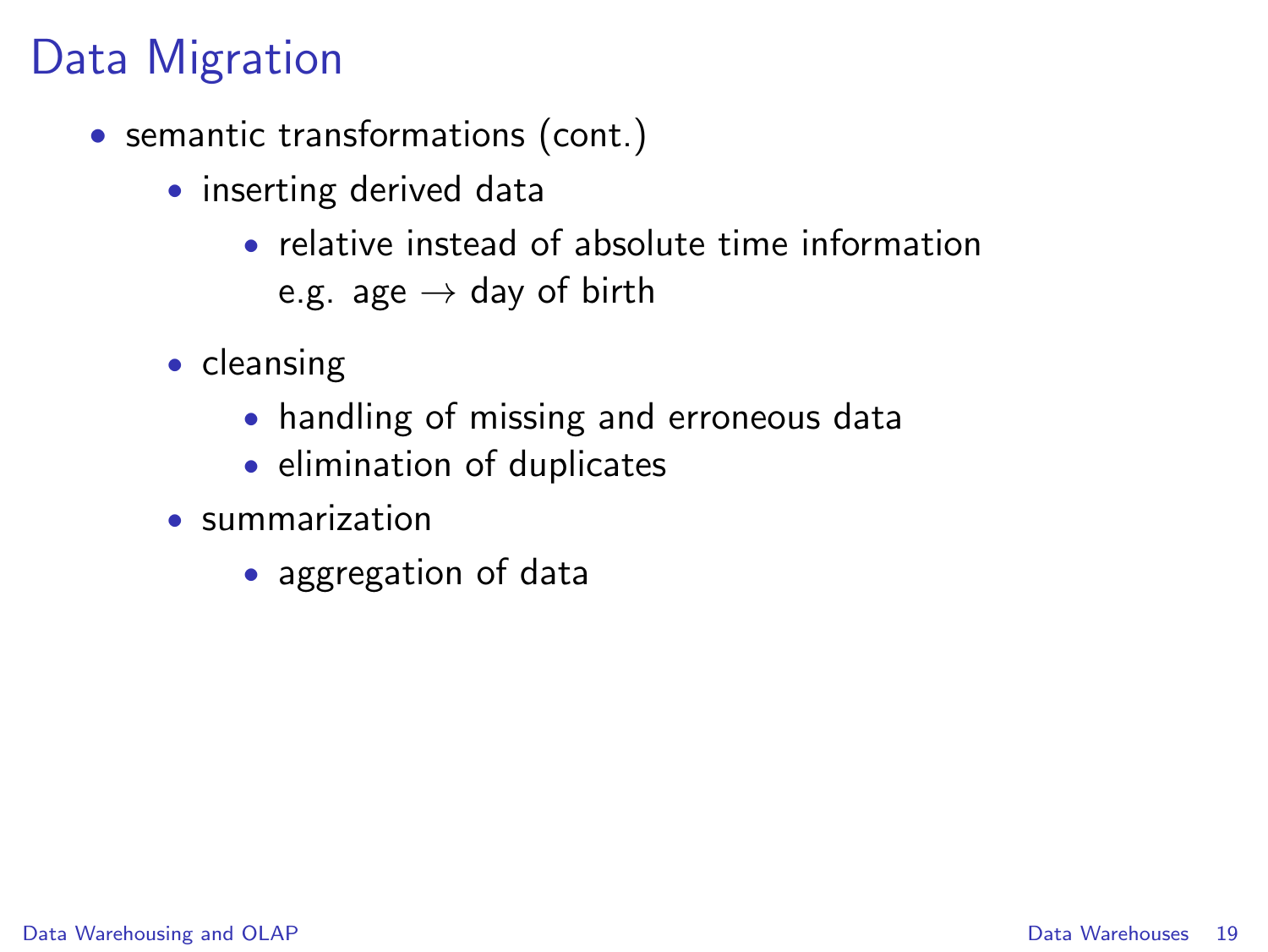#### Problems with Data Warehousing

- problems in setting up a data warehouse ( $GREENFIED 1996$ )
	- underestimation of resources for data loading
	- hidden problems with the source systems (e.g. missing data)
	- required data not captured
	- increased end-user demands
	- data homogenization (differences between different source systems are lost)
	- demanding resource requirements
	- conflicts between owners of data
	- high maintenance requirements
	- long-duration project
	- complexity of integration (different requirements, different tools, ...)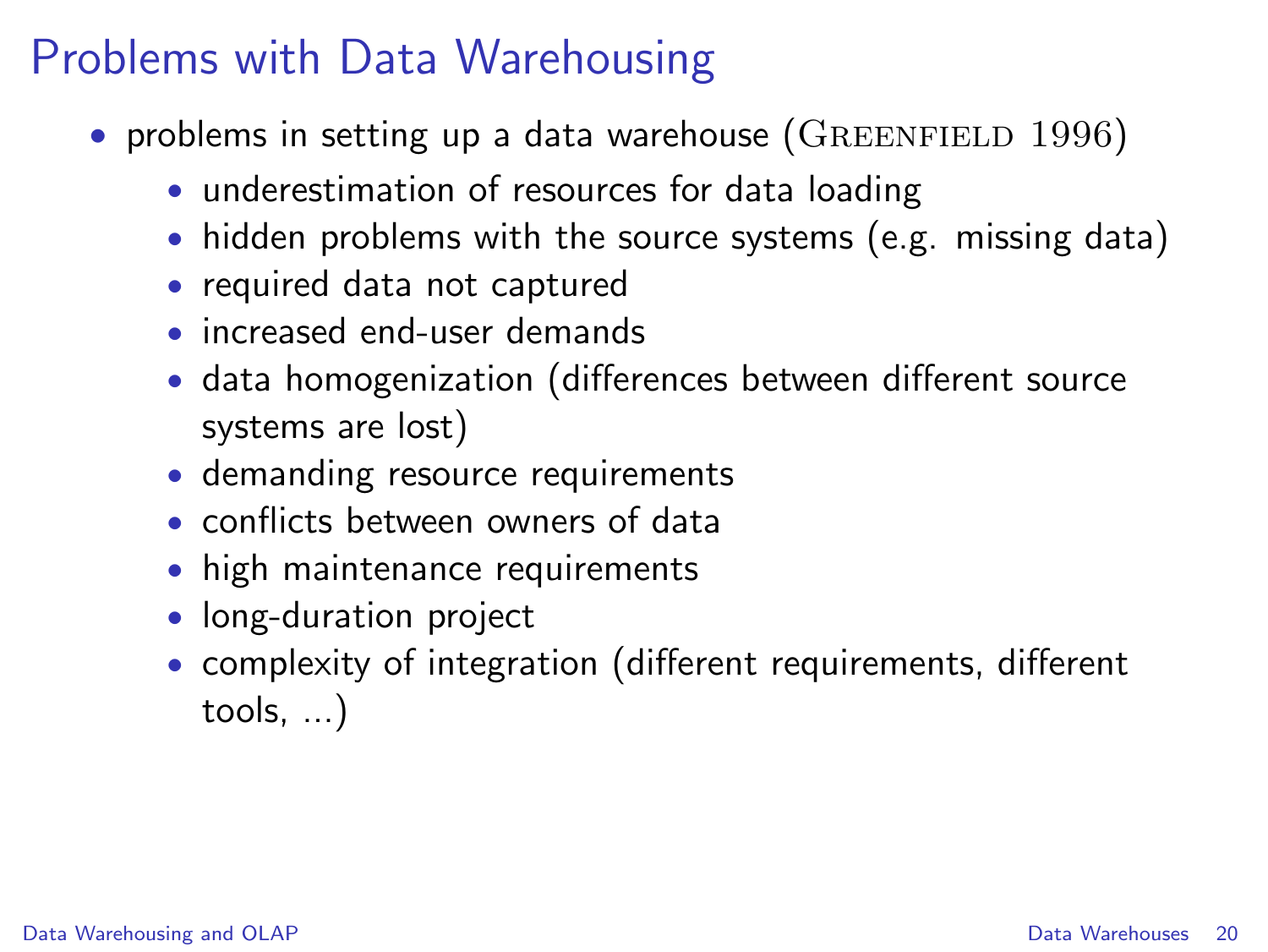# Performance Gains through Data Warehousing

- preaggregation
	- summarization during data transformation
	- 20 ... 100% increase in storage space  $\rightarrow$  2 .. 10 times speedup [Singh 1998]
- denormalization:
	- reduction of joins
	- redundancy can be tolerated
	- update anomalies are not a problem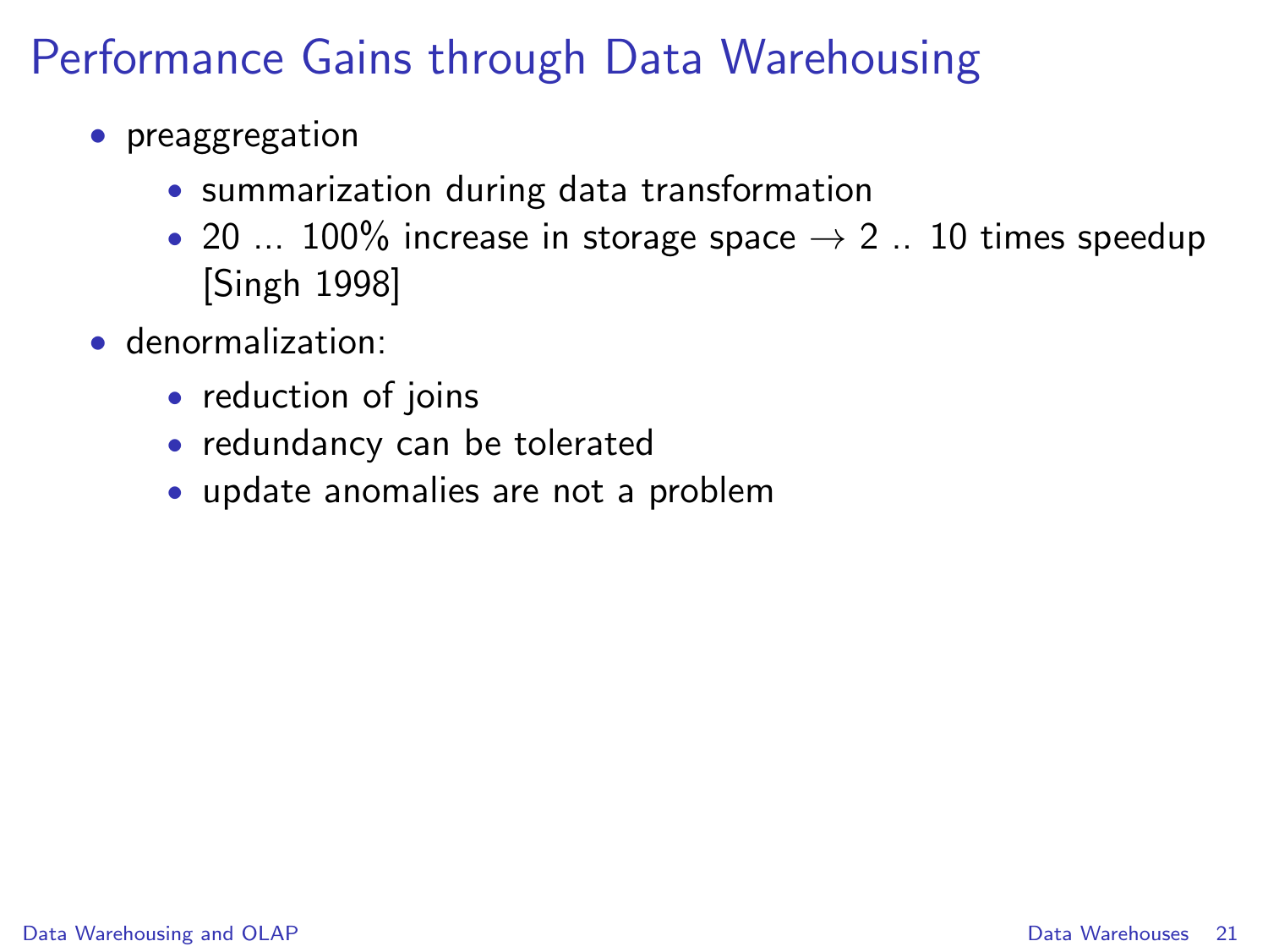## Meta Data for Data Warehousing

- additional meta data requirements
	- origin of the data
	- changes made to the data during upload
	- aggregation procedures
	- table partitions and partion keys
	- profiling: typical queries for different users and user groups
	- user-group specific meanings of attributes and changes in meaning
	- synchronizing meta data between different systems and tools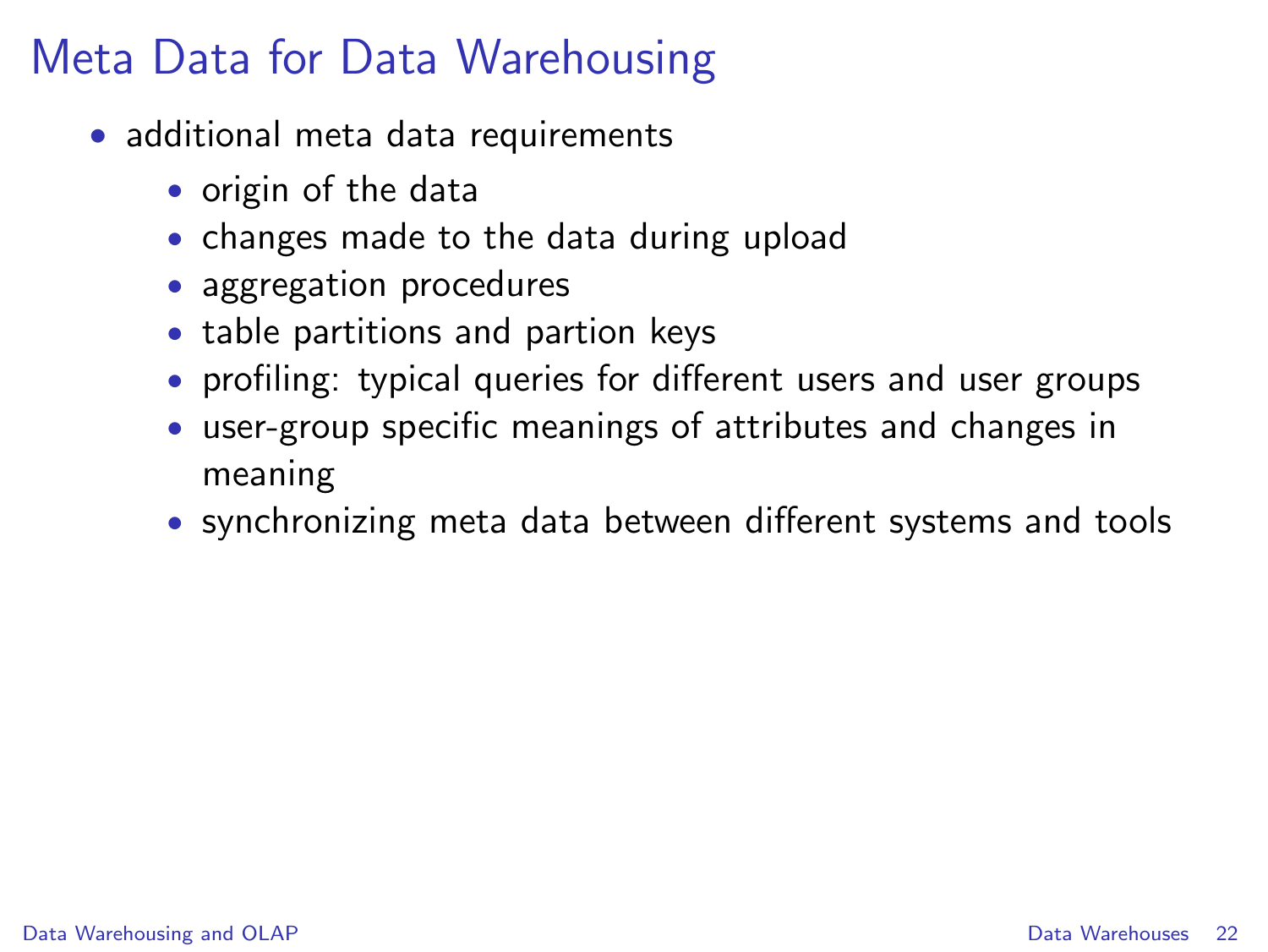- active data warehouse: allows online processing and data updates
- problems:
	- expensive to maintain data and transaction integrity both not really needed for data warehousing
	- peak period processing: used only infrequently, but needs substantial (mostly idle) backup capacity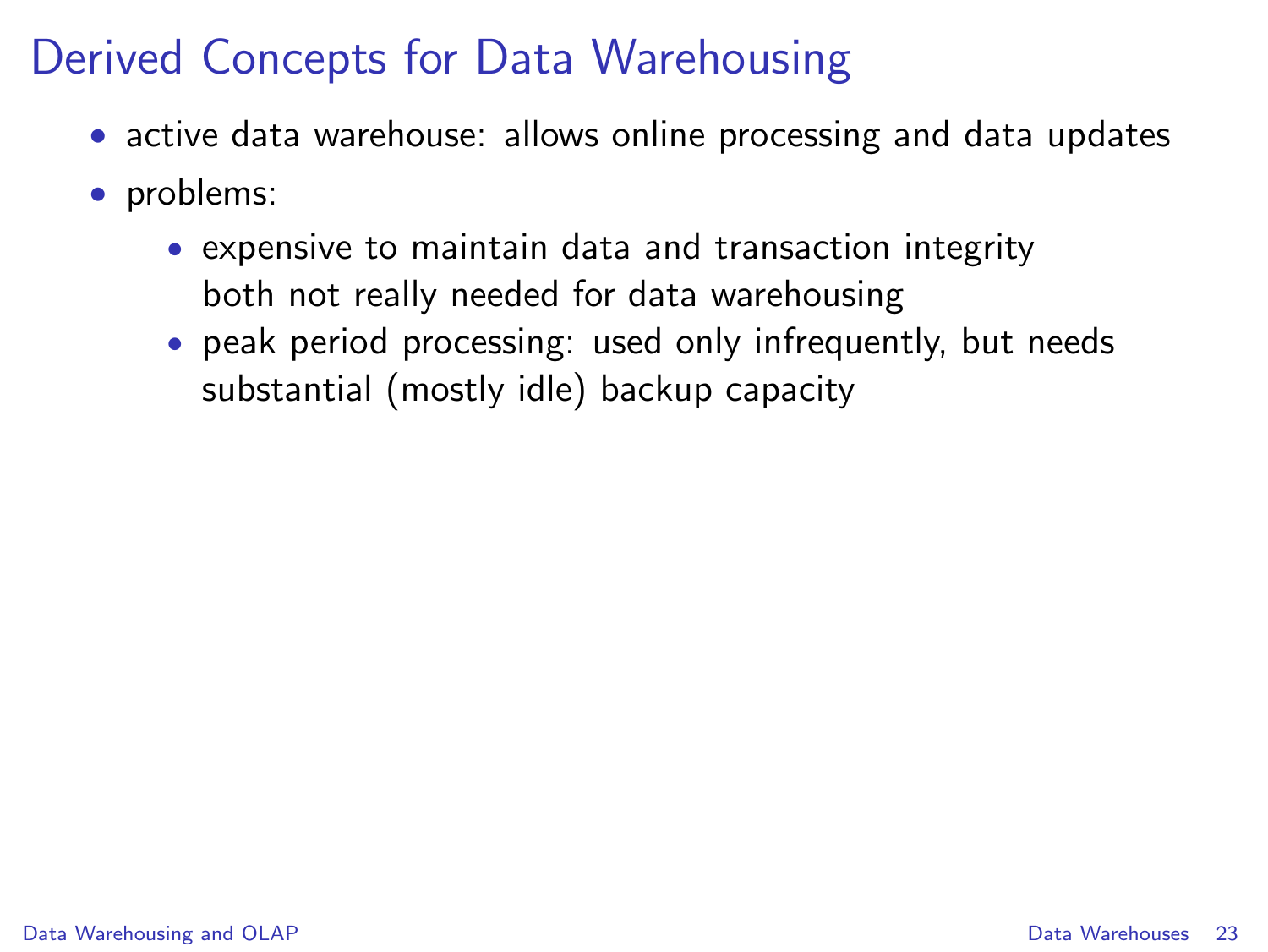- virtual data warehouse: implemented as a view on the operational data
- problems
	- poor performance: sharing resources with transaction processing
	- little support for historical data
	- non-replicable queries: data base mostly contains snapshot information
	- no possibility to combine data from different operational data bases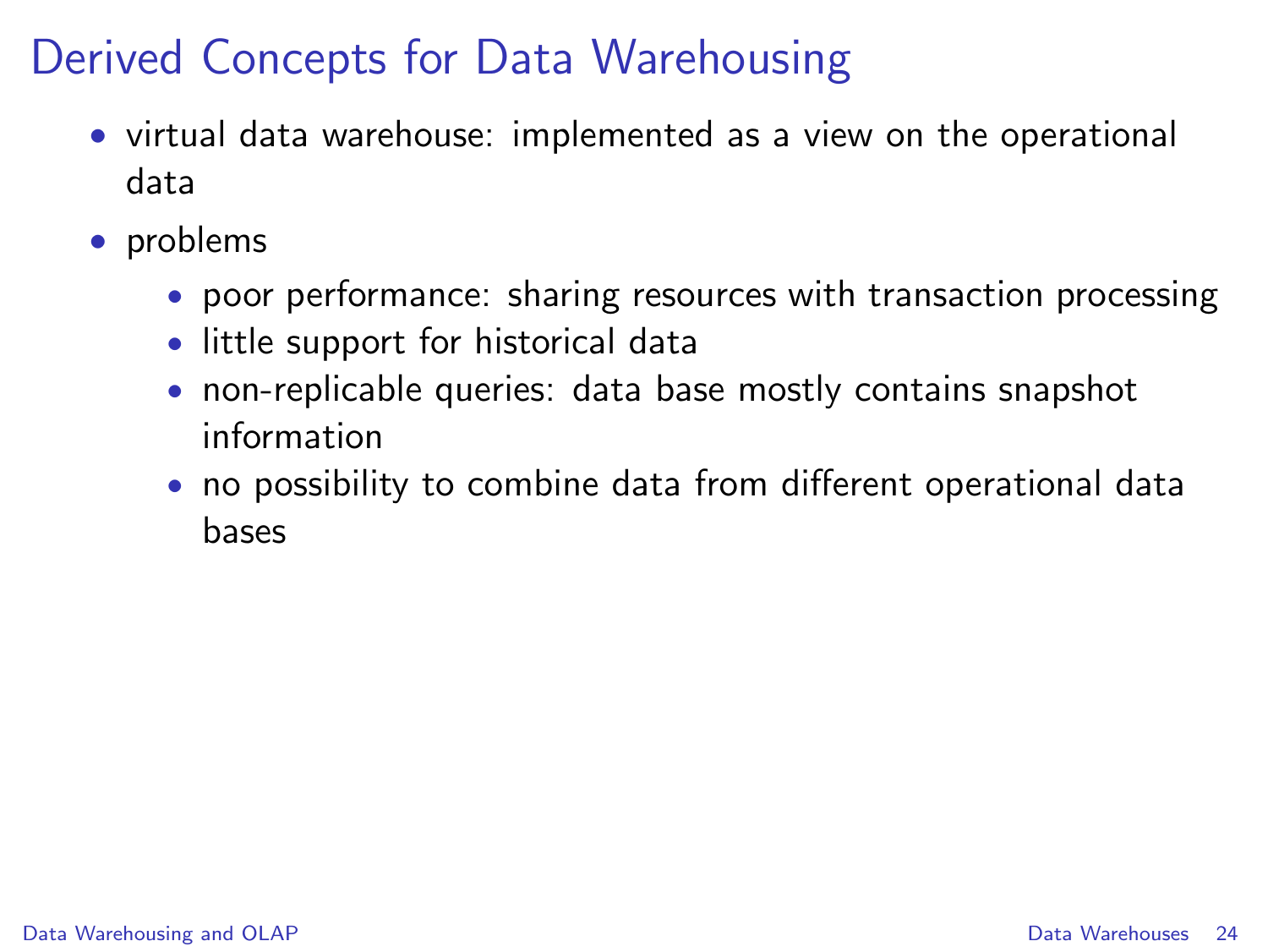- federated data warehouse: cooperating operational data bases
- problems
	- poor performance: sharing resources with transaction processing
	- little support for historical data
	- non-replicable queries: data base mostly contains snapshot information
	- poor performance: reduced availability of components, no centralized optimization of queries to avoid duplicated effort
	- lack of data integration: data has to be used as it is available
	- complex technical infrastructure
	- fixed data granularity, inherited from the individual application data bases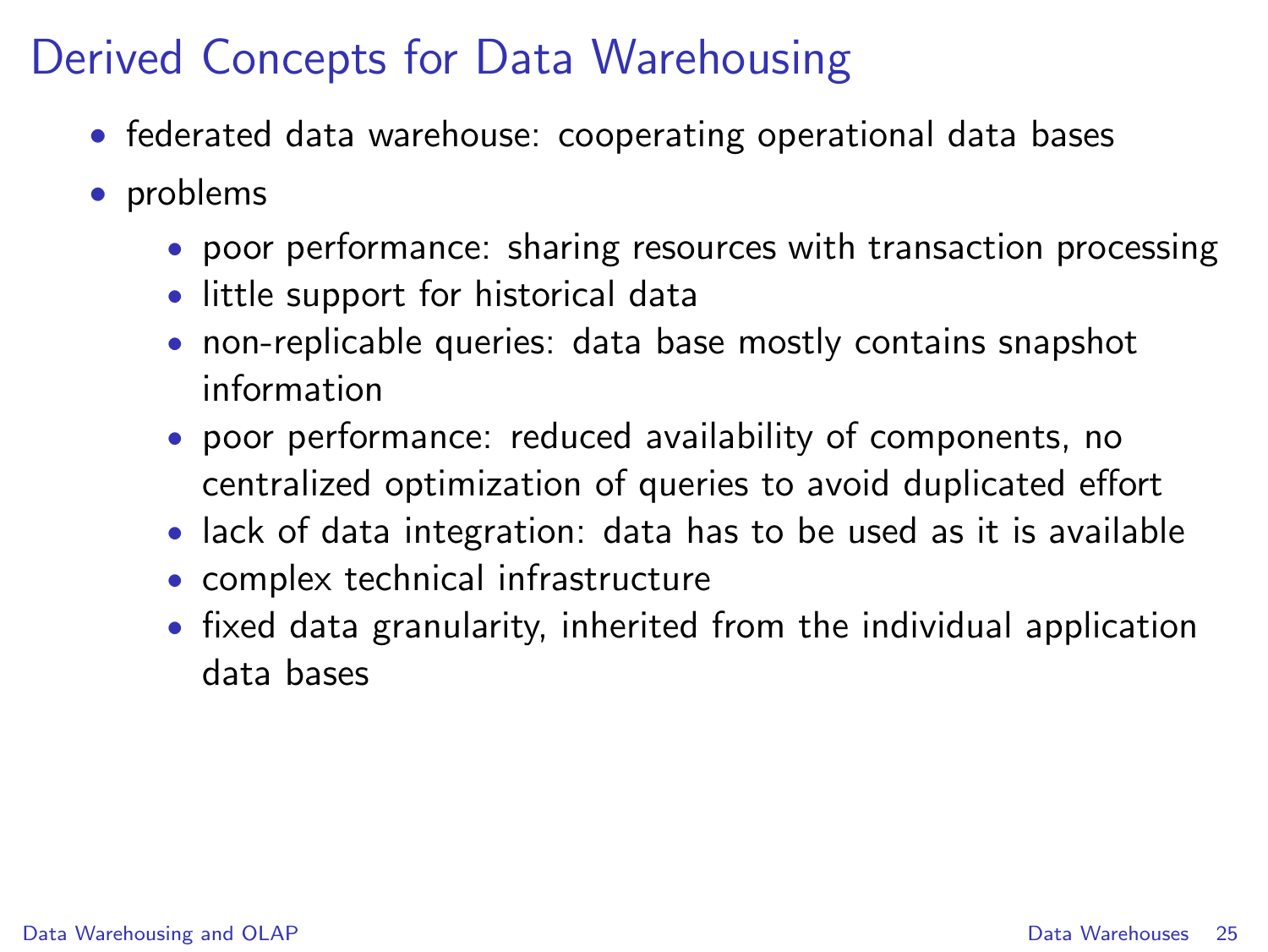- data mart: subset of a data warehouse at a departmental, regional, or functional level
- problems:
	- no reconciliation of data: different data marts will produce different answers to the same query
	- extract proliferation: every data mart requires specific data extraction components and procedures
	- change propagation: changes in the business model are likely to affect every data mart
	- difficult to extend: almost impossible to reuse existing components from one data mart for setting up another one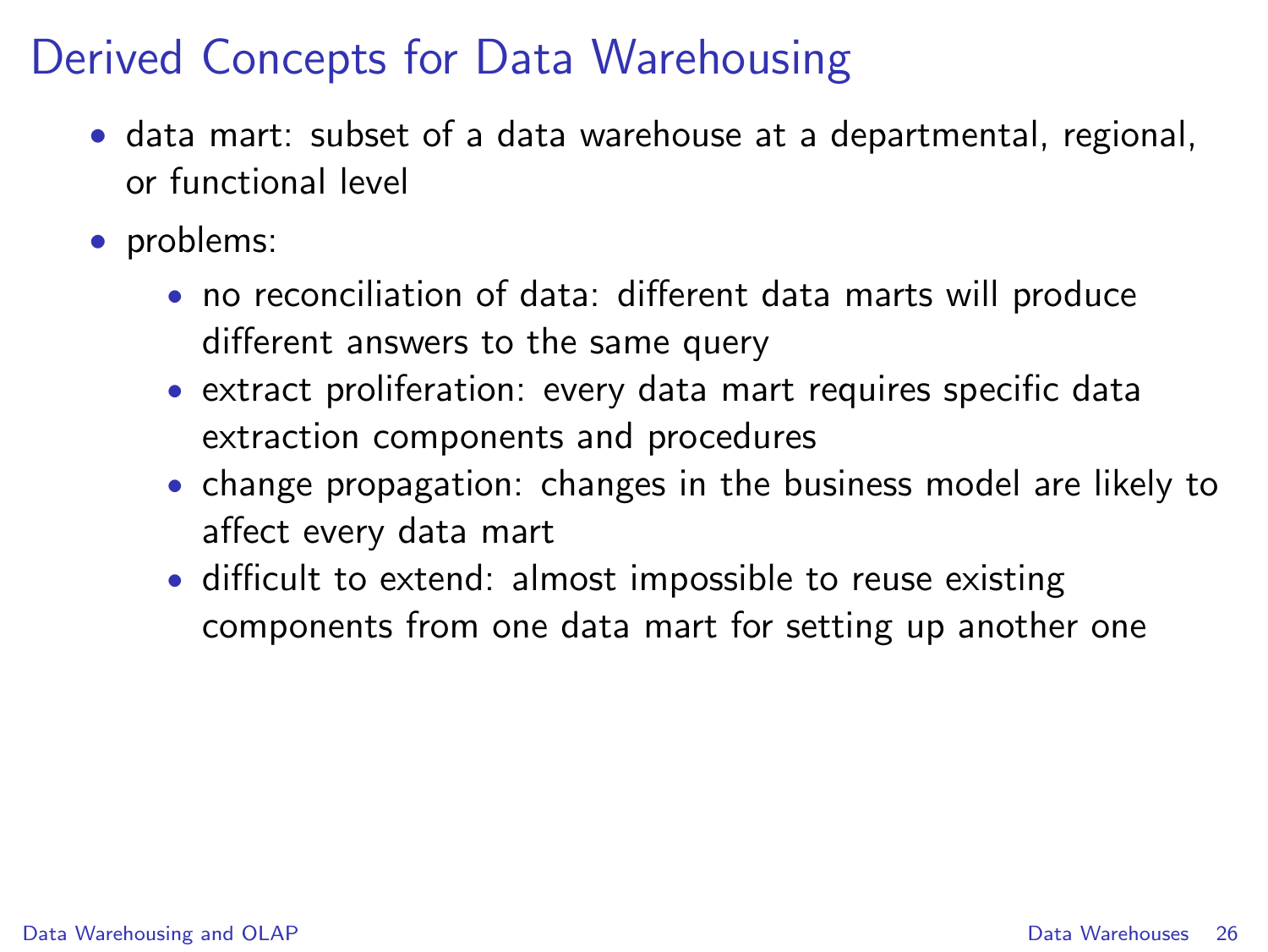- Decision support systems
- Data Warehouses
- Dimensional Modelling
- Online Analytical Processing
- <span id="page-26-0"></span>• Data Warehouse 2.0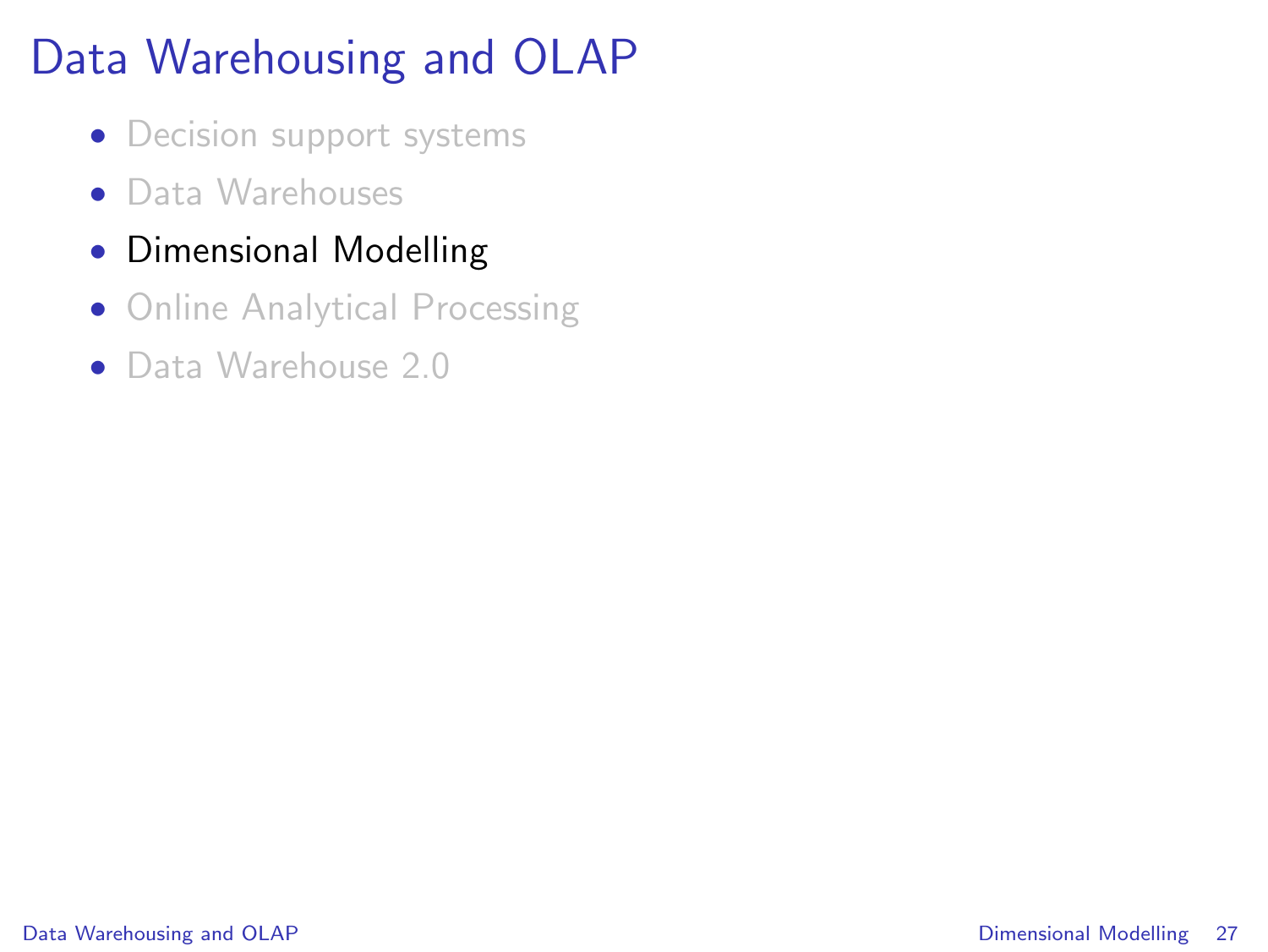- analysis-oriented way to represent and query data in a database
	- to be used in decision support systems
- special emphasis: efficient access to dimension-based data
- dimension: collection of logically related attributes
	- regions
	- time intervals
	- product classes
	- organisational hierarchies

each viewed as an axis for modelling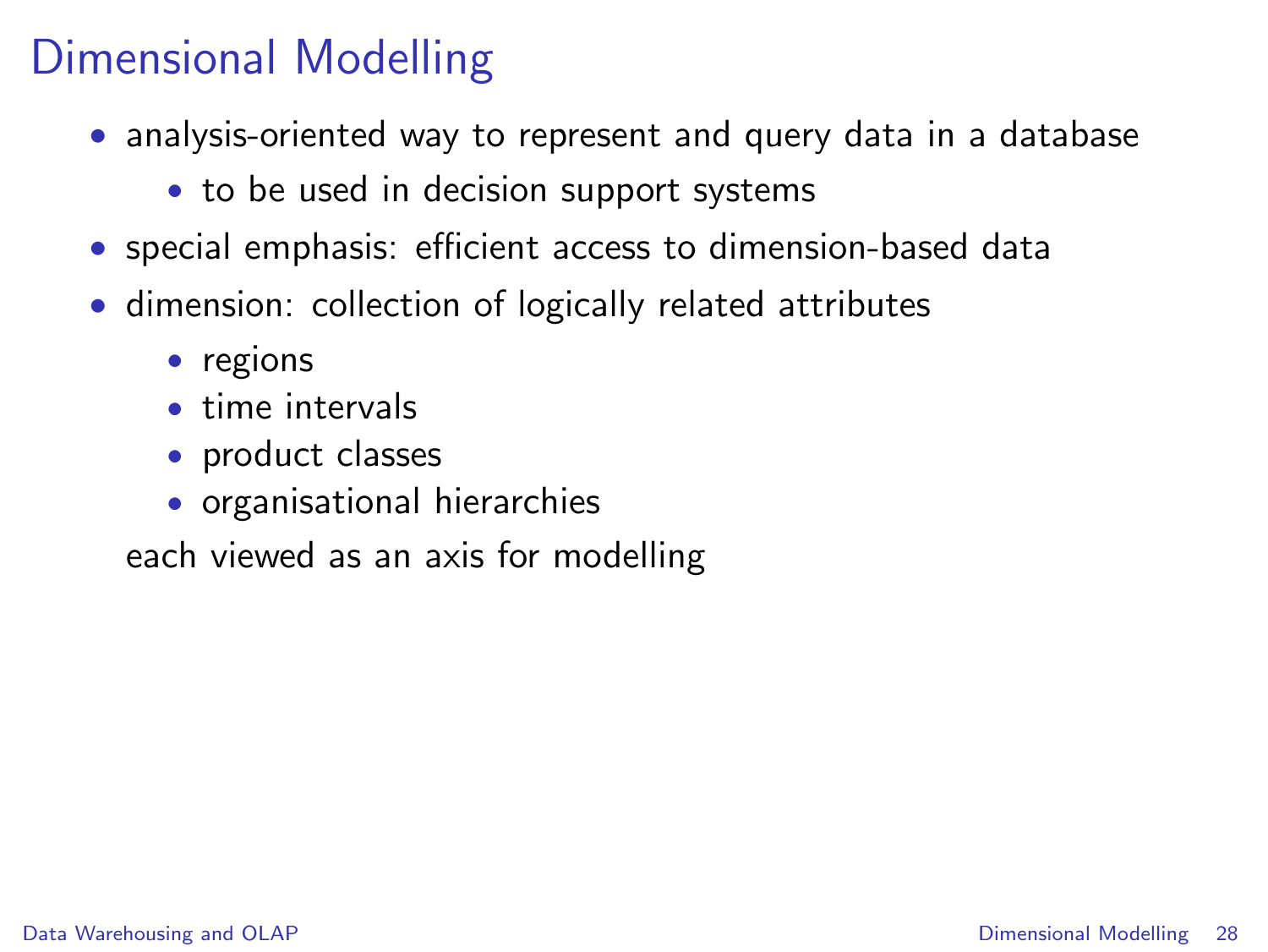# Example

| ProductID | LocationID | Date       | Quantity | <b>UnitPrice</b> |
|-----------|------------|------------|----------|------------------|
| 176       | London     | 2004-01-05 | 5        | 2900             |
| 352       | Madrid     | 2004-01-07 | 9        | 5400             |
| 176       | Prague     | 2004-01-12 | 3        | 2500             |
| 210       | Manchester | 2004-01-19 | 4        | 1500             |
| 176       | Munich     | 2004-01-28 | 1        | 2800             |
| 176       | Munich     | 2004-01-28 | 9        | 2700             |
| 317       | Dresden    | 2004-02-04 | 3        | 4600             |
| 289       | Milan      | 2004-02-06 | 100      | 990              |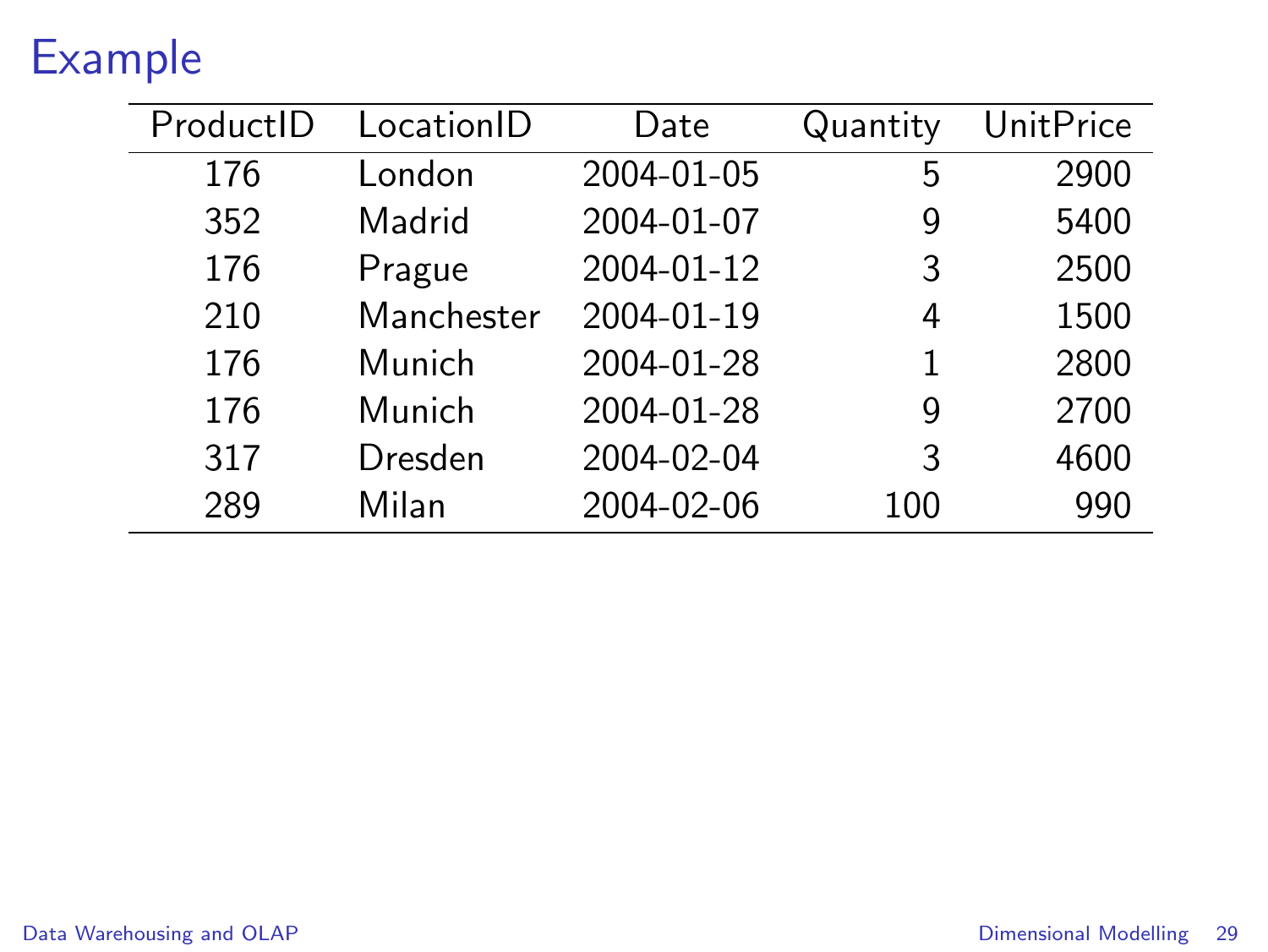- granularity:
	- unit of measurement, can vary depending on purpose
		- year, quarter, month, decade, week, day, hour, minute, second
		- $\rightarrow$  granularity levels of a dimension
- changing the level of granularity:
	- roll up, drill down
- granularity problem:
	- selection of keys depends on the level of granularity c.f. 176/Munich/2004-01-28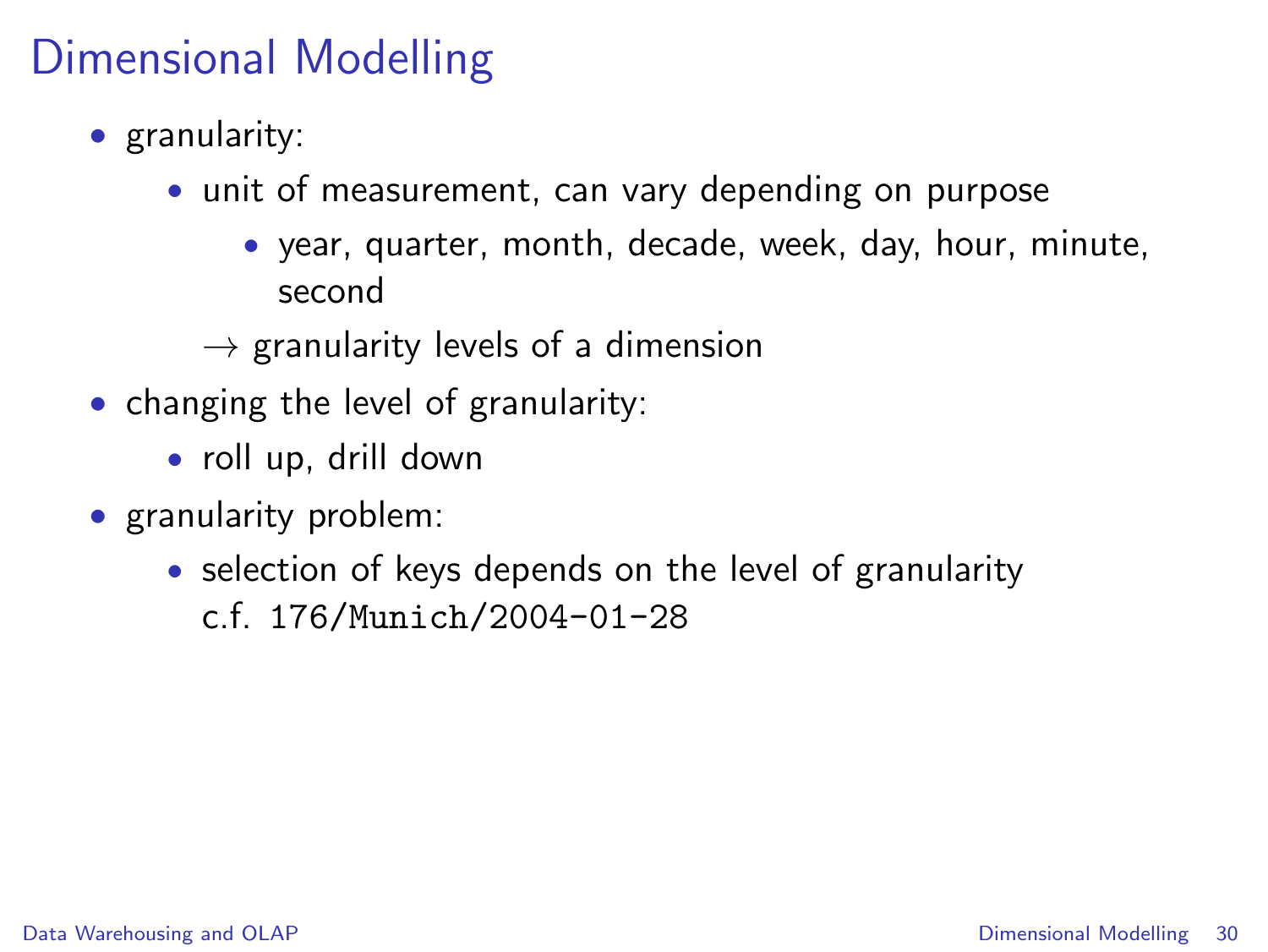- target data:
	- usually numeric values for statistical purposes
		- organized along dimensions
		- need to be stored and queried on all levels
		- can be aggregated
		- $\rightarrow$  facts
		- $\rightarrow$  fact table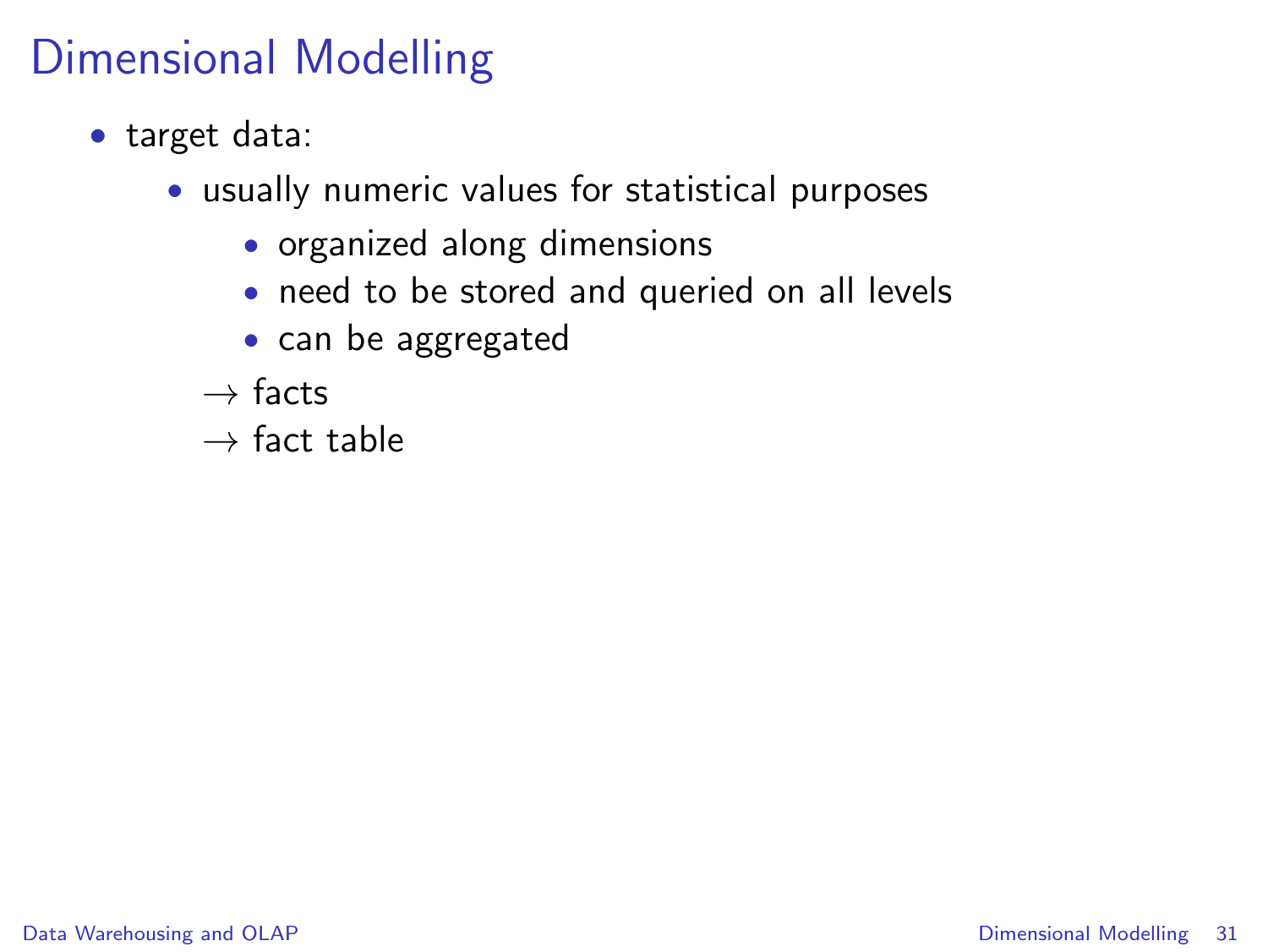# Example

| ProductID | LocationID | Date       | Quantity | <b>UnitPrice</b> |
|-----------|------------|------------|----------|------------------|
| 176       | London     | 2004-01-05 | 5        | 2900             |
| 352       | Madrid     | 2004-01-07 | 9        | 5400             |
| 176       | Prague     | 2004-01-12 | 3        | 2500             |
| 210       | Manchester | 2004-01-19 | 4        | 1500             |
| 176       | Munich     | 2004-01-28 | 1        | 2800             |
| 176       | Munich     | 2004-01-28 | 9        | 2700             |
| 317       | Dresden    | 2004-02-04 | 3        | 4600             |
| 289       | Milan      | 2004-02-06 | 100      | 990              |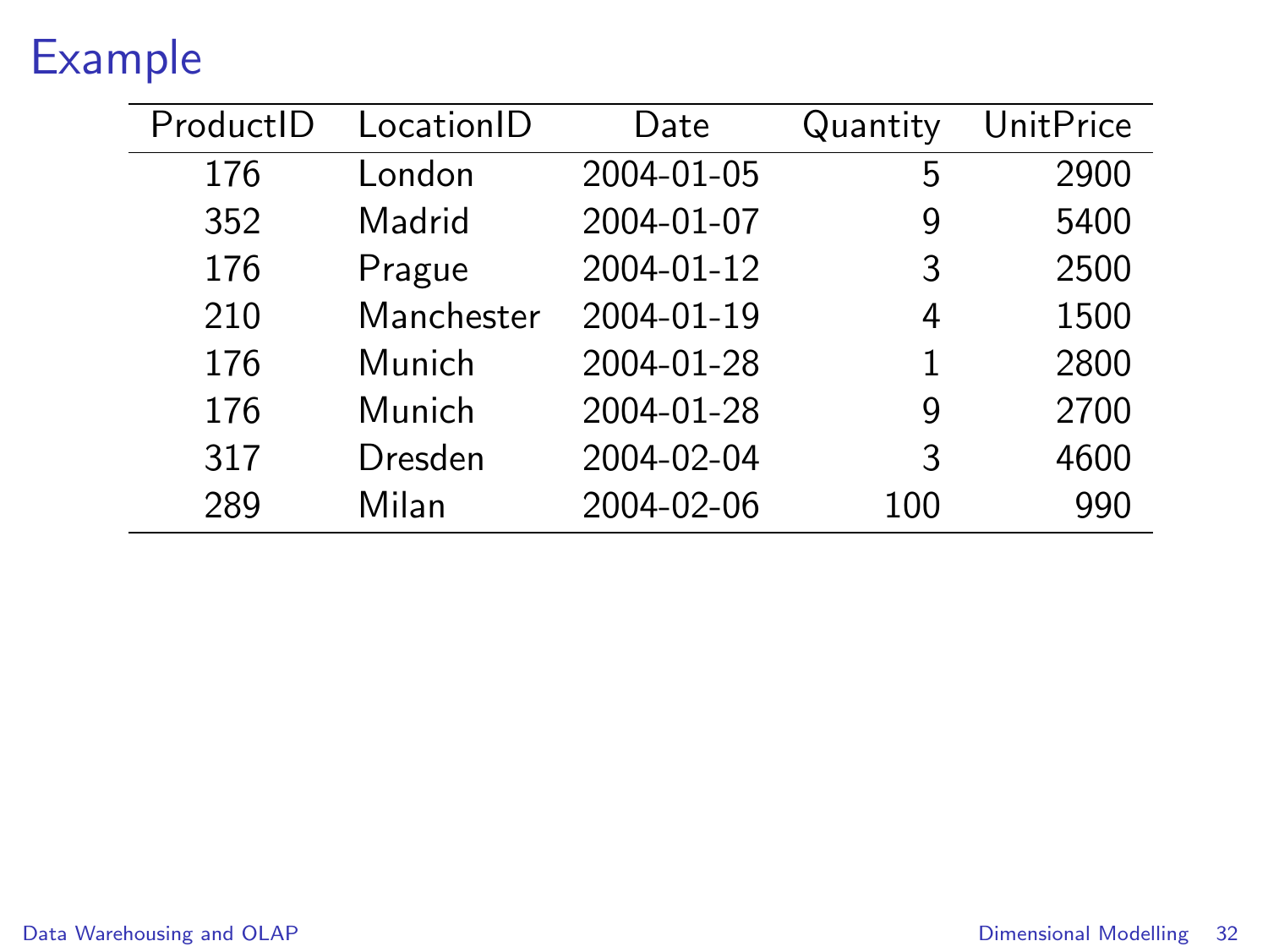• the data cube



- fast access required
- but possibly extremely sparse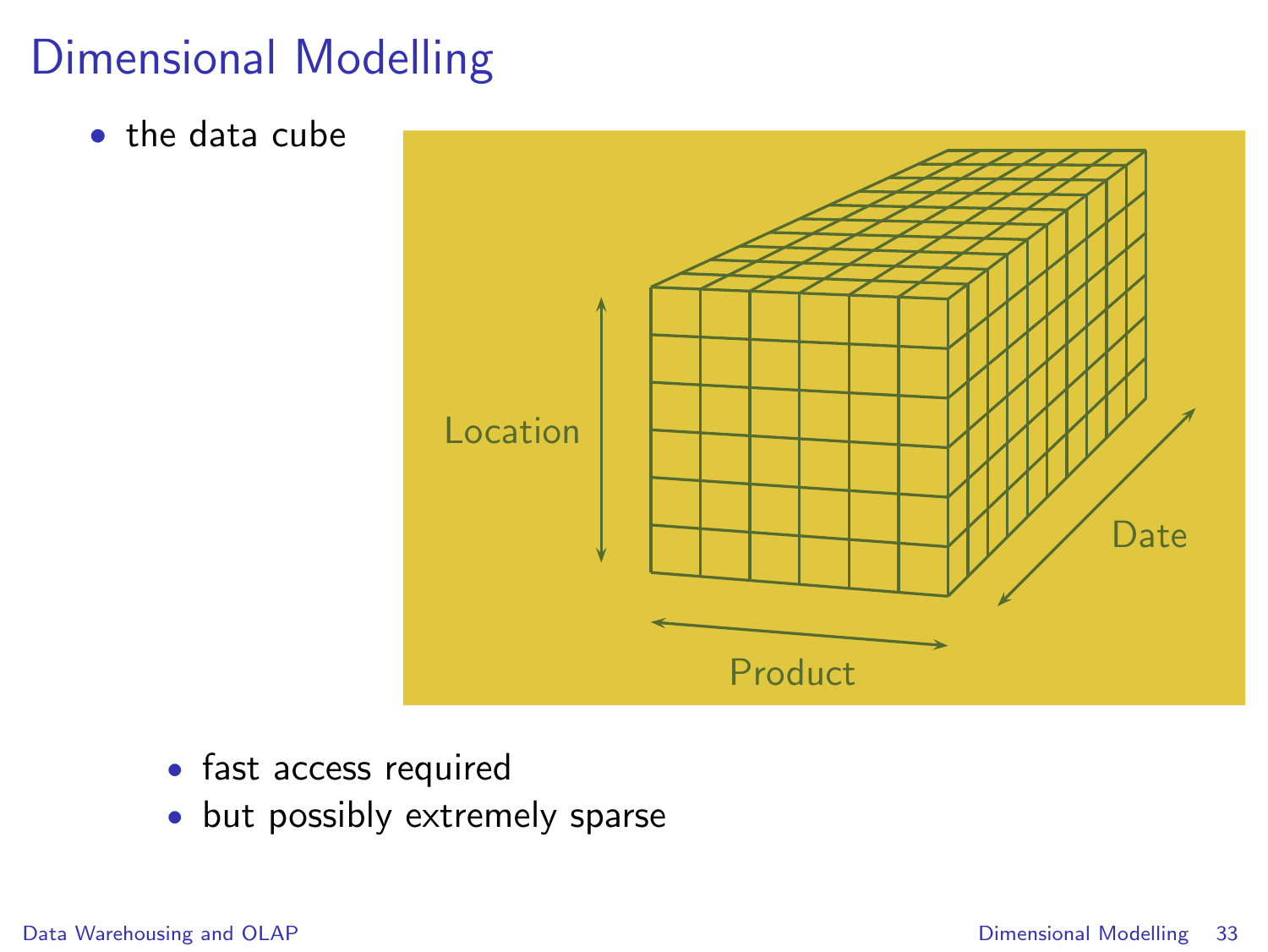- dimensional hierarchy:
	- partial ordering of granularity levels according to an inclusion relationship  $(<)$

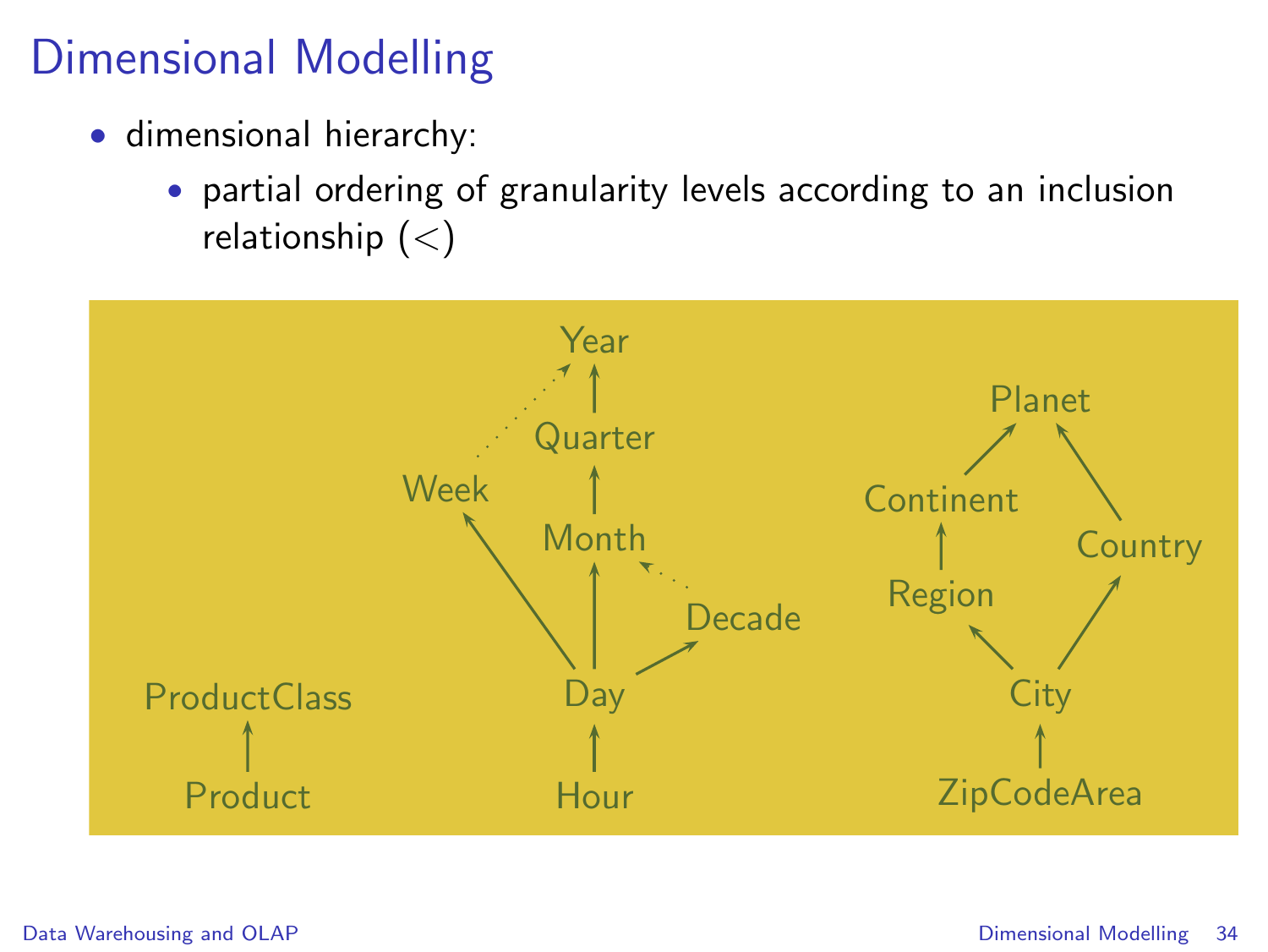• aggregation: If  $X < Y$  then there is an aggregate type of relationship among the facts, e.g. additive

$$
\begin{aligned} \text{quantity}(\text{product}\_\text{class}) &= \sum_{\text{product} \in \text{product}\_\text{type}} \text{quantity}(\text{product}_i) \\ \text{quantity}(\text{month}) &= \sum_{\text{day}_i \in \text{month}} \text{quantity}(\text{day}_i) \end{aligned}
$$

- other aggregate operations: average, maximum, minimum
- non-additive dimensions require a more complicated roll up/drill down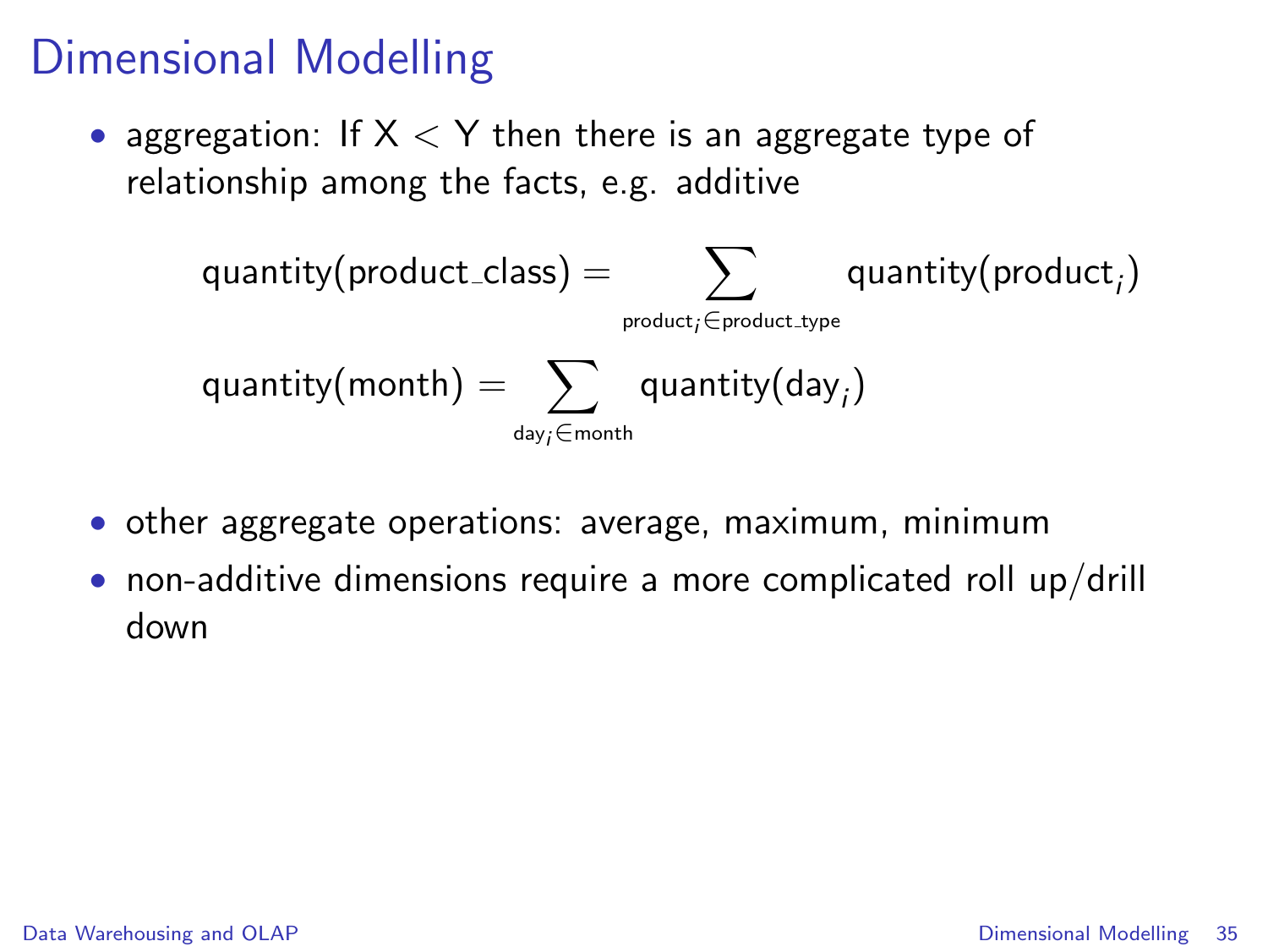- DB schemas for multidimensional data
	- star schema
	- snowflake schema
	- fact constellation schema
- center: fact tables (major tables)
- periphery: dimension tables (minor tables)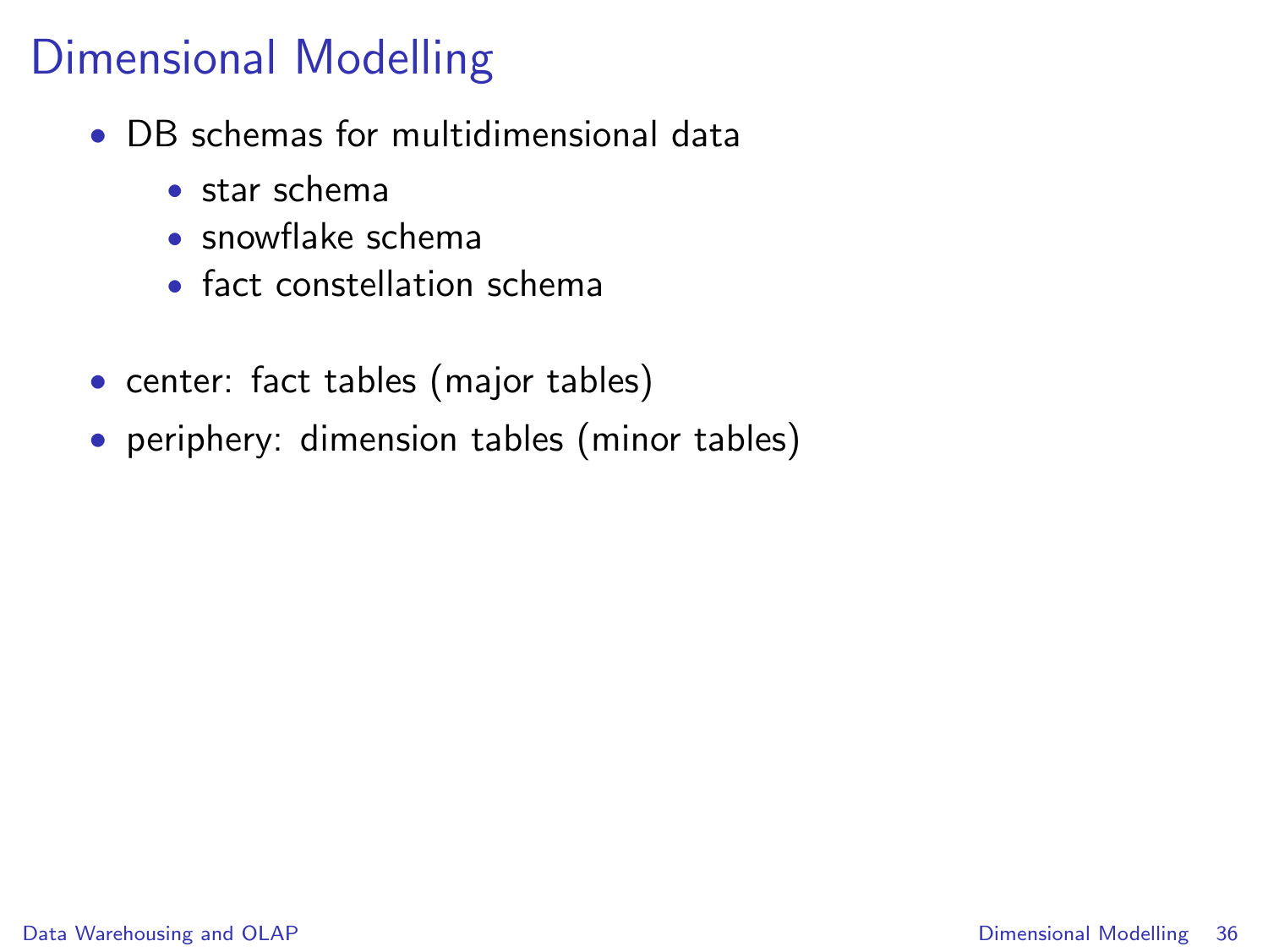#### Star Schema

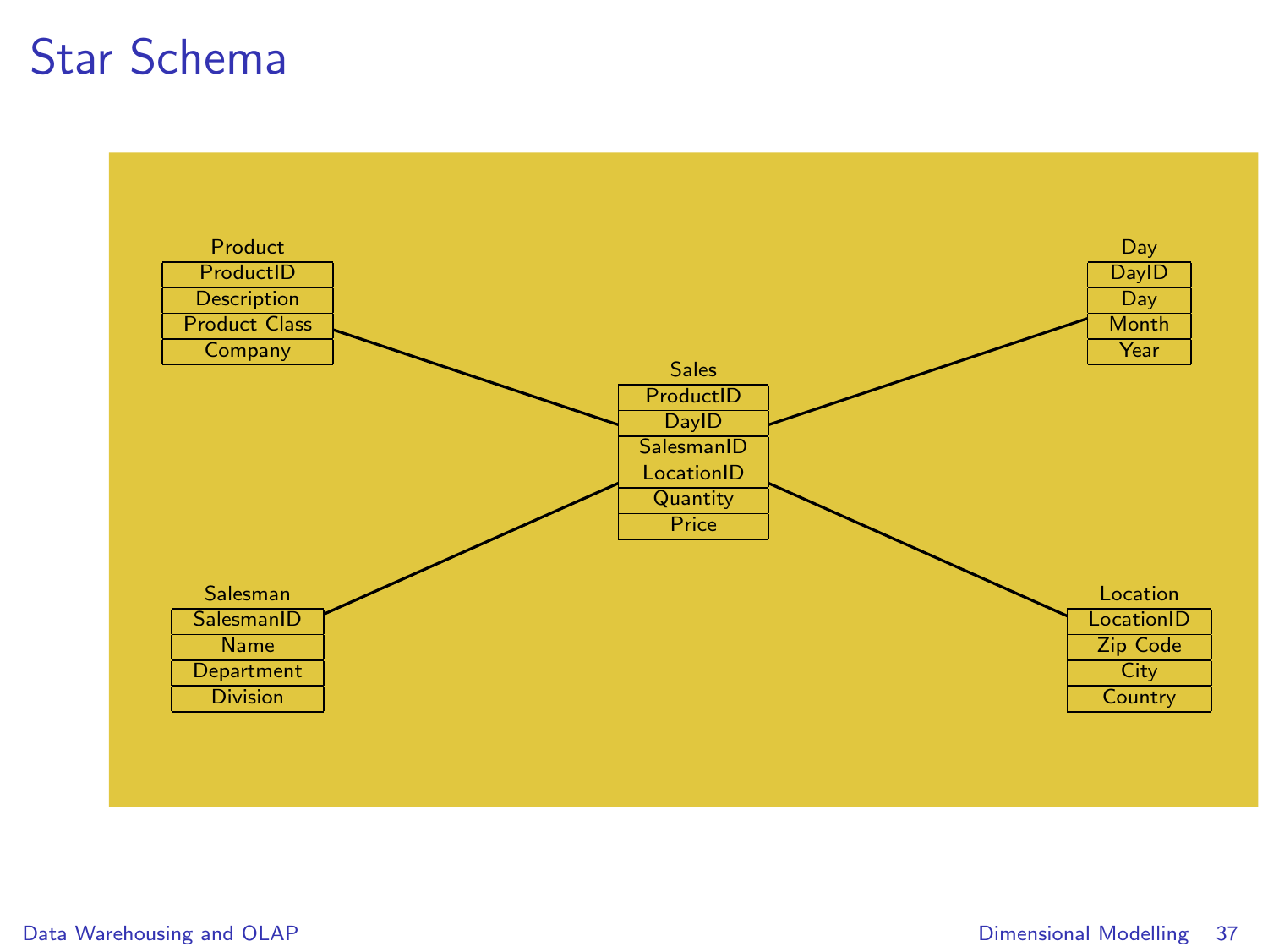## Star Schema

- several fact tables are possible, dimension tables might point to other dimension tables
- fact table can be indexed, but amount of data is usually huge
- aggregation requirements must be supported efficiently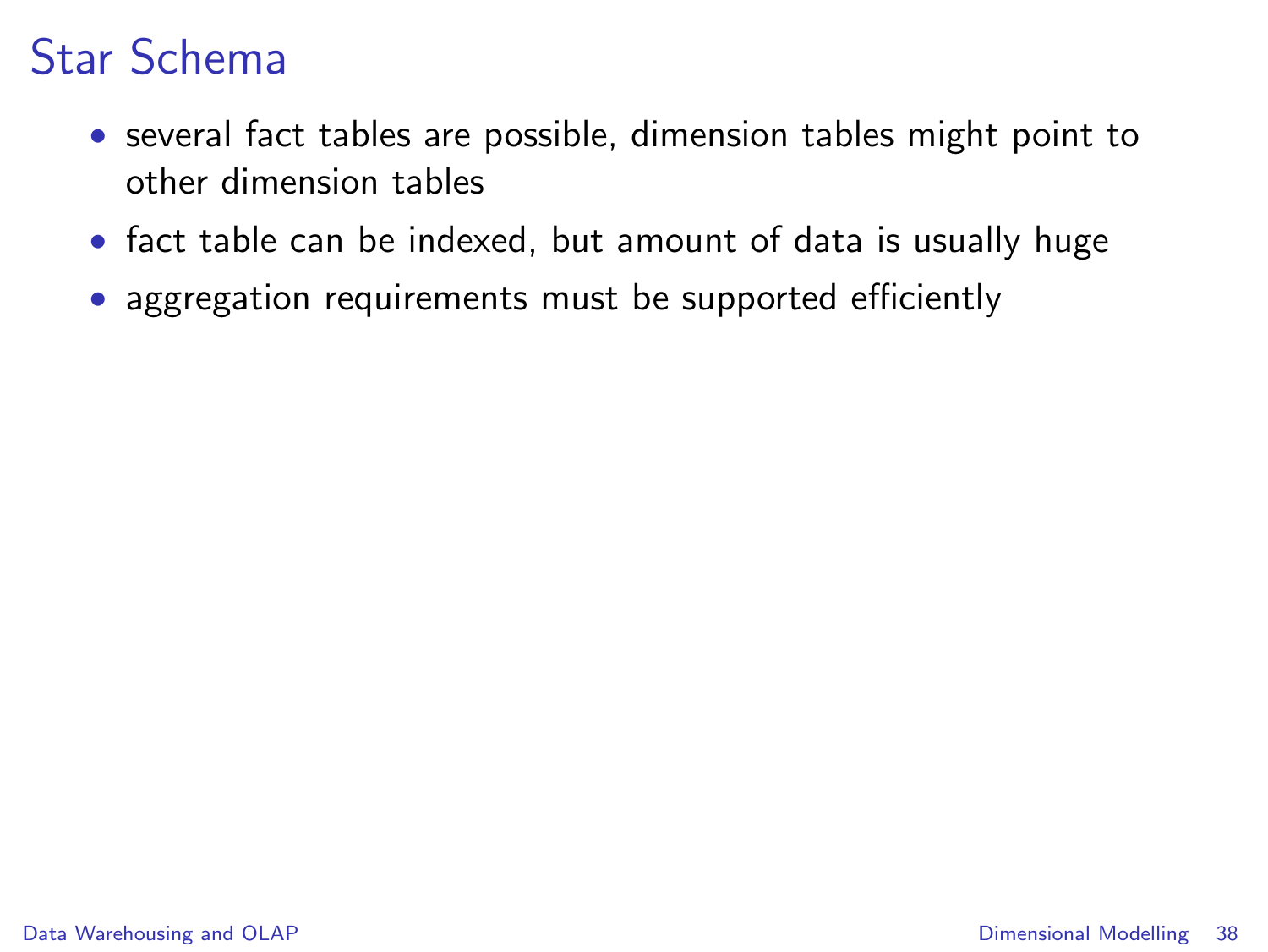## Star schema

- four storage models for dimension tables [Purdy/Brobst 1999]
	- flattened
	- normalized
	- expanded
	- levelized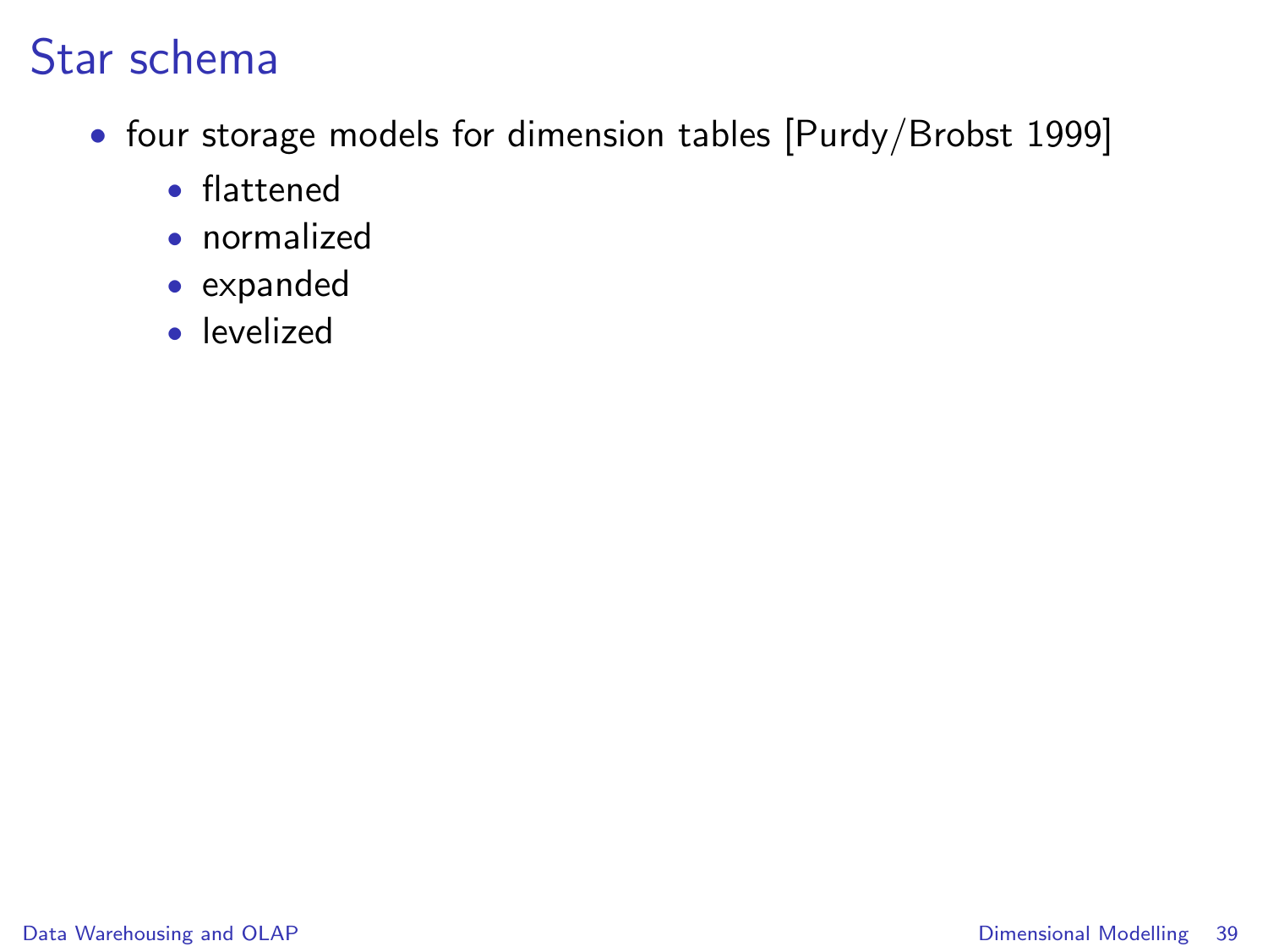#### Flattened Star Schema

- stores facts only at the lowest level of granularity
- key: all level attributes for the dimensions

sales(ProductID,DayID,SalesmanID,LocationID, Quantity,UnitPrice) product(ProductID,Description,ProductClass, Company) day(DayID,Day,Month,Year) salesman(SalesmanID,Name,Department,Division) location(LocationID,ZipCode,City,Country)

- roll up: sum aggregation
- problems:
	- time requirements
	- redundancies in the dimension tables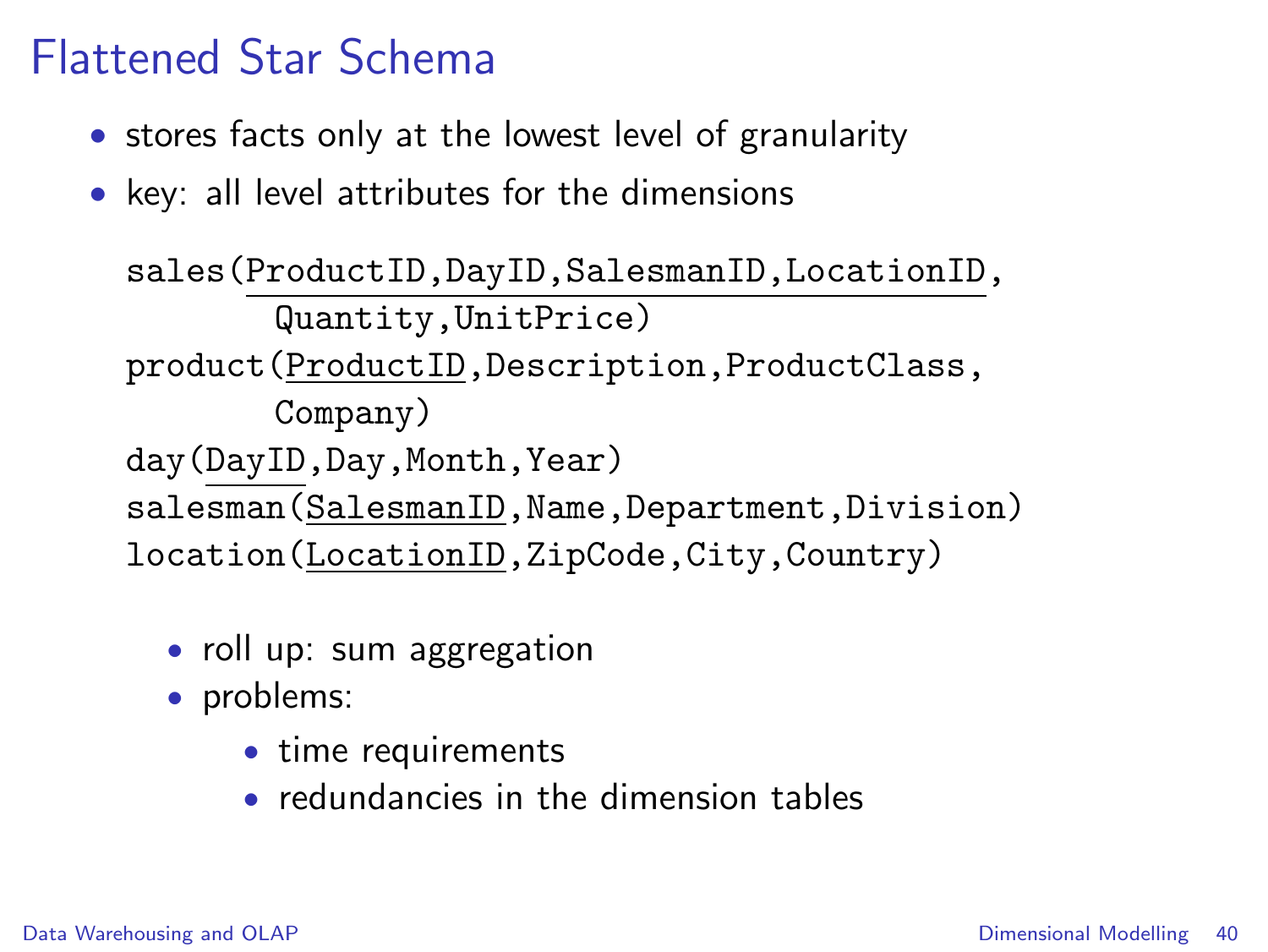# Normalized Star Schema

• dependencies resolved

```
sales(ProductID,DayID,SalesmanID,LocationID,...)
product(ProductID,Description,ProductClass,...)
day(DayID,Day,MonthID)
month(MonthID,Month,Year)
salesman(SalesmanID, Name, Department)
department(Department,Division)
location(LocationID,ZipCode)
zipcode(ZipCode,CityID)
city(CityID,City,Country)
```
• duplication/redundancy is removed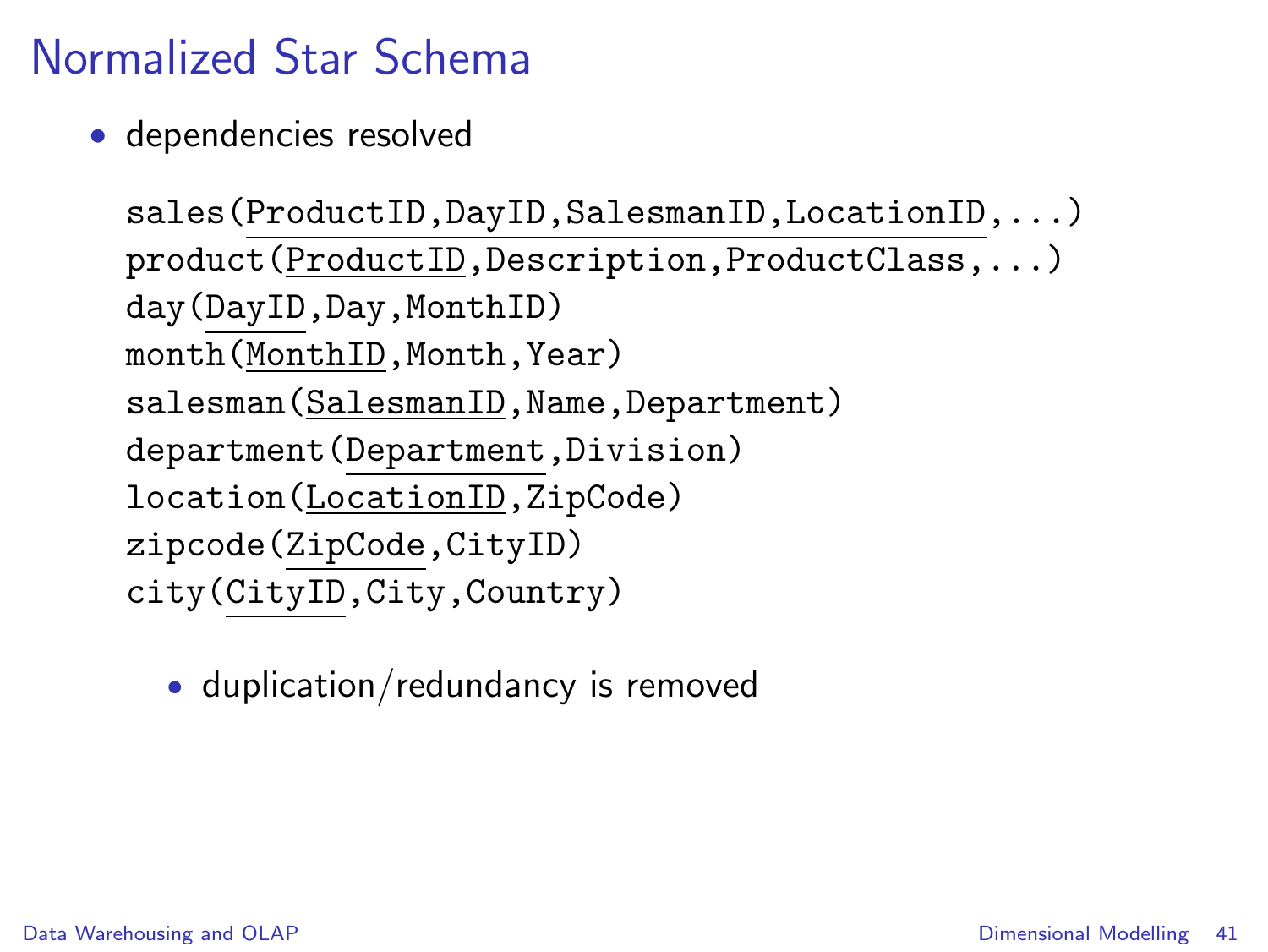#### Normalized Star Schema



• expensive access due to joins in the dimension tables  $\rightarrow$  denormalization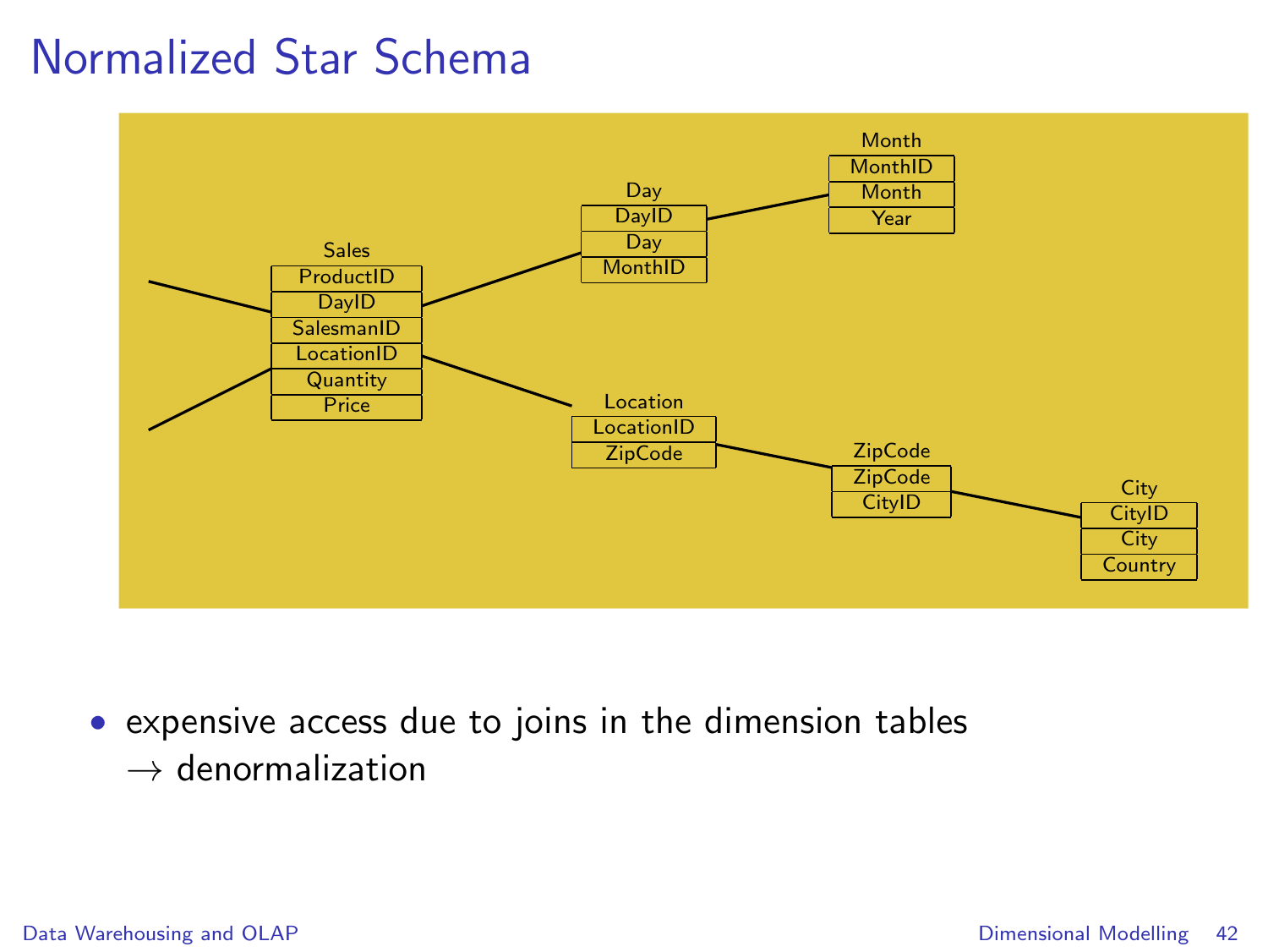## Expanded Star Schema

- denormalization of the *dimension tables*
- stores dimensional data for all levels of granularity

sales(ProductID,DayID,SalesmanID,LocationID,...) product(ProductID,Description,ProductClass,...) day(DayID,Day,Month,Quarter,Year,MonthID) month(MonthId,Month,Quarter,Year,QuarterID) quarter(QuarterID,Quarter,Year) salesman(SalesmanID,Department,Division) department(Department,Division) location(LocationID,ZipCode,City,Country) zipcode(ZipCode,City,Country) city(CityID,City,Country)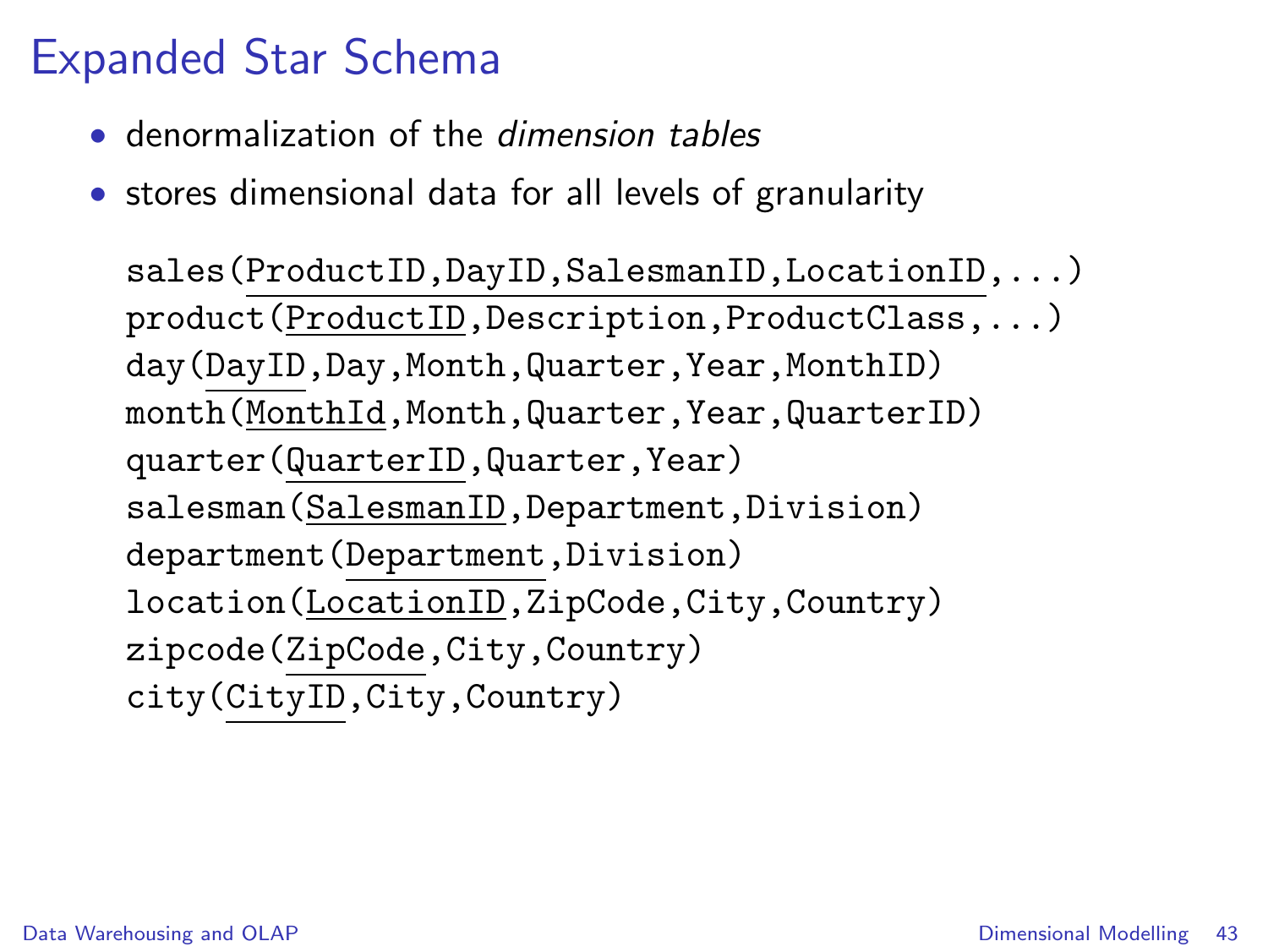#### Expanded Star Schema

- even more space expensive than the flattened schema
- substantial amount of redundancy
	- $\bullet \rightarrow$  transformation from operational data!
- fast access
	- no join operations for the dimension tables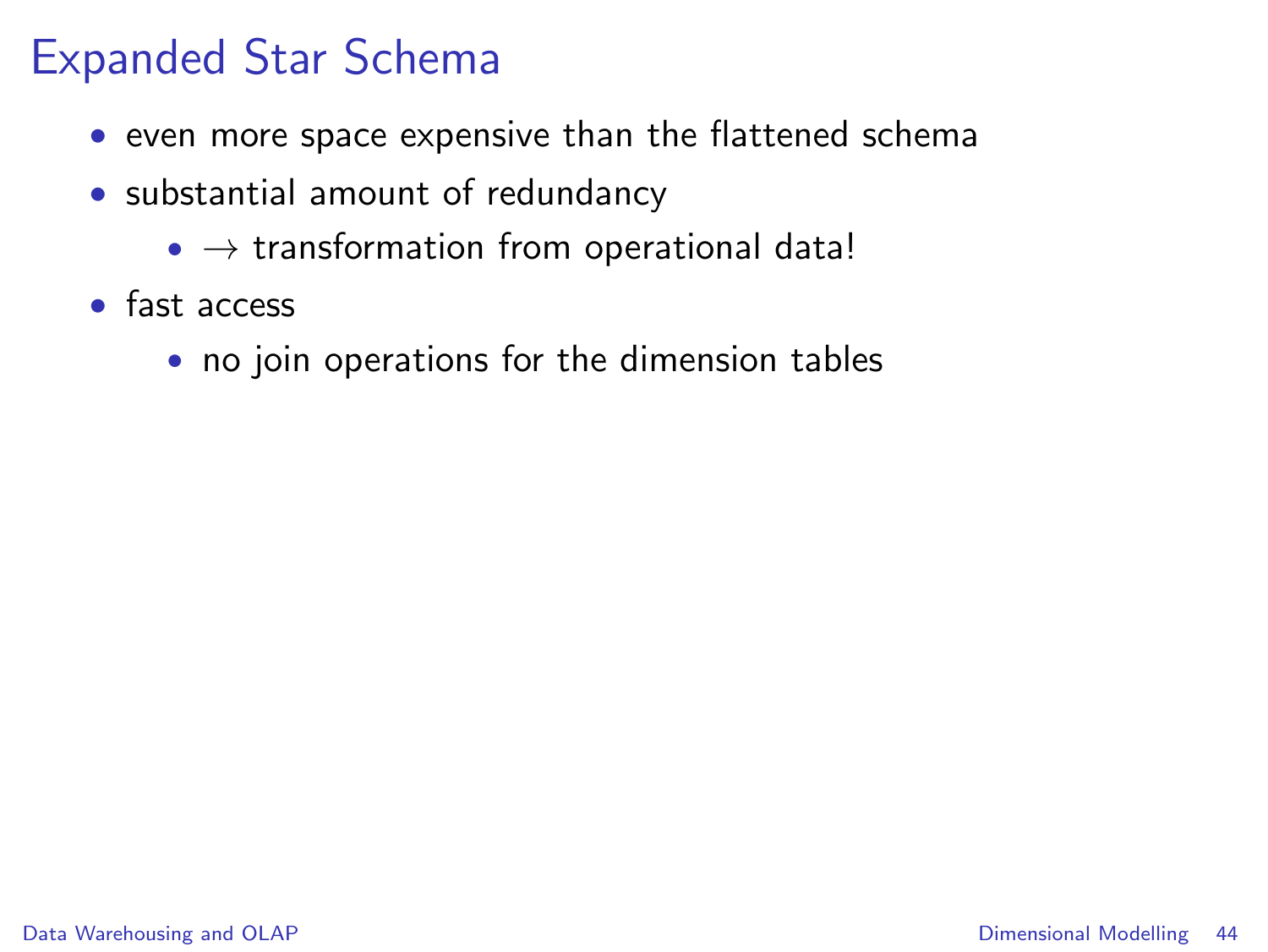## Levelized Star Schema

- denormalization of the *fact table*
- aggregation is precomputed for all granularity levels
- dimensional data also include a level indicator

sales(ProductID,TimeID,AgentID,LocationID,...) product(ProductID,Description,ProductClass,...) day(TimeID,Day,Month,Quarter,Year,LevelID) salesman(AgentID,Agent,Dpmt,Division,LevelID) location(LocationID,ZipCode,City,Country,LevelID)

- one tuple for each instance of each level in the dimension
- massive redundancy
	- $\bullet \rightarrow$  transformation from operational data!
- fast access
	- no join operations for dimension access, no aggregation for roll up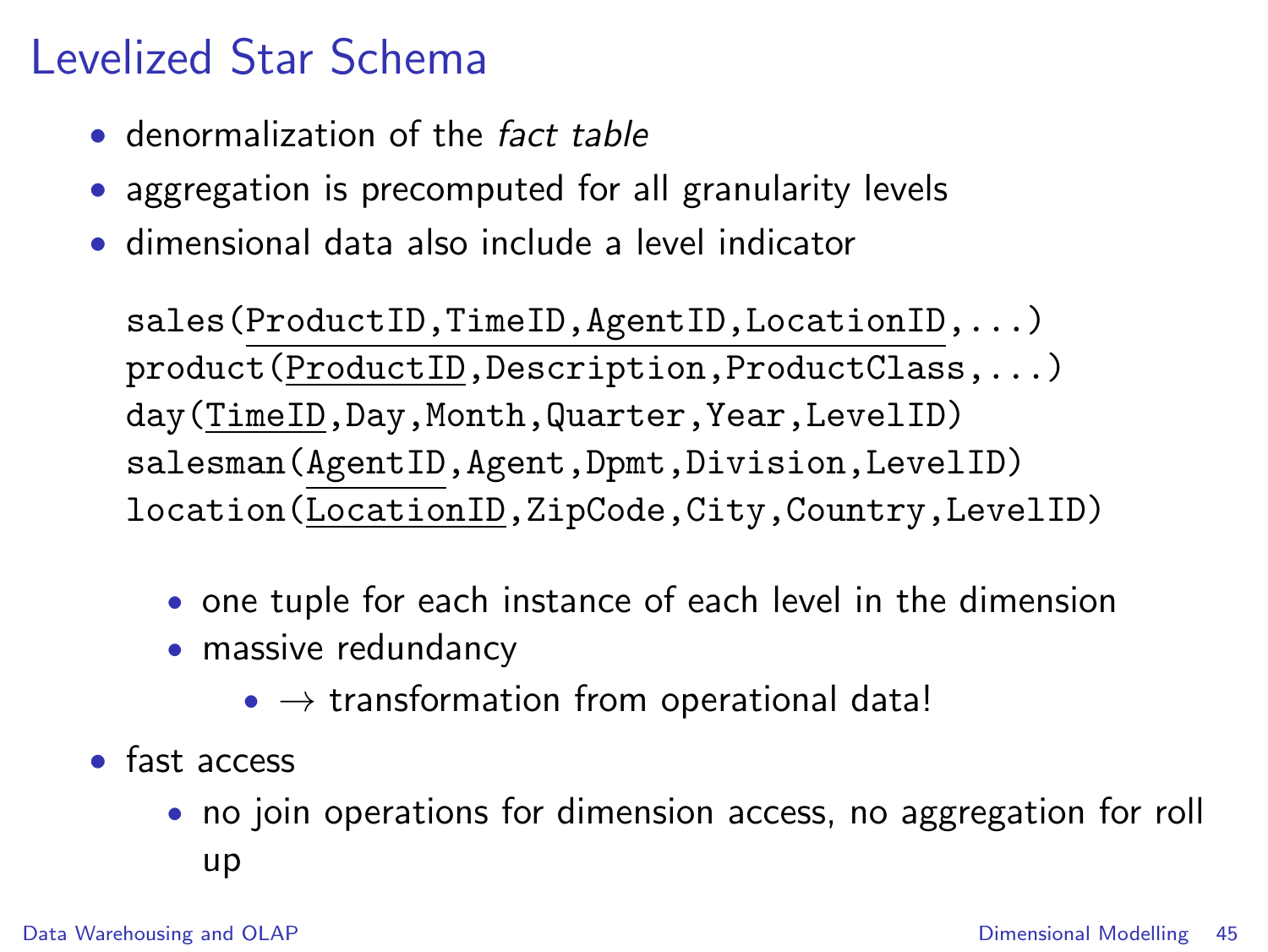## Problems with the Star Schema

- brittleness in case of changing requirements
- limited extensibility
- geared towards specific user requirements
	- $\rightarrow$  proliferation of specific schemata for different user groups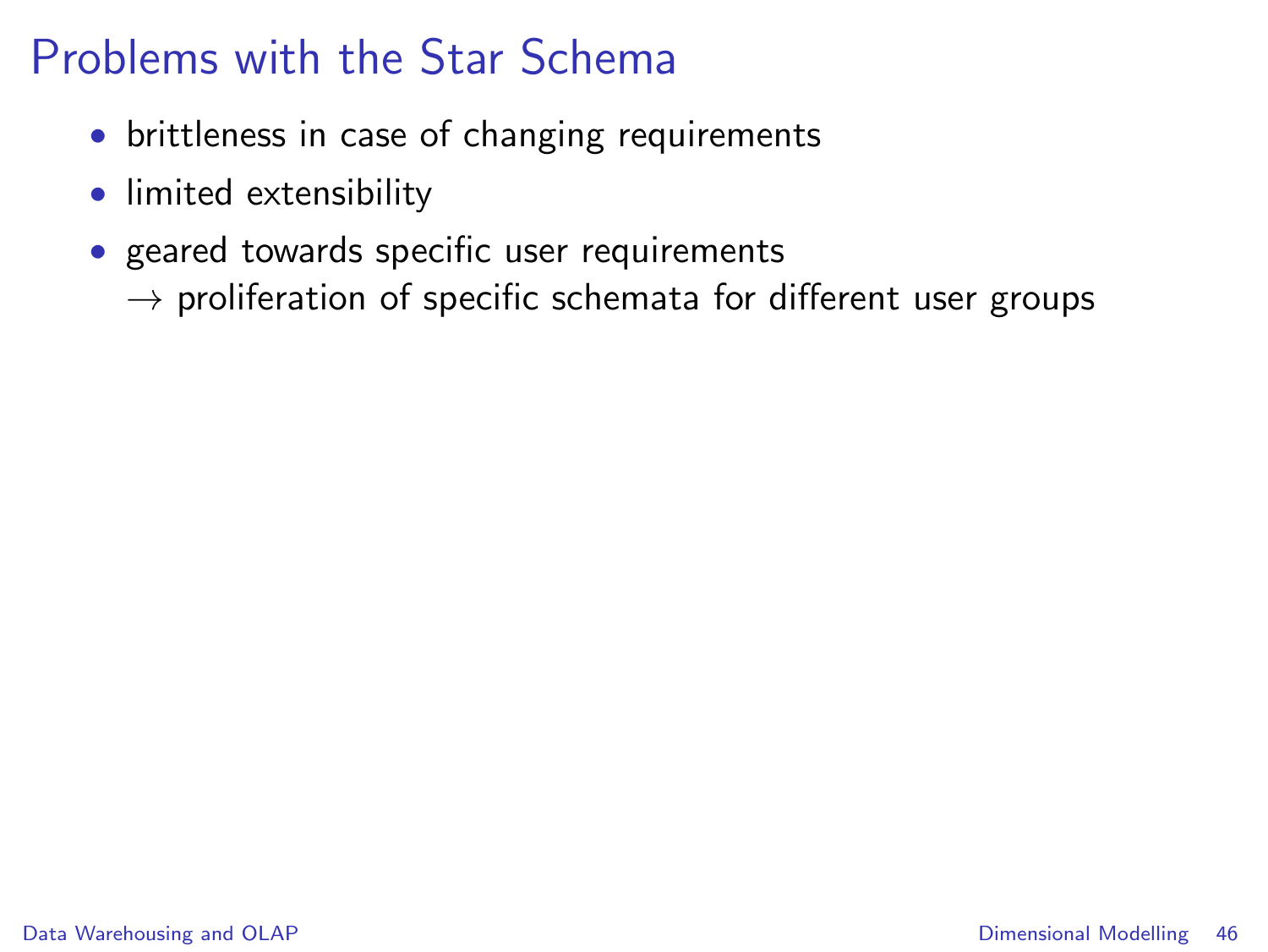#### Snowflake Schema

- generalization of the normalized star schema
- aggregation hierarchy is directly represented in the DB schema



#### normalized star schema is a special case

[Data Warehousing and OLAP](#page-1-0) **[Dimensional Modelling](#page-26-0) 47**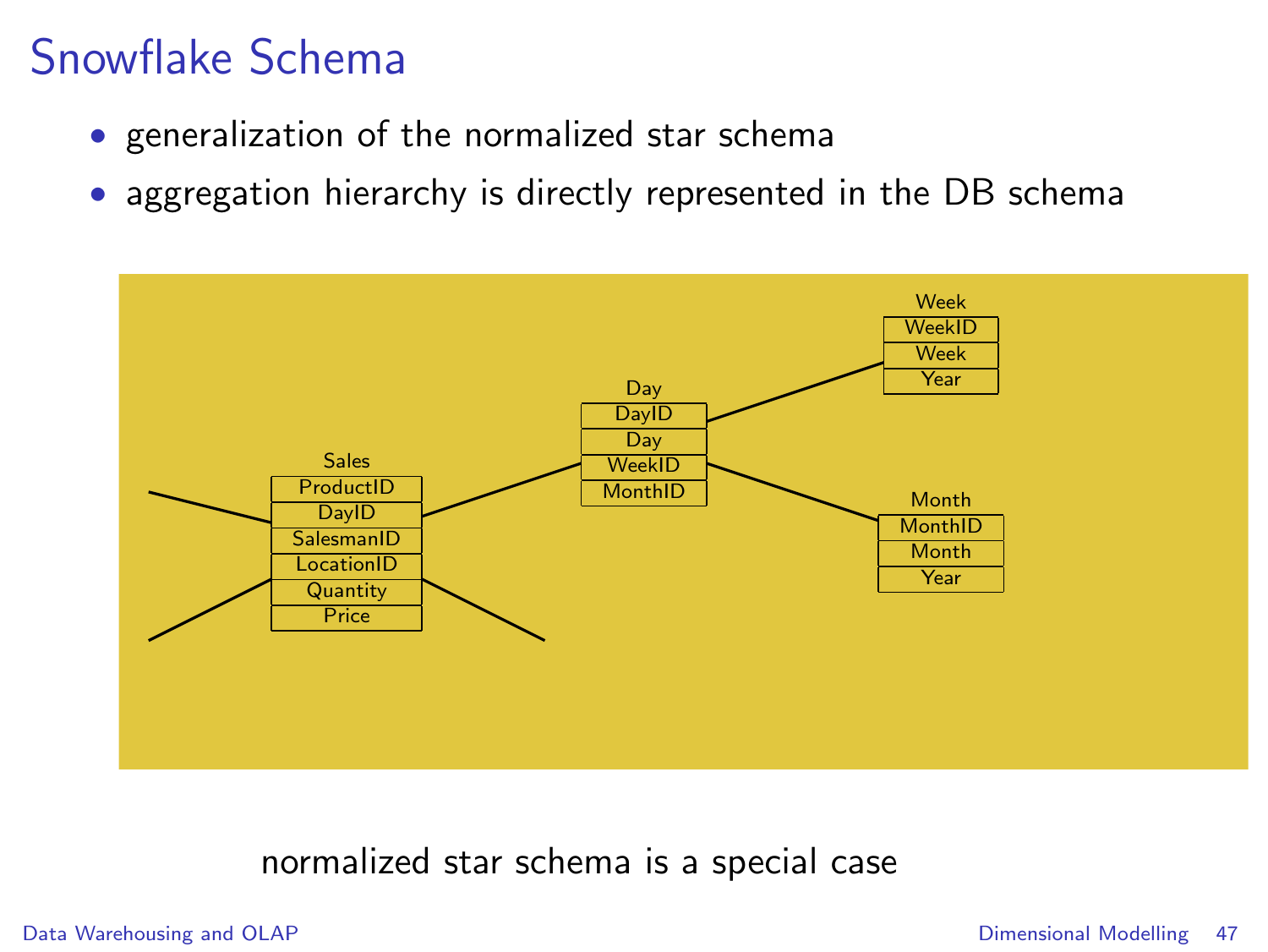## Dimensional Modelling

- Indexing:
	- bitmap indices: each value in each domain is represented by a bit
		- $\bullet \rightarrow$  one bit vector per tuple
		- size of the vector:  $\sum_i |Dom(A_i)|$
		- supports efficient join and aggregation through arithmetic operations
		- efficiency gains for attributes with few values
	- join indices: precomputation of tuples that join together
		- e.g. fact and dimension table
	- B-trees
		- more efficient if number of values is high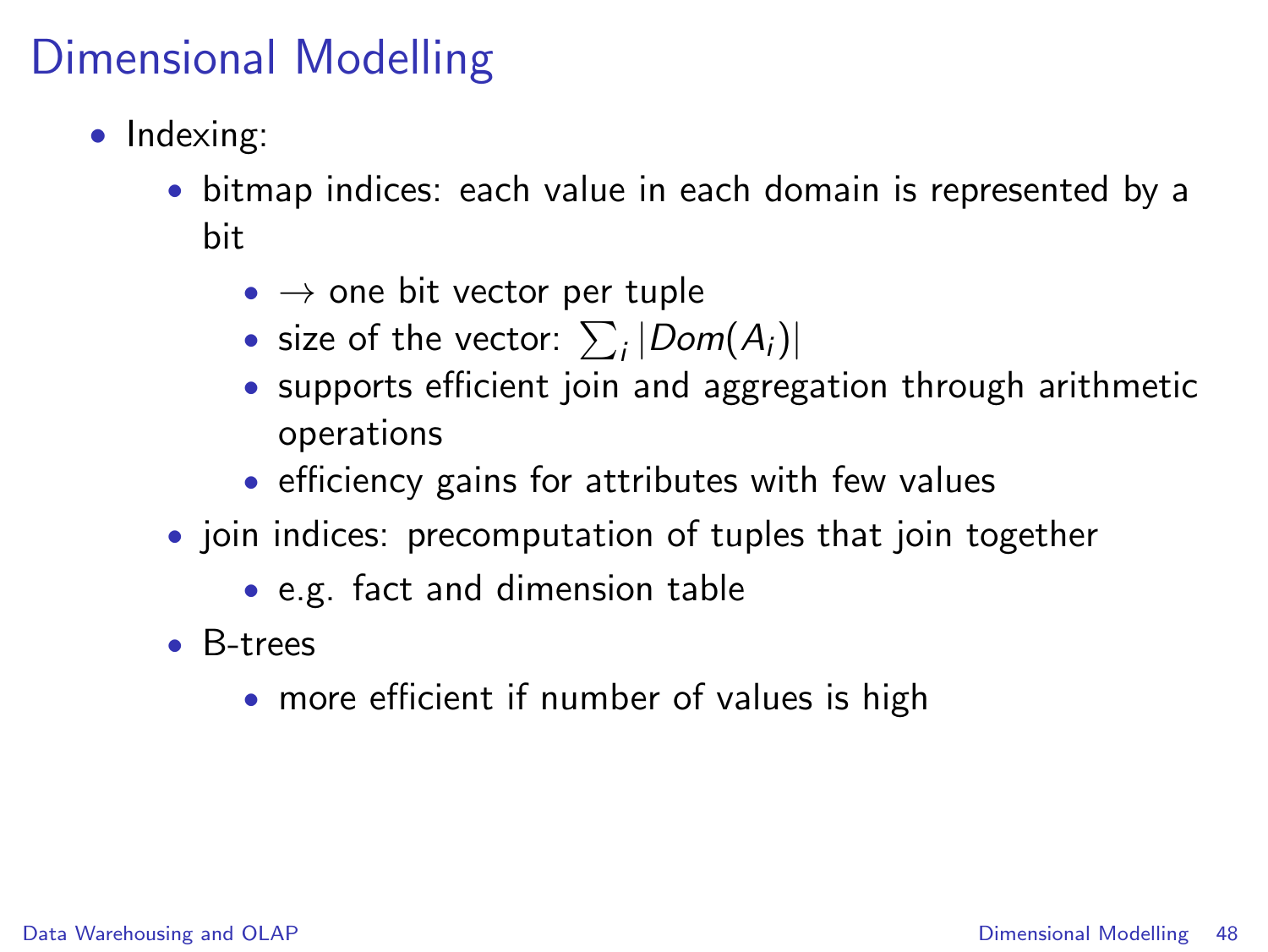# Data Warehousing and OLAP

- Decision support systems
- Dimensional Modelling
- Data Warehouses
- Online Analytical Processing
- <span id="page-48-0"></span>• Data Warehouse 2.0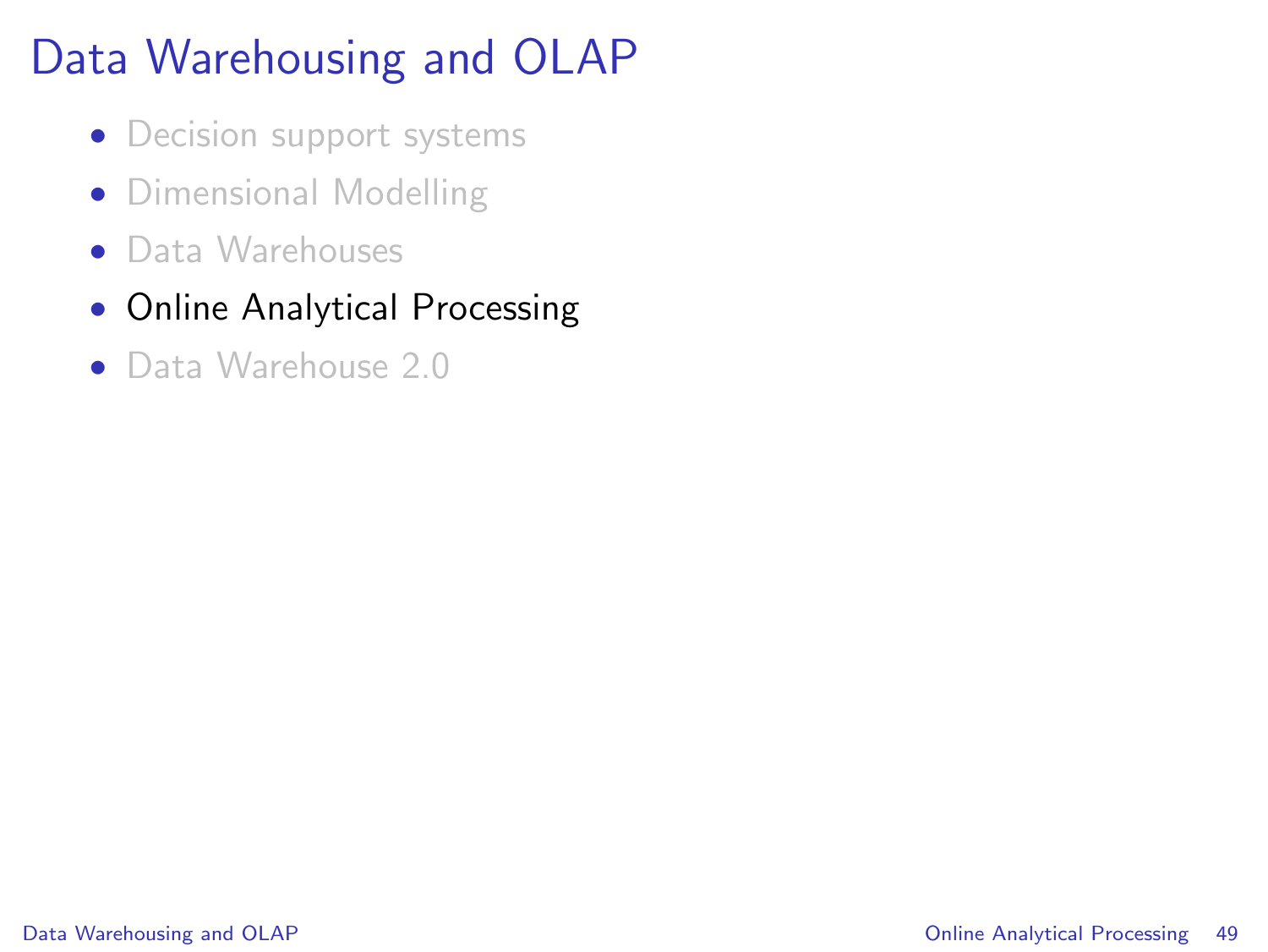# OLAP

- OnLine Analytical Processing
- Codd 1993
- no clear definition
- mixture of goals and implementation issues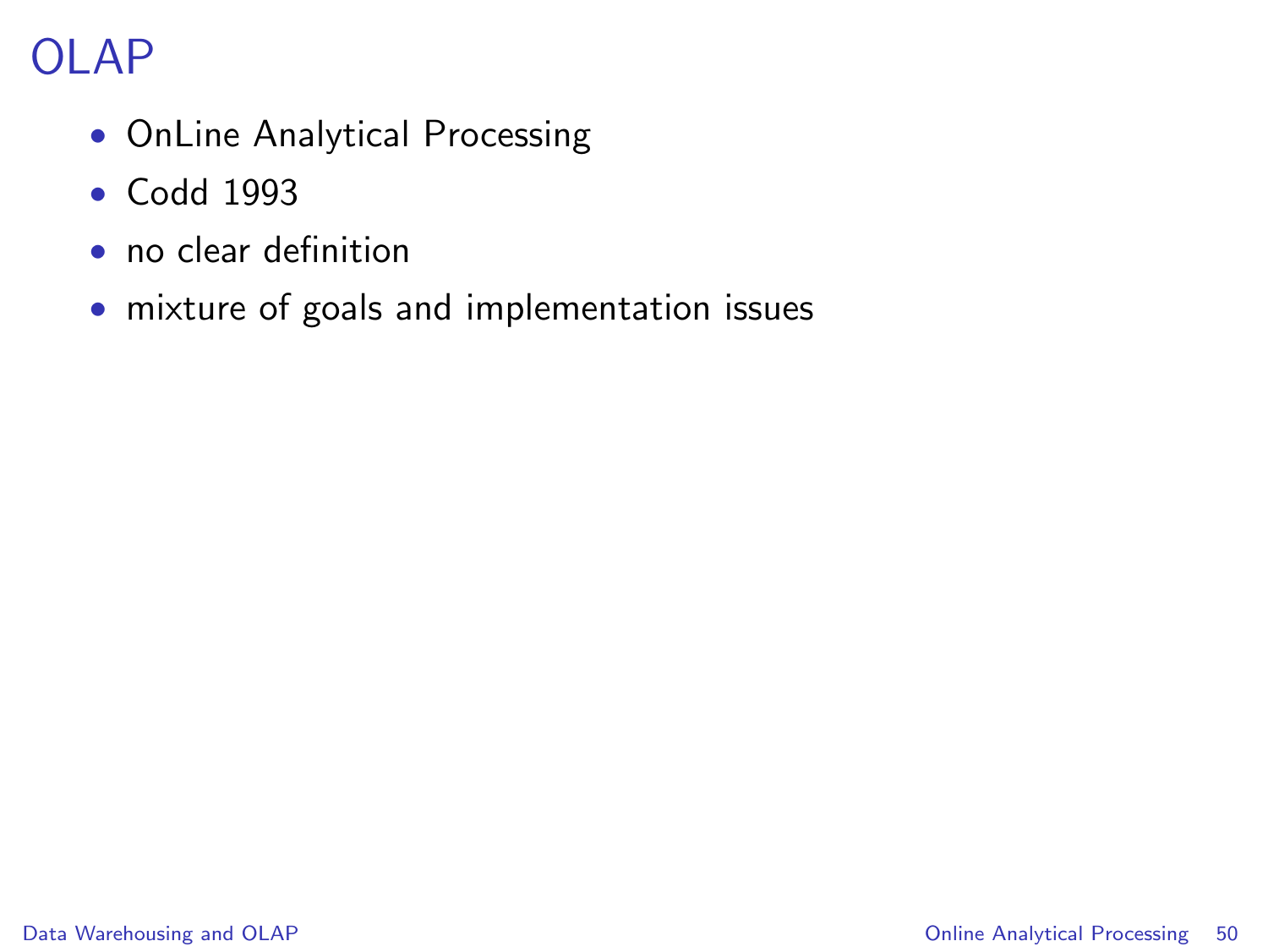# )I AP

- Codd's rules
	- multi-dimensional conceptual view
	- transparency
	- accessibility
	- consistent reporting performance
	- dynamic sparse matrix handling
	- multi-user support
	- unrestricted cross-dimensional operations
	- intuitive data manipulation
	- flexible reporting
	- unlimited dimensions and aggregation levels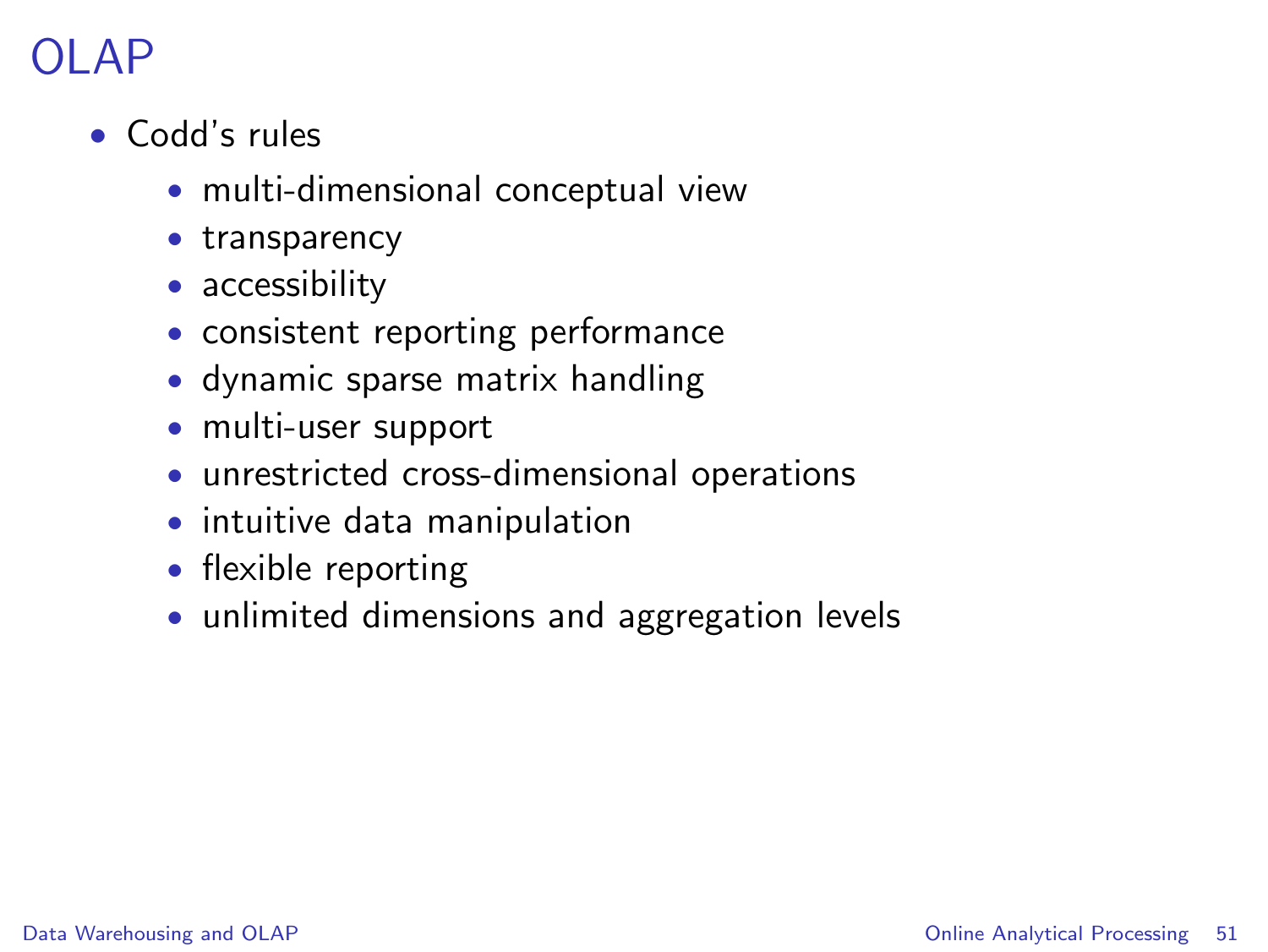## OLAP

- OLAP council white paper
	- multidimensional view of data
	- calculation-intensive capabilities (related to aggregation functions)
	- time intelligence
- FASMI: Fast Analysis of Shared Multidimensional Information

• OLAP is an application view, not a data structure or a schema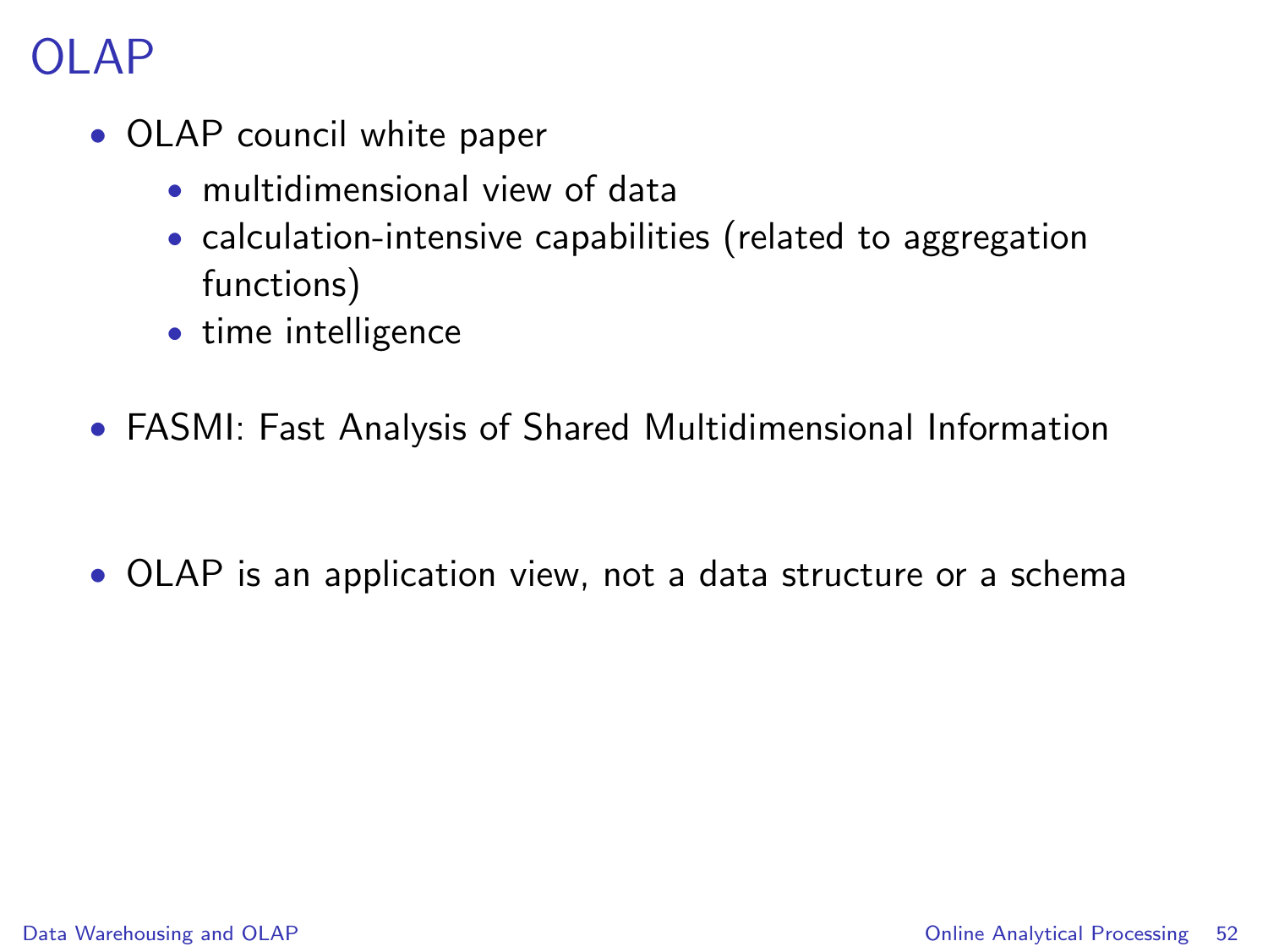## OLAP Tools

- MOLAP: multidimensional OLAP
	- modelled, viewed and physically stored in a multidimensional database (MDD)
	- n-dimensional array
	- cube view is stored directly
		- $+$  ad-hoc products (no SQL limitations)
		- $+$  good mapping with data
		- $+$  good performance for small cubes
		- no standard (API may change over time)
		- no common query language
		- storage limitations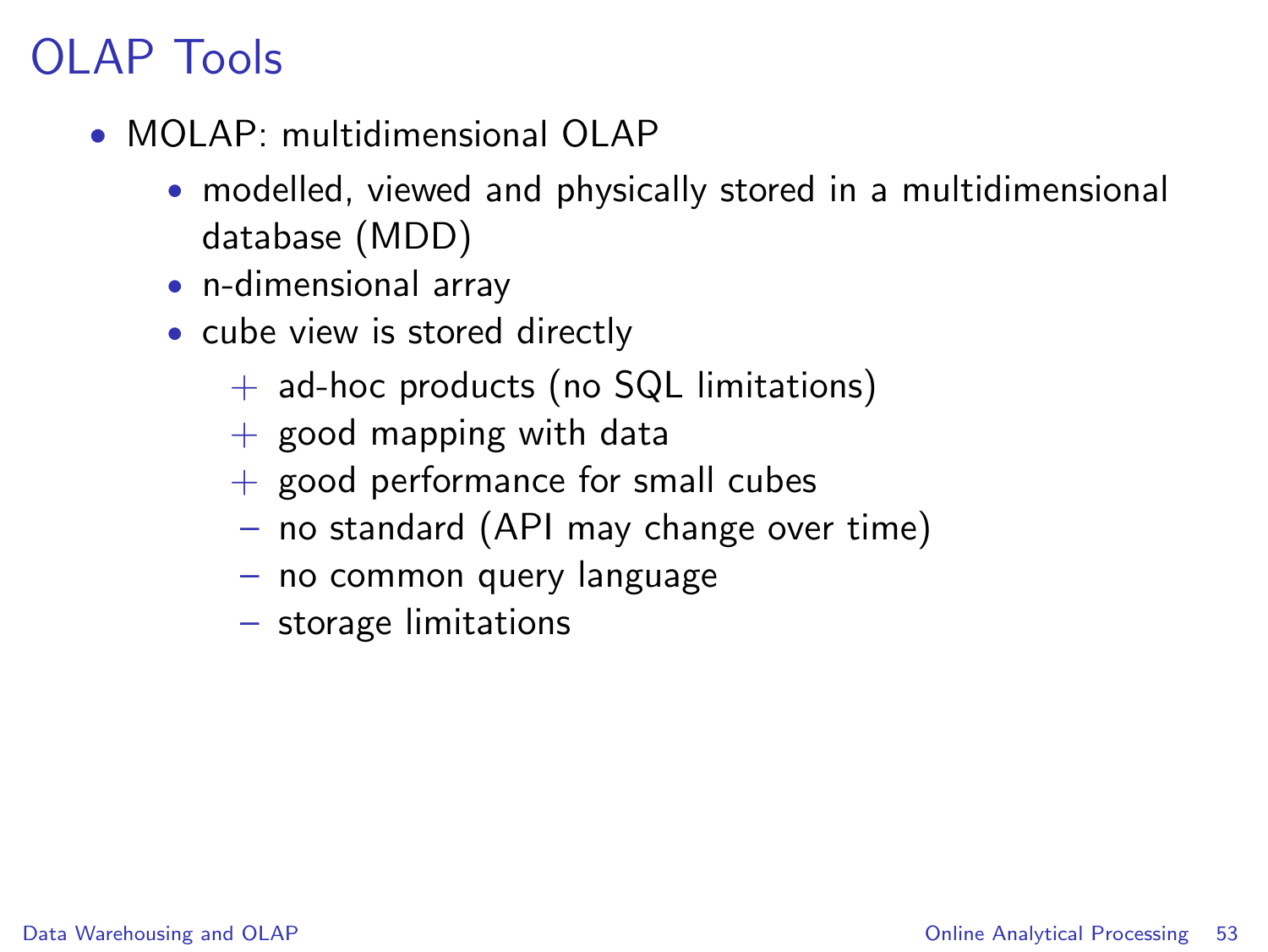## OLAP Tools

- ROLAP: relational OLAP
	- data stored in a relational database
	- ROLAP server creates the multidimensional view
		- $+$  support of RDBMS
		- relation has no inherent order, array has
		- $-$  virtual cube  $+$  meta data
		- time requirements (joins)
		- higher storage requirements (for fact table)

 $|\text{fact}(\text{MOLAP})| = |d_1| \cdot ... \cdot |d_n| \cdot |\text{value}|$  $|fact(ROLAP)| = |d_1| \cdot ... \cdot |d_n| \cdot |[k_1, ..., k_n, value]|$  $= (n + 1) \cdot |fact(MOLAP)|$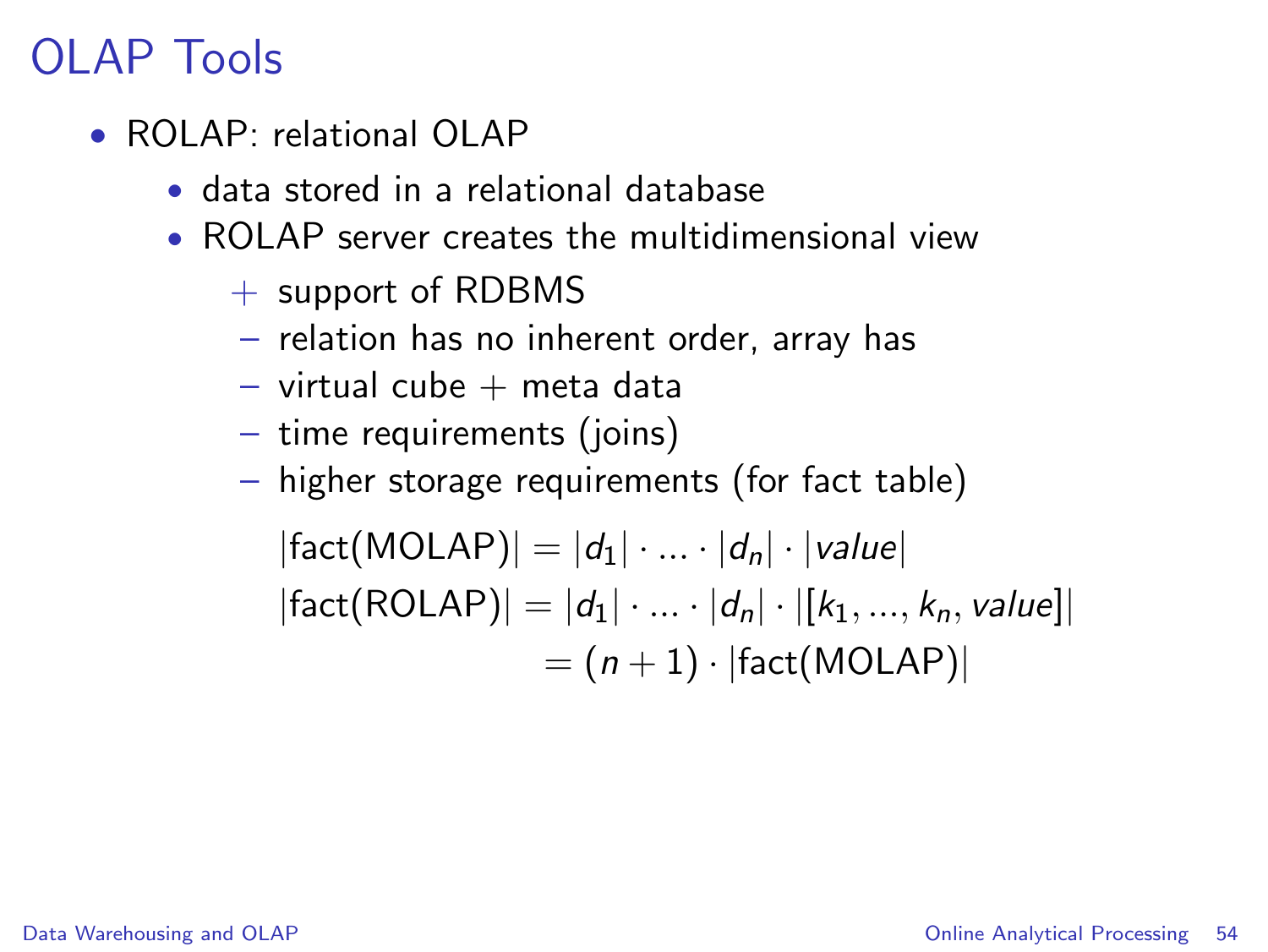## )I AP

- HOLAP: hybrid OLAP
	- combination of MOI AP and ROI AP
	- full data repository as a ROLAP database
	- partitioning: data subsets are downloaded to a MOLAP workplace
		- data cube tailored to specific analysis needs
		- easier access to less complex data
		- efficiency advantages of MOLAP are optimally used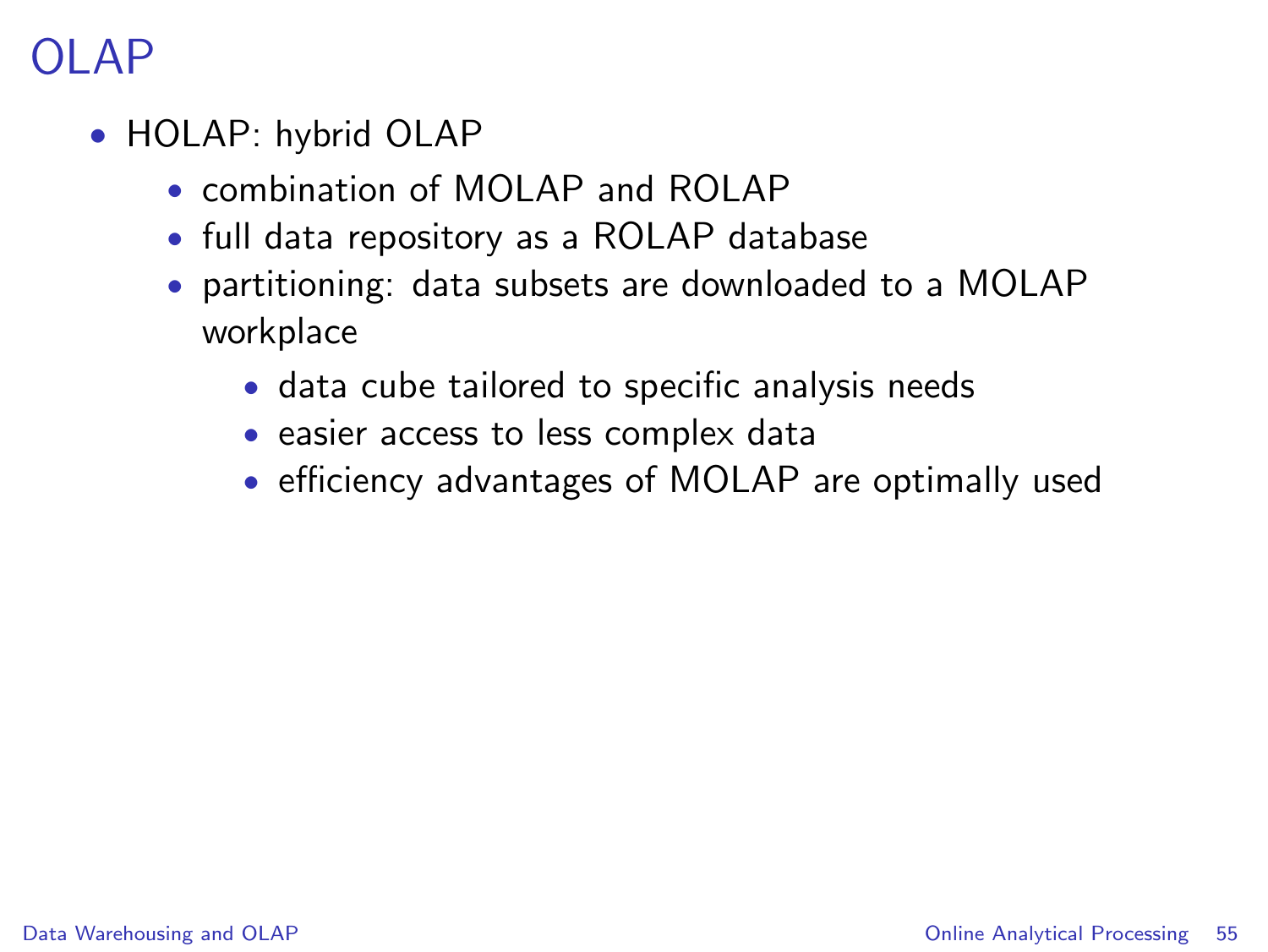- drill down: zooming into a finer granularity level
- roll up: zooming out to a more coarse granularity level (aggregation)

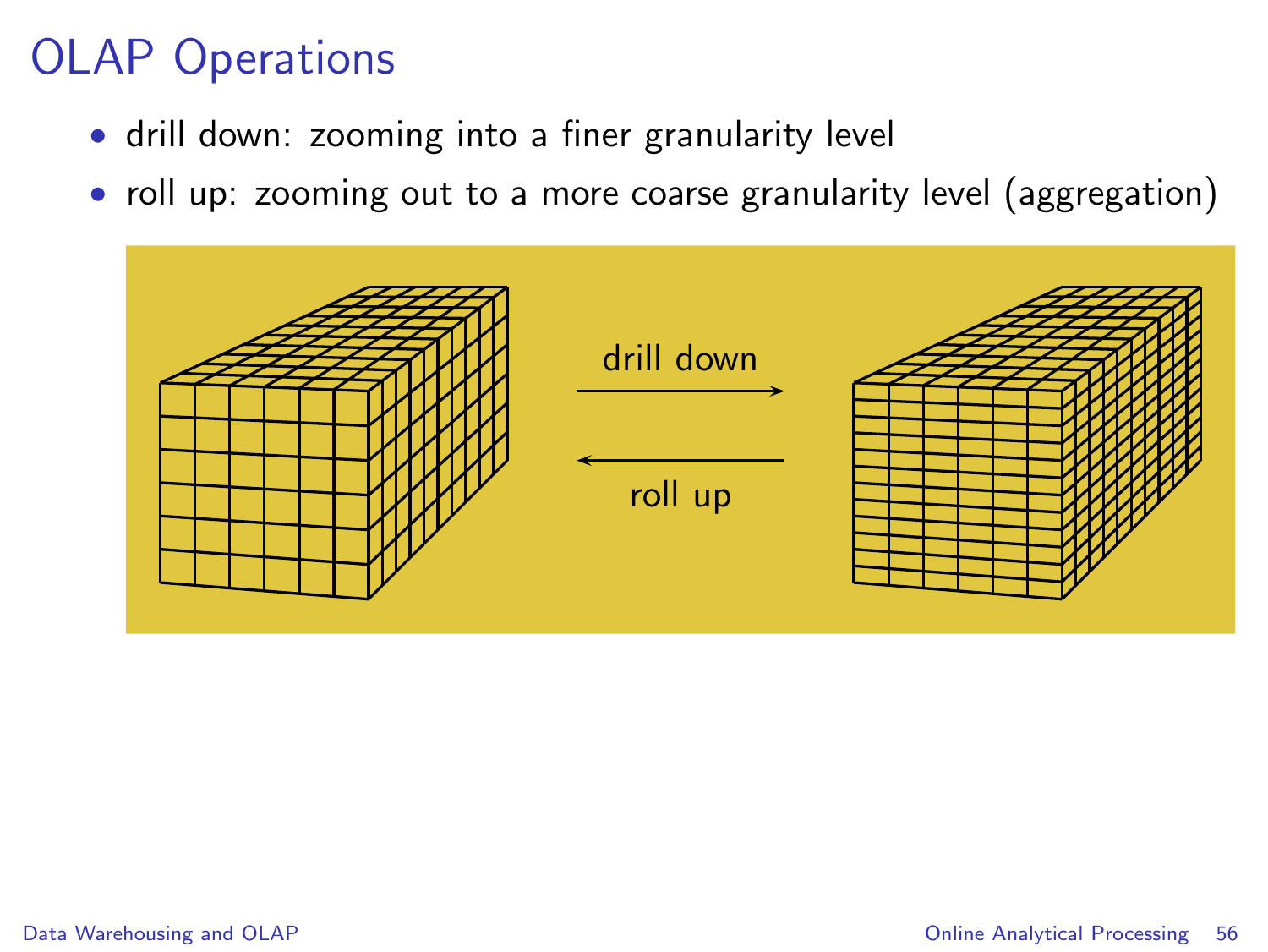- cube: precomputation of a full data cube
	- generalized roll up
	- $\bullet$  *n* attributes

```
\rightarrow aggregated values for 2<sup>n</sup> attribute combinations
group by -;
group by a_1;
group by a_2;
group by a_3;
group by a_1, a_2;
group by a_2, a_3;
group by a_1, a_3;
```
group by  $a_1$ ,  $a_2$ ,  $a_3$ ;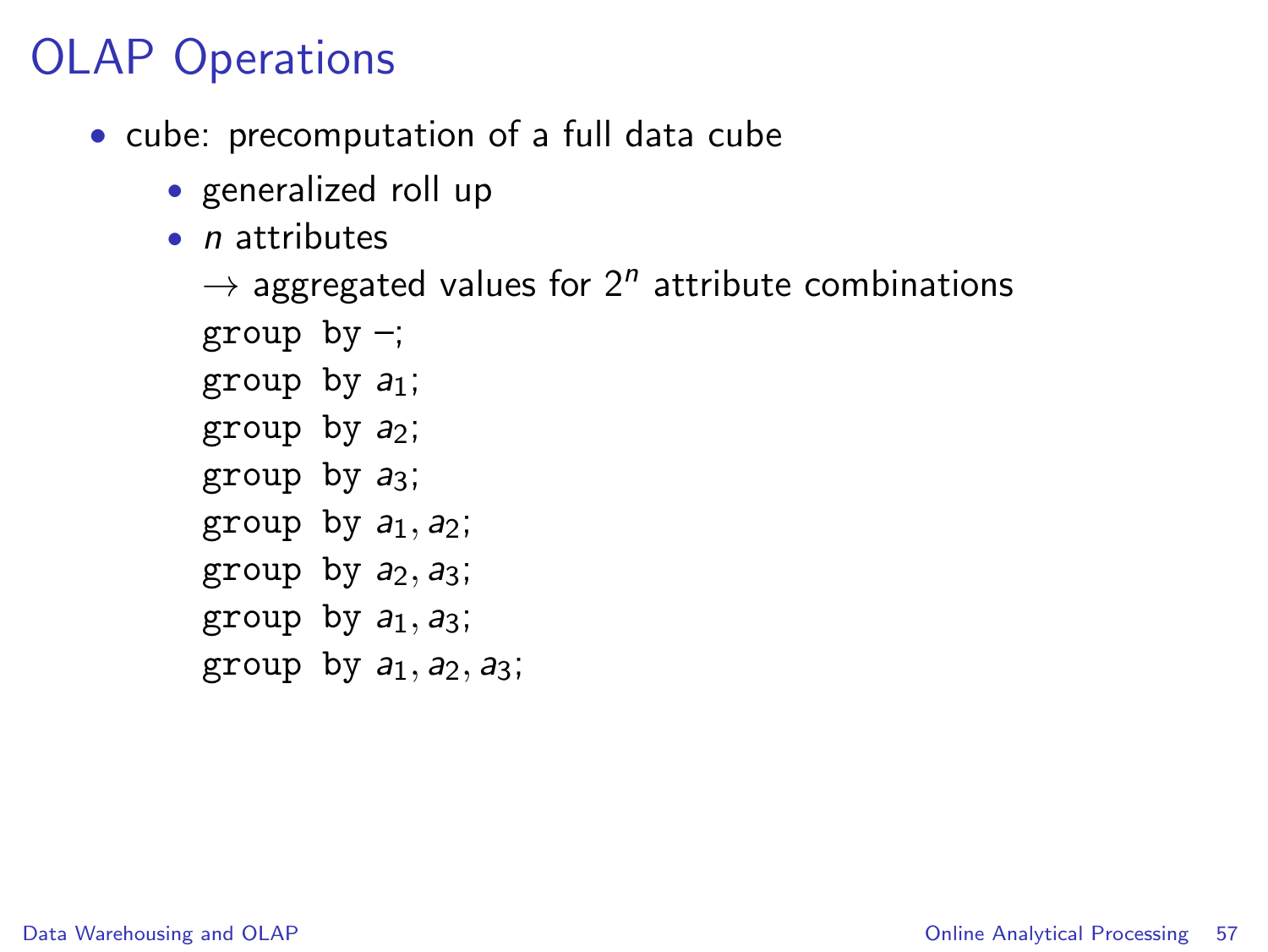• cube corresponds to a (n-dimensional) cross tabulation

|         | small | medium | large | total |
|---------|-------|--------|-------|-------|
| budget  | 24    |        |       |       |
| premium |       | 15     |       | 43    |
| total   | 35    | 46     |       |       |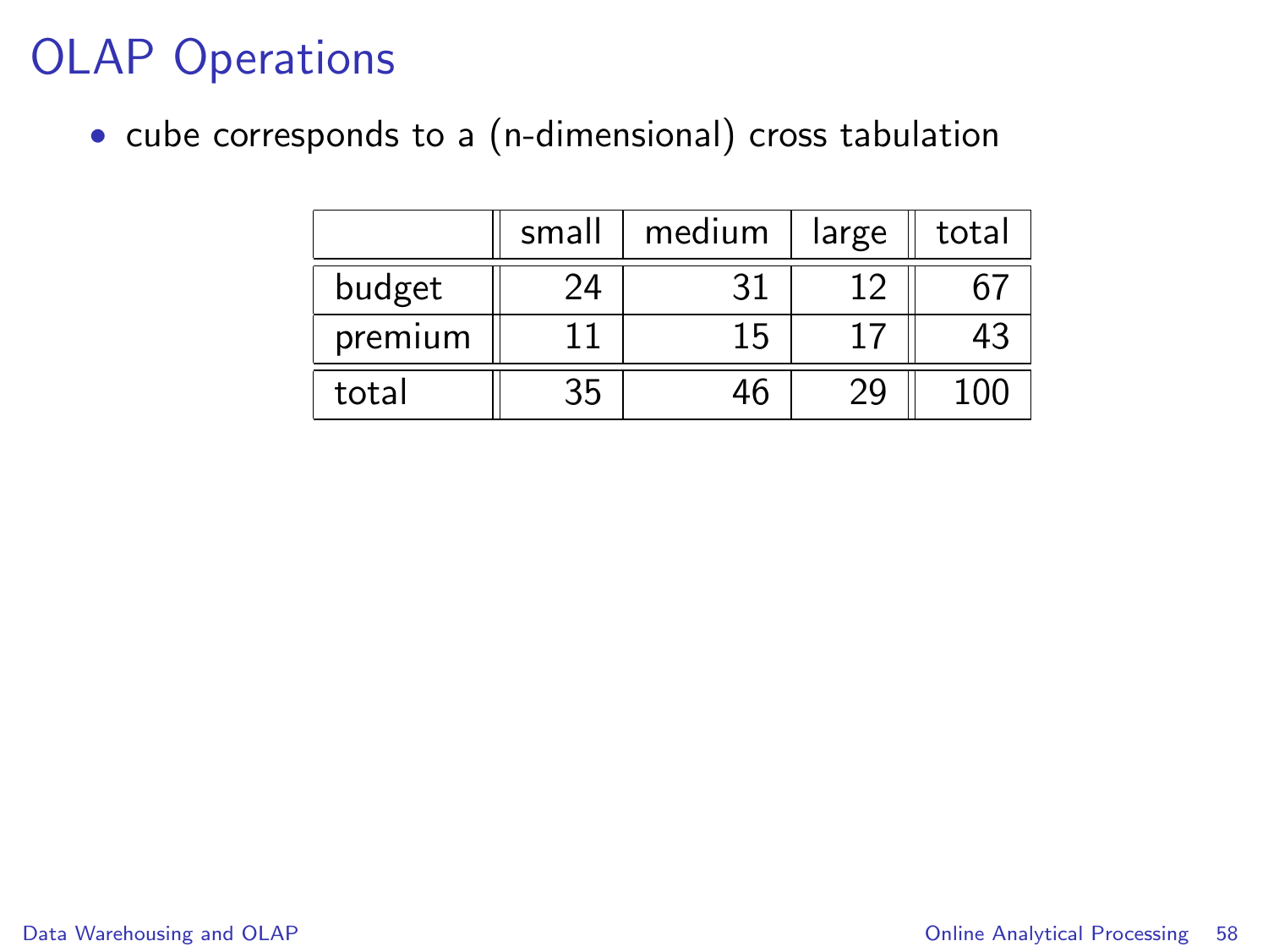• relational representation of the cube

| quality | size   | amount |
|---------|--------|--------|
| budget  | small  | 24     |
| budget  | medium | 31     |
| budget  | large  | 12     |
| budget  | all    | 67     |
| premium | small  | 11     |
| premium | medium | 15     |
| premium | large  | 17     |
| premium | all    | 43     |
| all     | small  | 35     |
| all     | medium | 46     |
| all     | large  | 29     |
| all     | all    | 100    |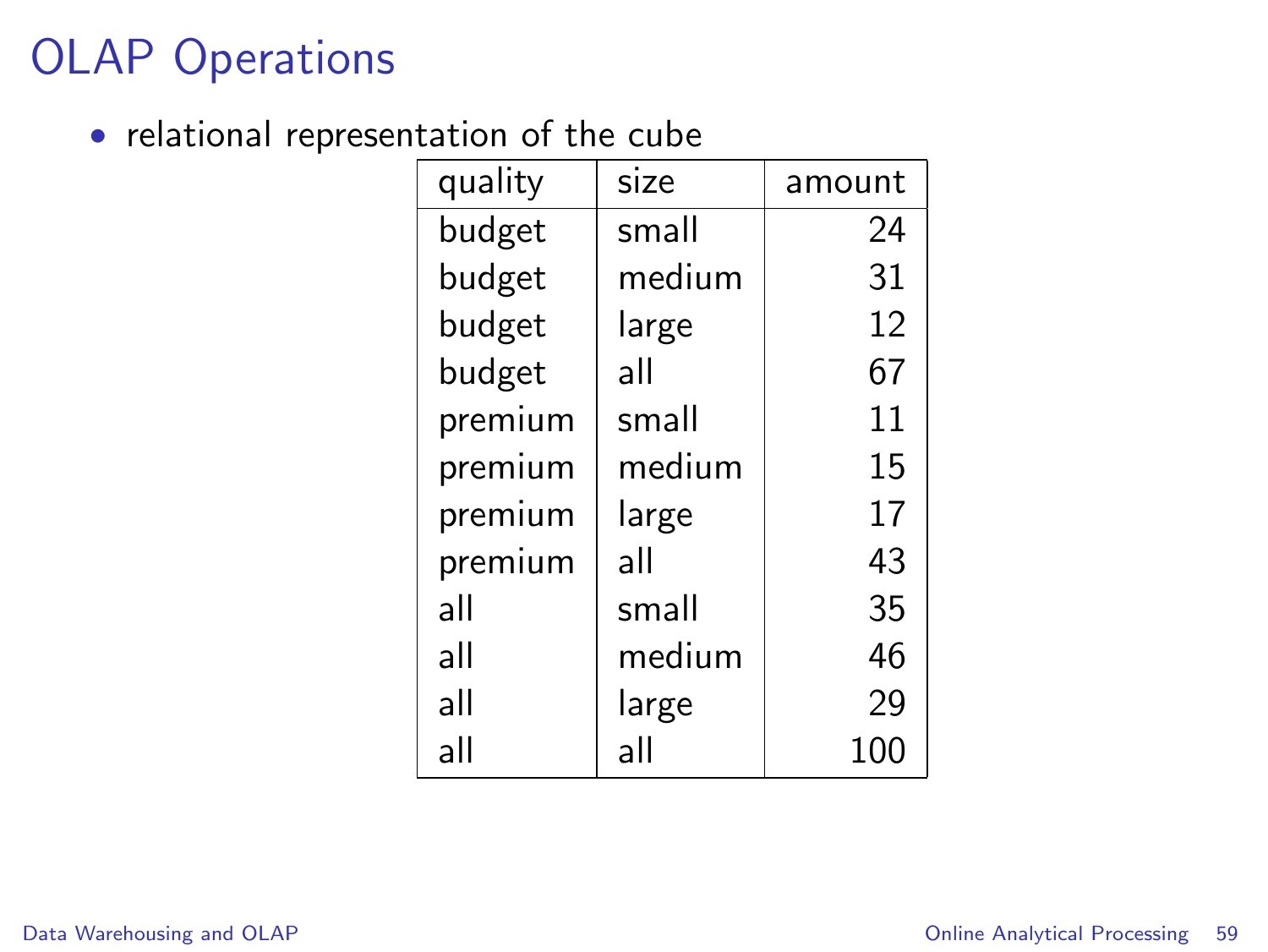- slice: dimension reduction by value selection
- dice: slice on two or more dimensions
- pivot / rotate: reorient the cube
	- only for navigation purposes (visualization, dimensionality reduction)
- window: range query
- ranking: sorting fact values along a dimension
- visualisation (playing around with data)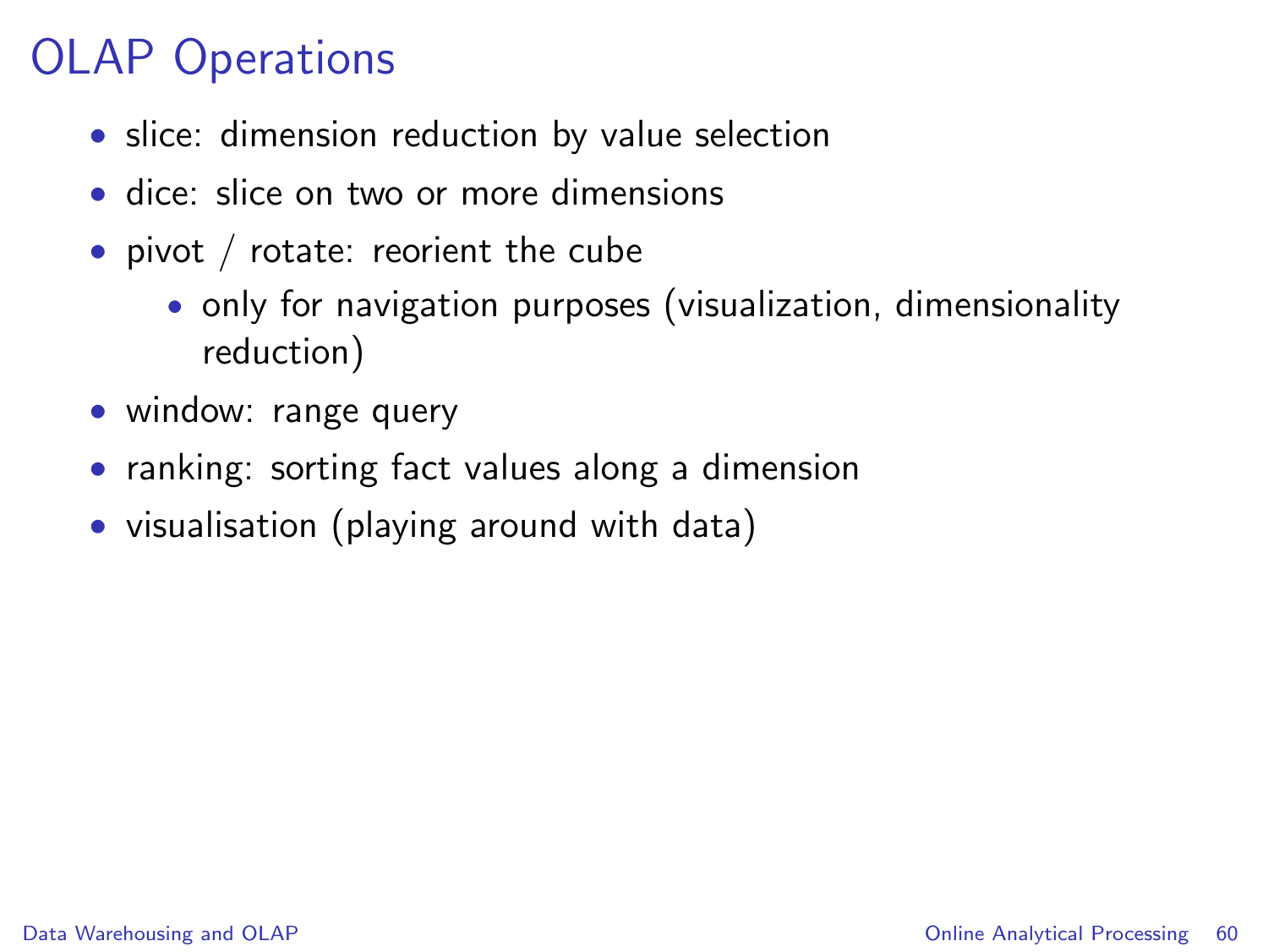# OLAP Extentions to SQL (RISQL)

- Decode: replace internal codes by readable versions
- Cume: computes a running (or cumulative) total of an attribute
- MovingAvg(n): computes the moving average of an attribute with a window size of n
- MovingSum(n): computes the moving sum of an attribute with a window size of n
- Rank ... When: compute the ranking of the top n or bottom n tuples according to the values of an attribute
- RatioToReport: percentage of an attribute value with respect to the total for that attribute
- Tertile: three valued binning (high, medium, low) with respect to the values of an attribute
- CreateMacro: define a parameterized macro for repeated use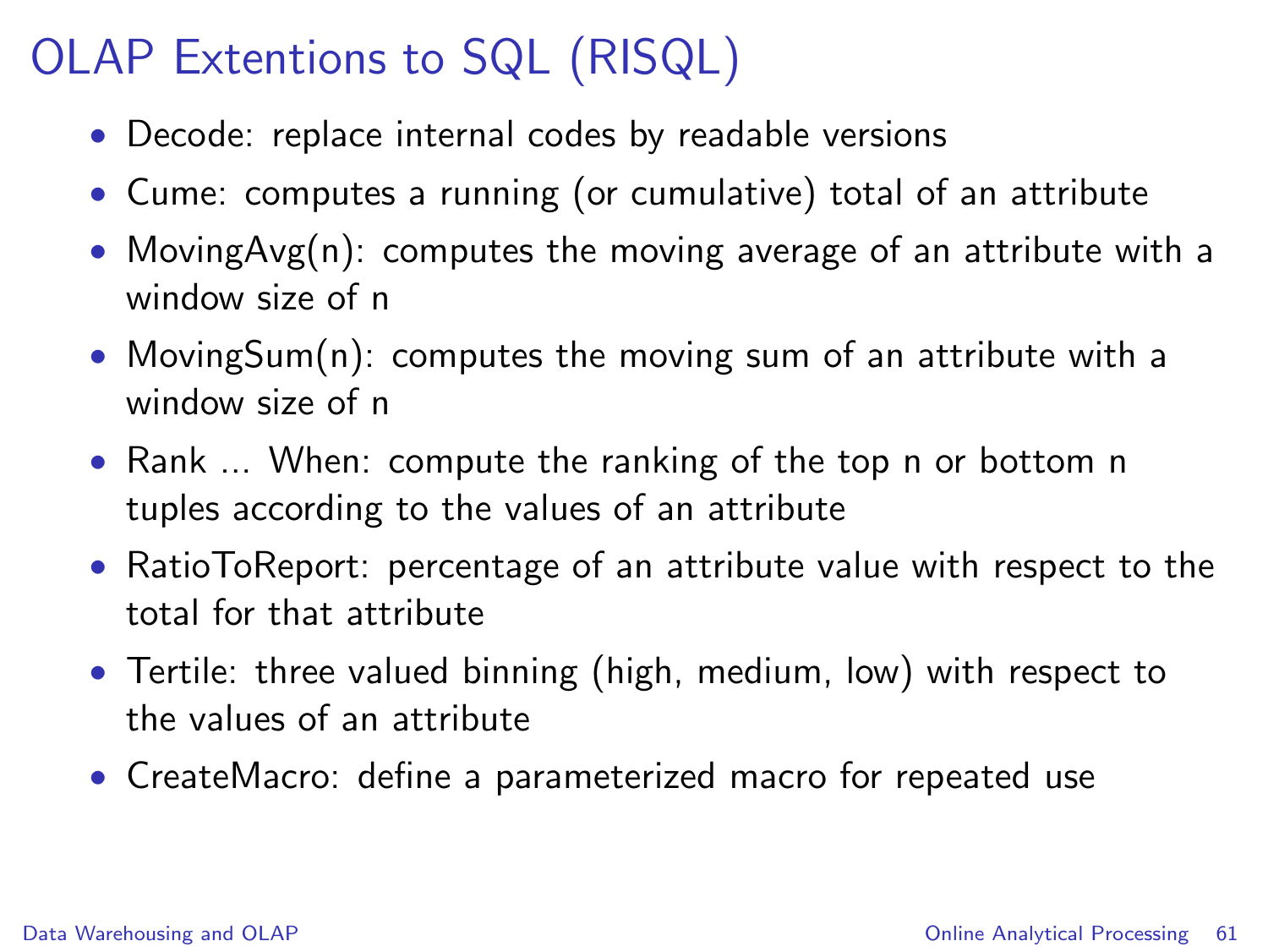# Data Warehousing and OLAP

- Decision support systems
- Dimensional Modelling
- Data Warehouses
- Online Analytical Processing
- <span id="page-61-0"></span>• Data Warehouse 2.0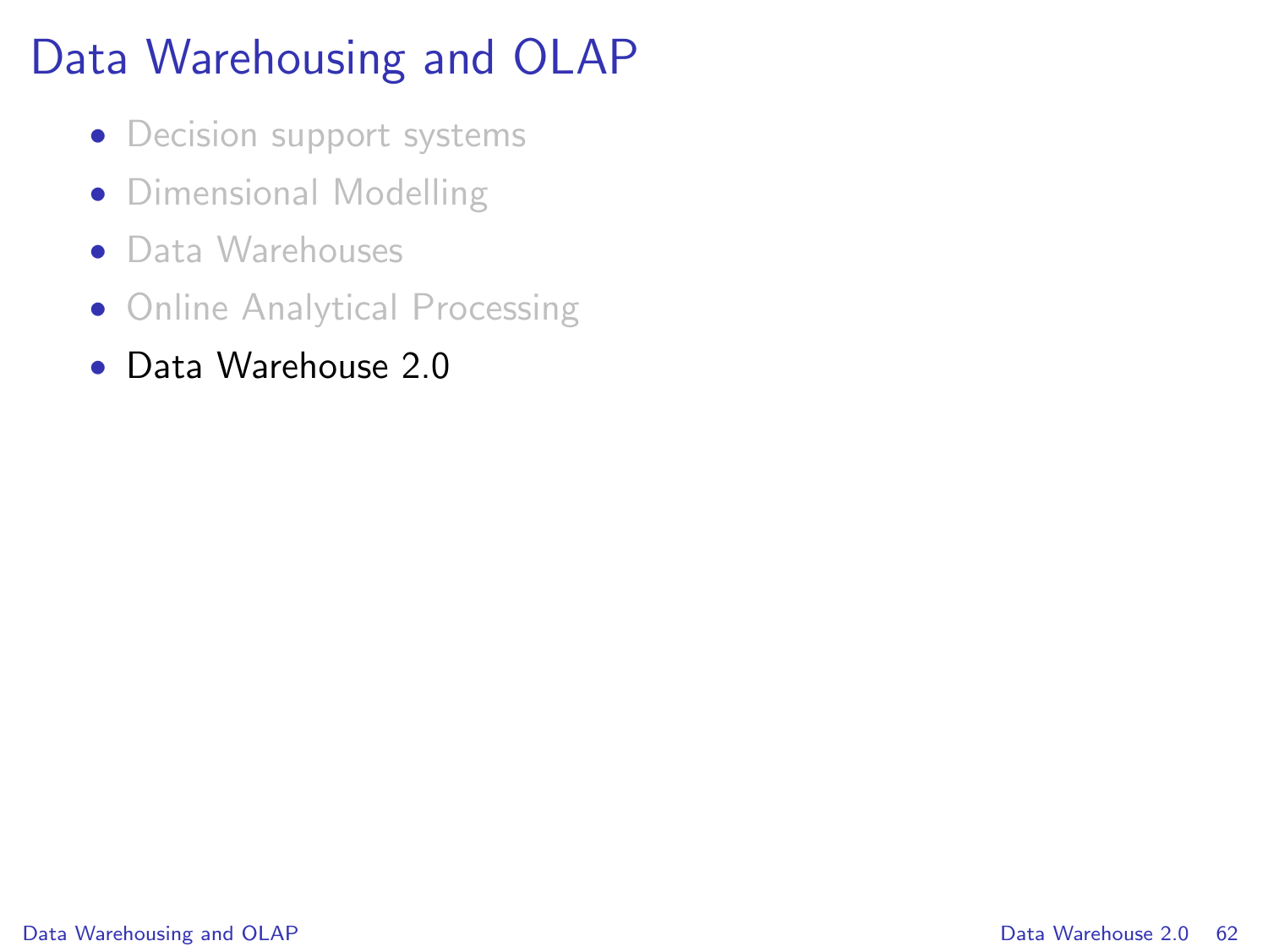## Data Warehouse 2.0

novel requirements

- dealing with all kinds of data
	- in particular unstructured ones
- rapid integration of data from online transactions
- malleability
	- adaptation to changing requirements
- maintaining meta data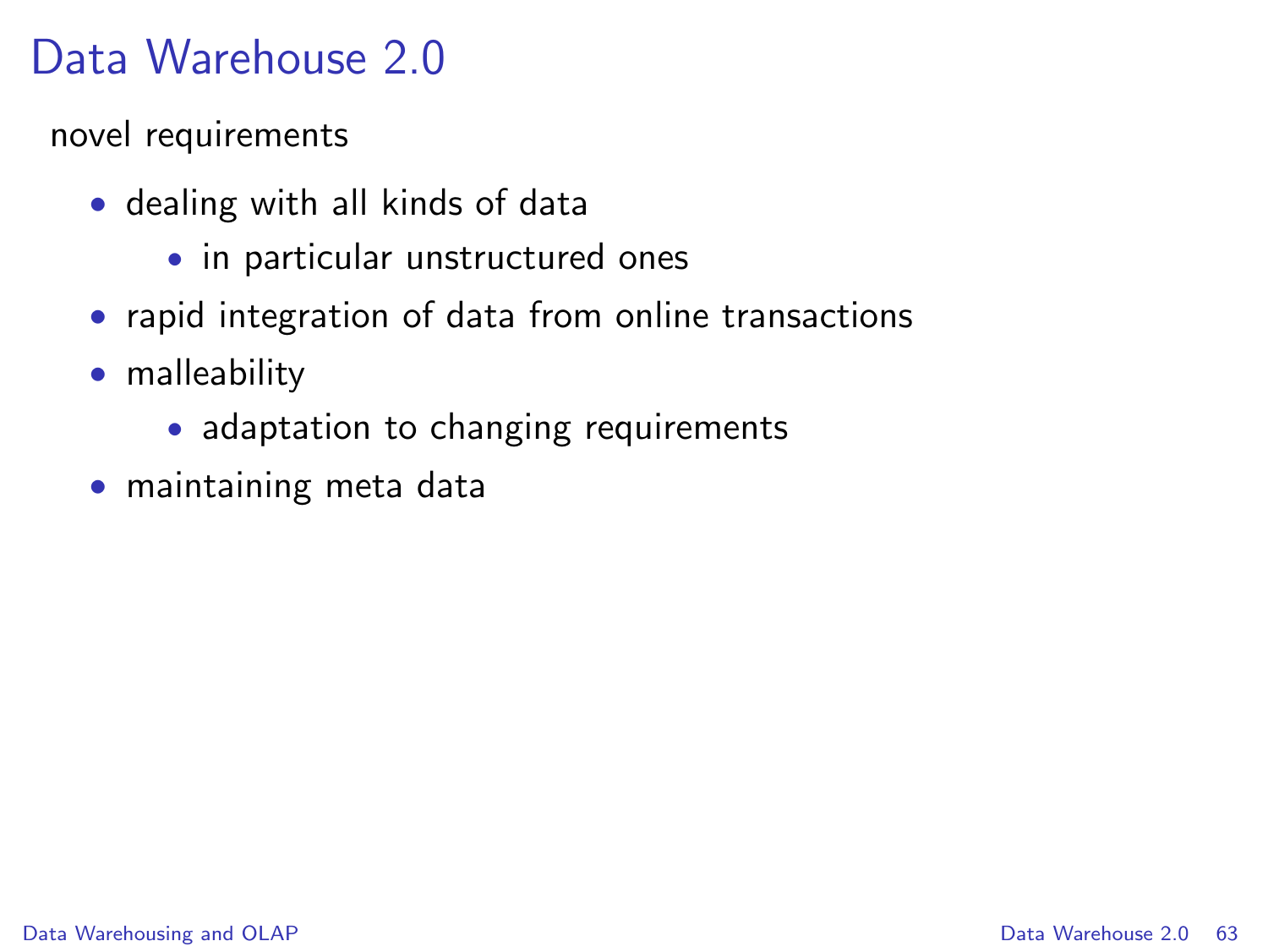#### Data Warehouse 2.0

recognition of the life cycle of data

- data volume is huge
- but probability of access declines over time
	- recent data is used more frequently
- cost awareness
	- assigning the same kind of storage media across the data warehouse wastes resources
	- goal: scalability with sub-linear resource requirements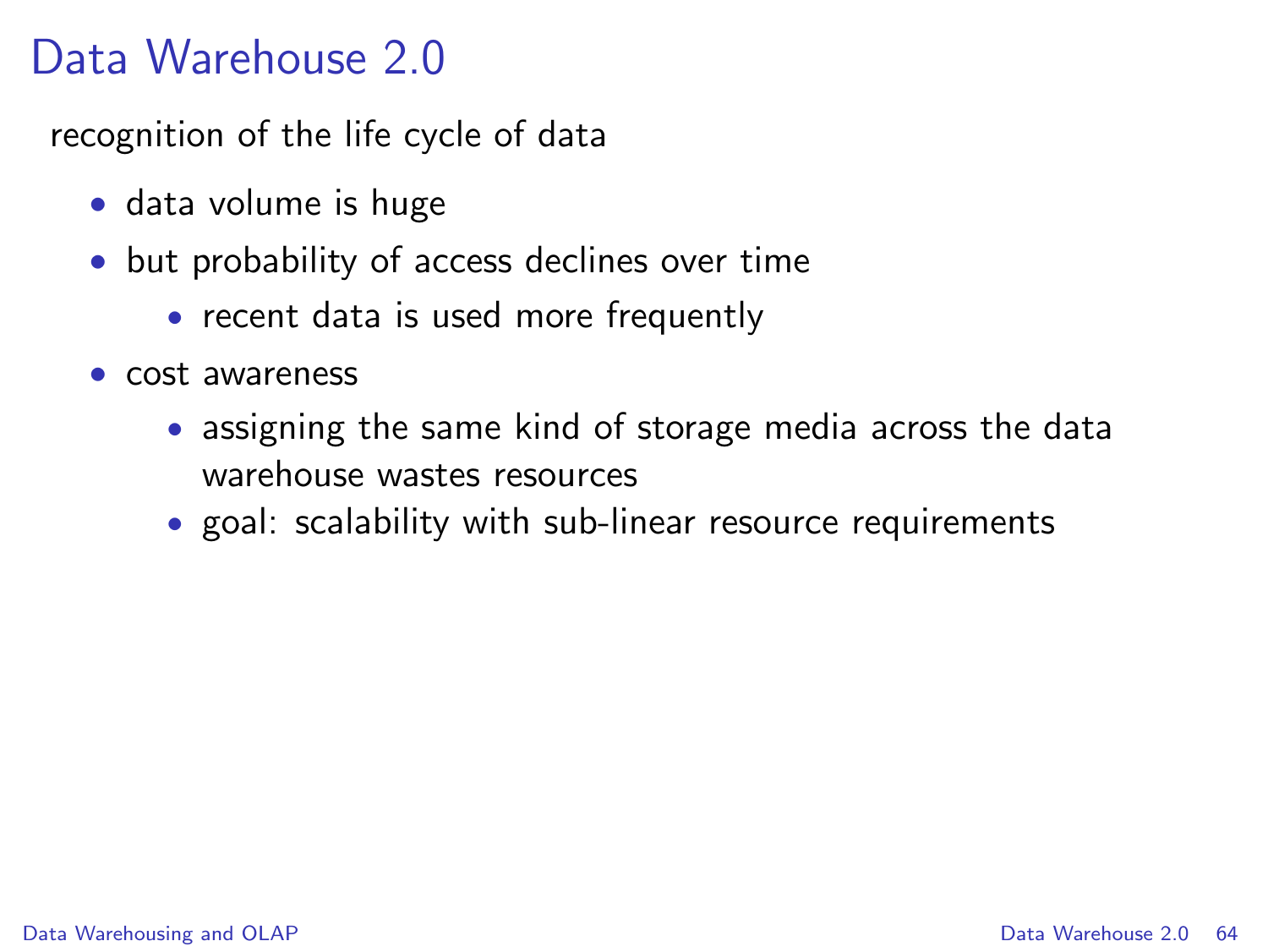#### Architecture



[Data Warehousing and OLAP](#page-1-0) **[Data Warehouse 2.0](#page-61-0)** 65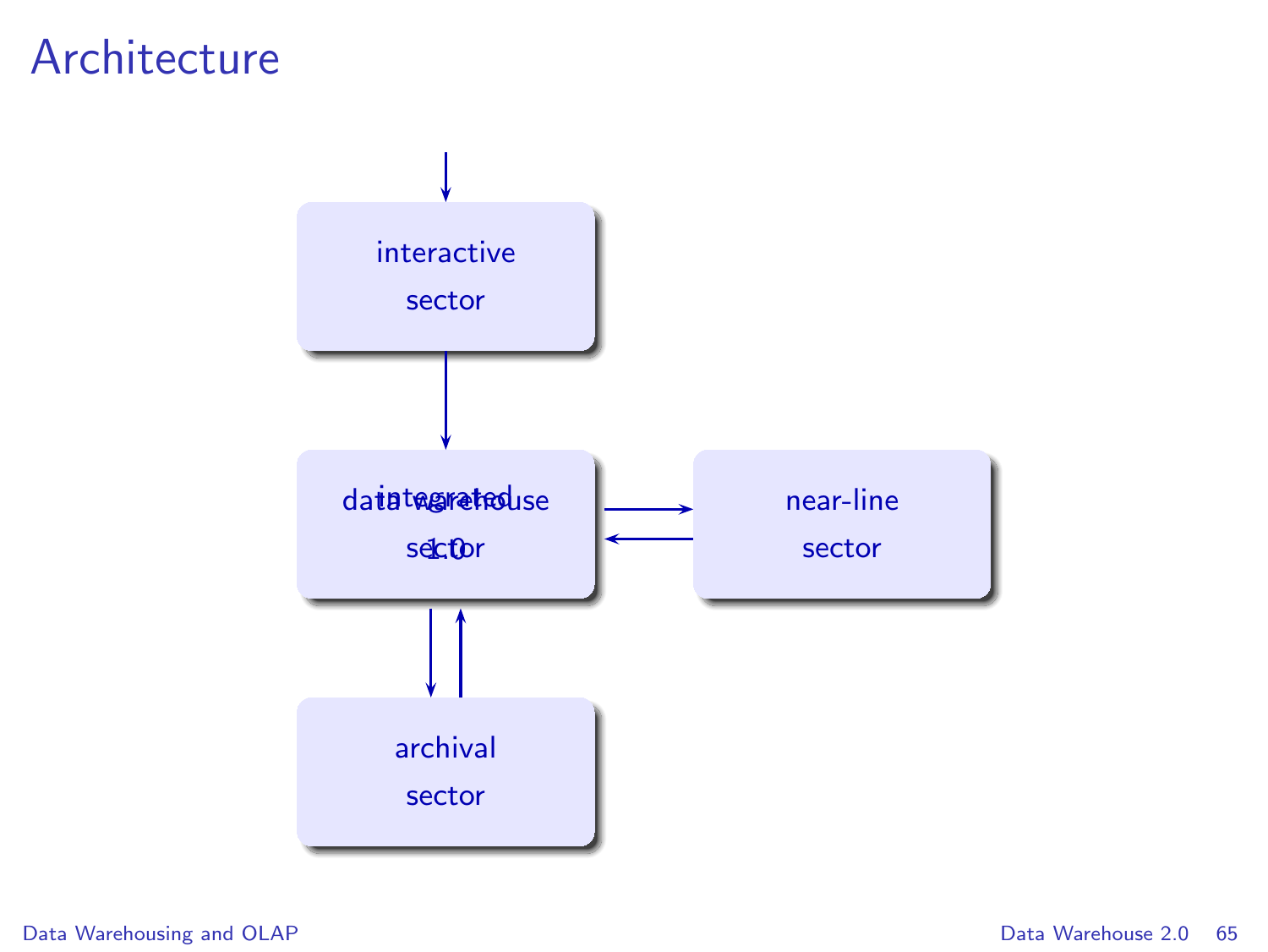#### The Interactive Sector

- receives the data from online applications
- rapid response transactions
- updates are possible
- mixed granularity data
- responses can be inconsistent (data has not yet been integrated)
- sends the data to the integrated sector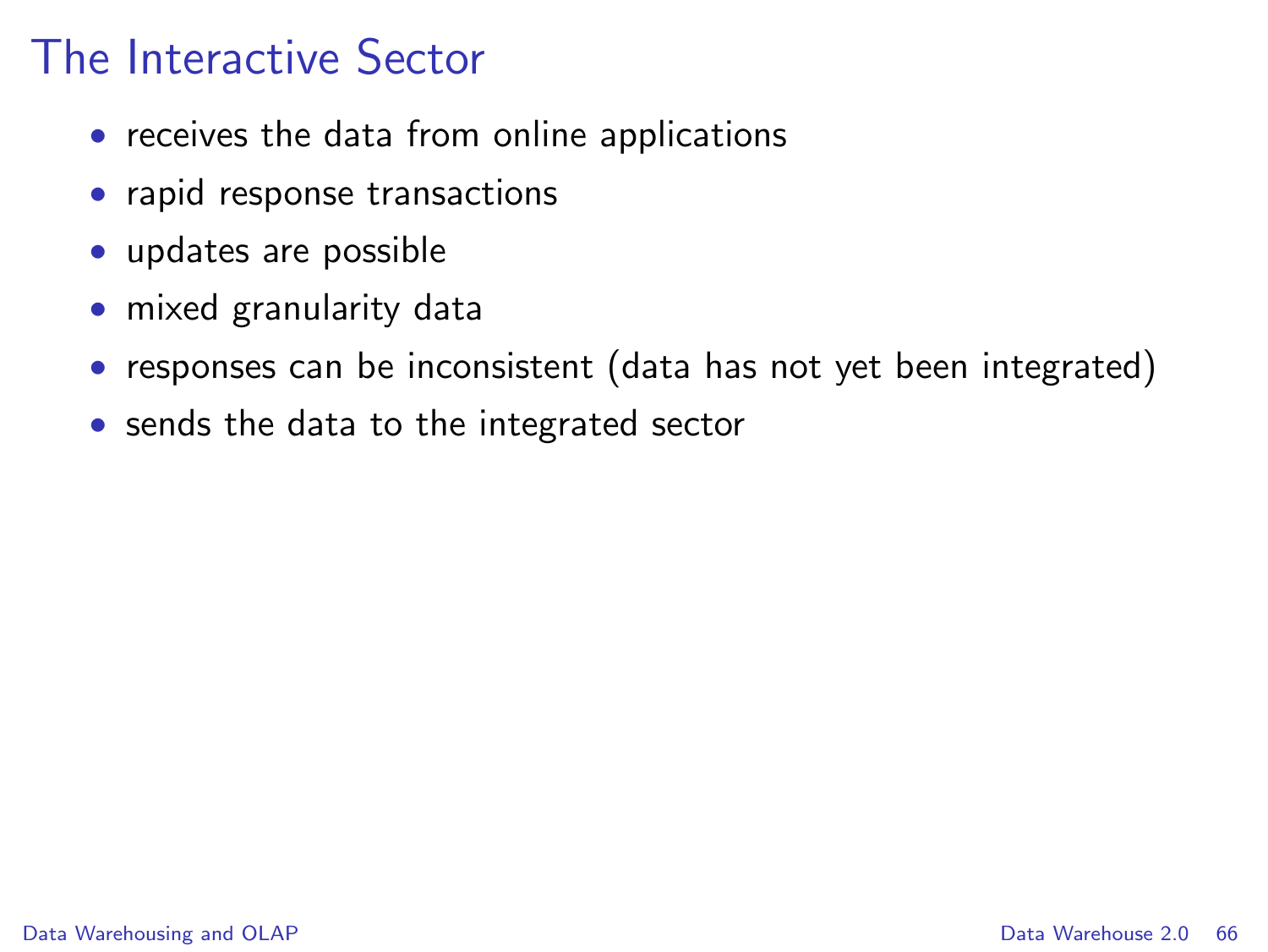#### The Integrated Sector

- receives the data from the interactive sector through an ETL procedure
- integration: transition from application to corporate data
- no updates of data, but keeping record of any changes in the interactive sector
- data is maintained on the lowest level of granularity
	- arbitrary decision procedures with different granularity requirements have to be supported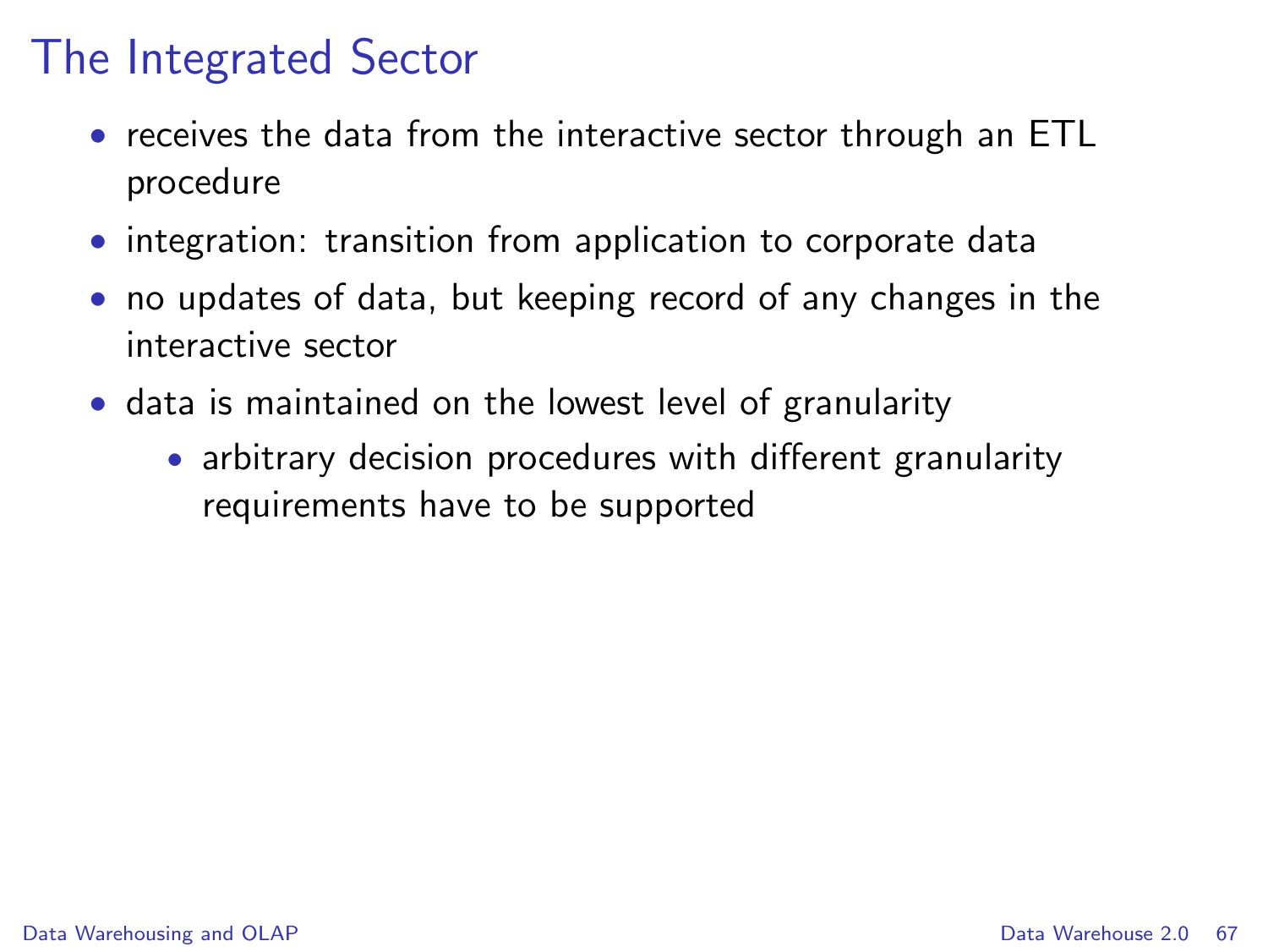#### The Near-Line Sector

- caches data from the integrated sector wit low probability of access
- low cost mass storage devices (cartridge robots)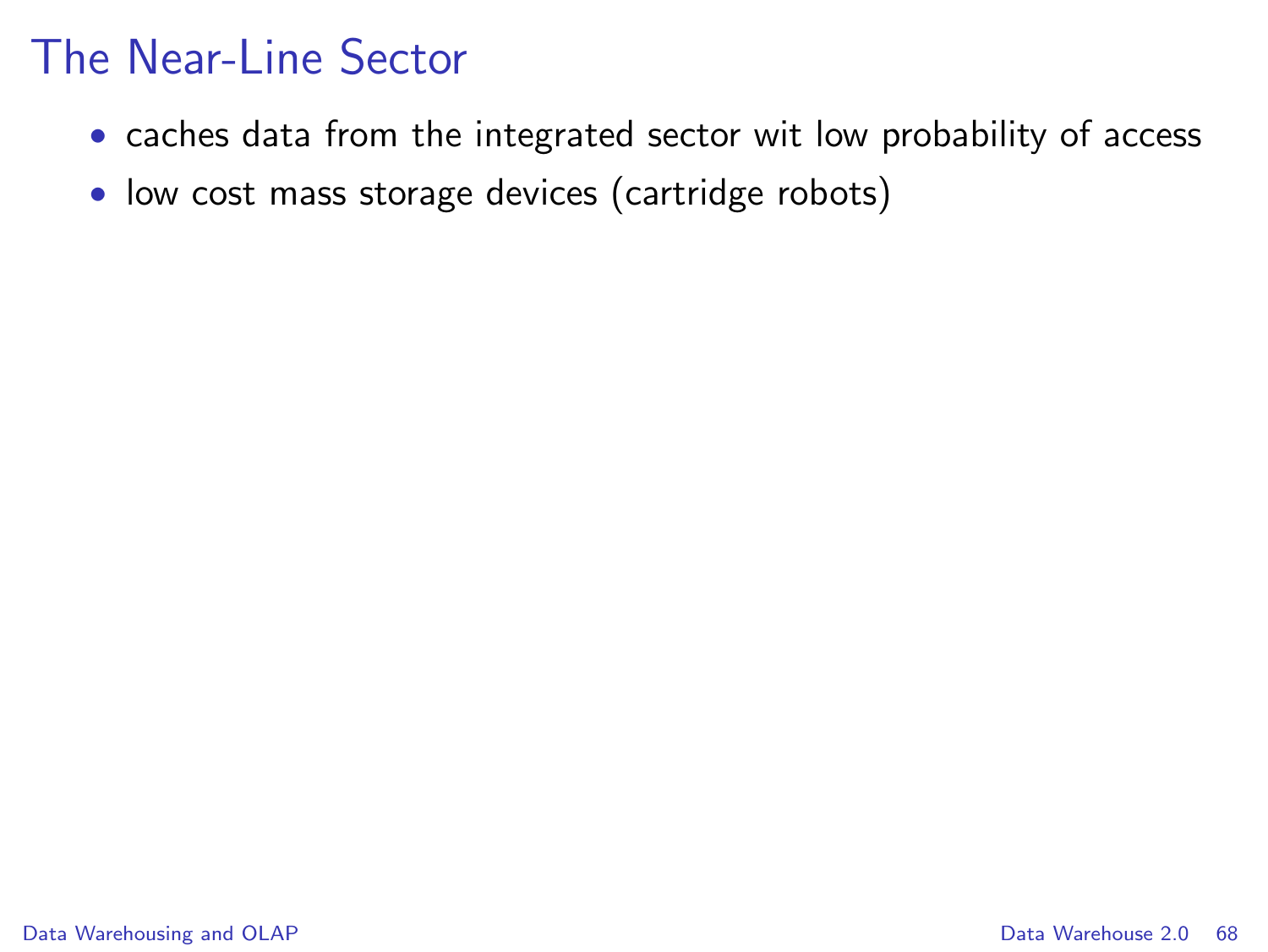## **Challenges**

- referential integrity across sectors
- availablity of meta data
	- focus on enterprise-wide meta data in addition to the local ones
	- focus on business-oriented meta data in addition to the technology-oriented ones
- maintenance of meta data
	- in the archival sector meta data is kept together with the data
	- in the other sectors an active repository is set up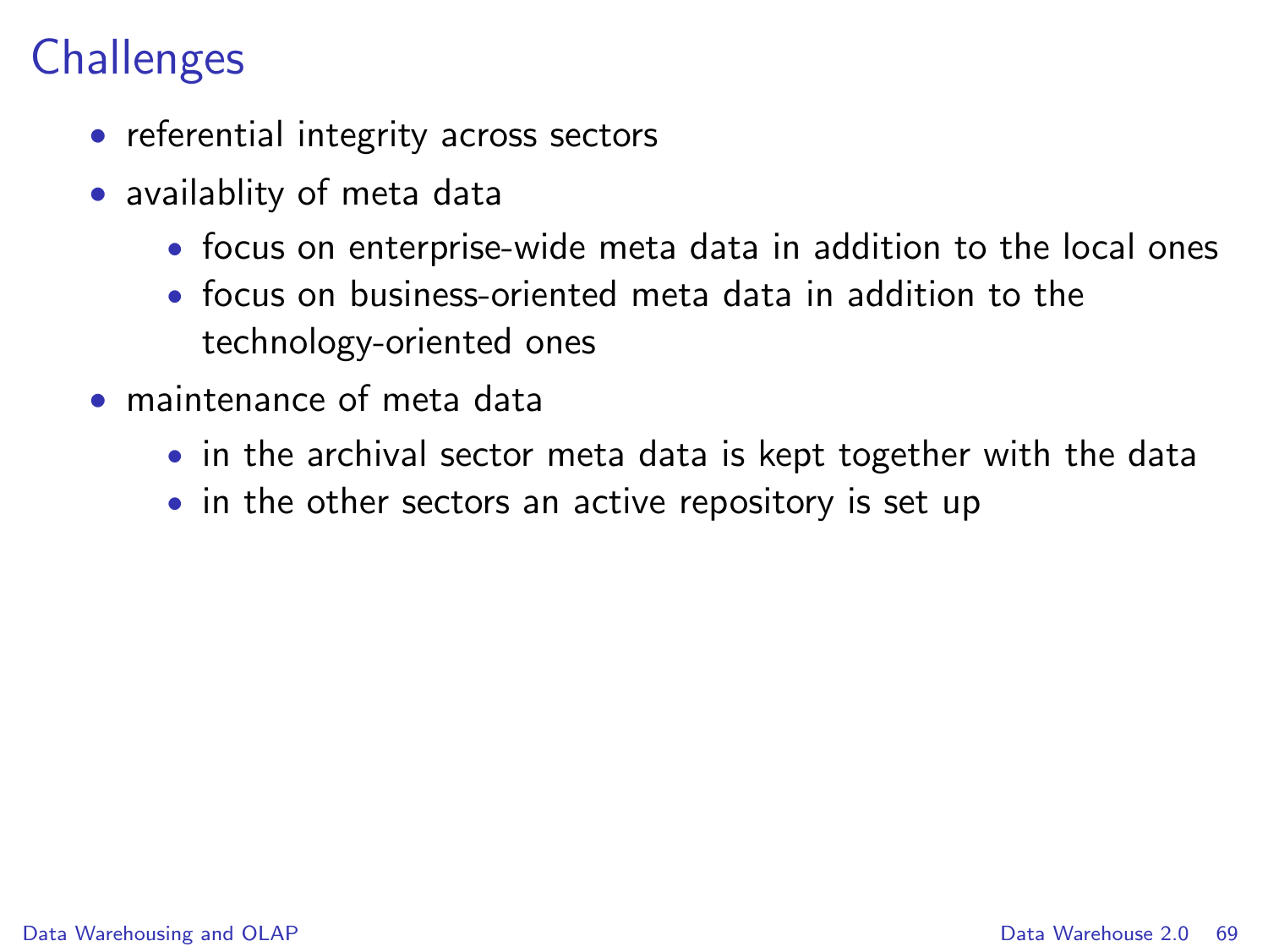#### Unstructured Data



- available textual data usually one order of magnitude larger than the structured ones
- useful applications combining textual with structured data
- high share of irrelevant data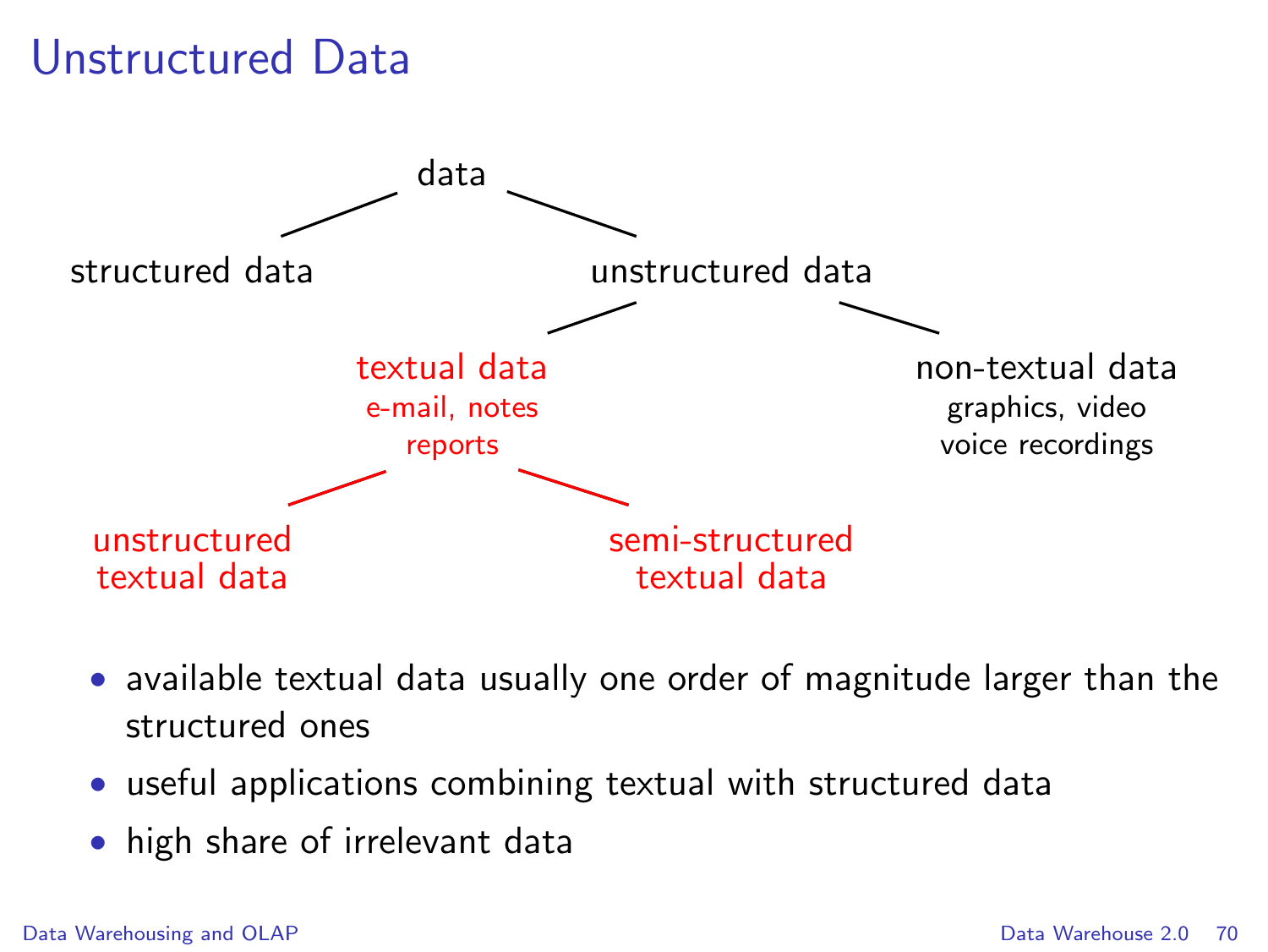#### Semistructured Data

two different notions

• text formatted in a structured manner

| 2014-05-11                     |
|--------------------------------|
| $10 - 12$ am                   |
| John Myers                     |
| checking the cooling system    |
| O-ring replaced (pump 17)      |
| oil leakage at compressor unit |
|                                |

• unstructured text with partial markup

The  $\leq$  maintenance procedure $\geq$  inspection of the cooling system  $\langle$  maintenance procedure $>$  was carried out on  $\langle$  date $>$  Monday, May 11th, 2014  $\langle$  date> between  $\langle$  time\_interval>  $\langle$  start> 10  $\langle$  /start> and  $\langle end \rangle$  12 am  $\langle end \rangle$   $\langle time_{\text{interval}} \rangle$  by  $\langle server \rangle$  person $>$  John Myers  $\langle$ /service\_person $\rangle$ . An  $\langle$ repair $\rangle$  O-ring was replaced at pump 17  $\langle$  repair > and an  $\langle$  observation > oil leakage at the compressor unit  $\langle$  observation $>$  was noticed.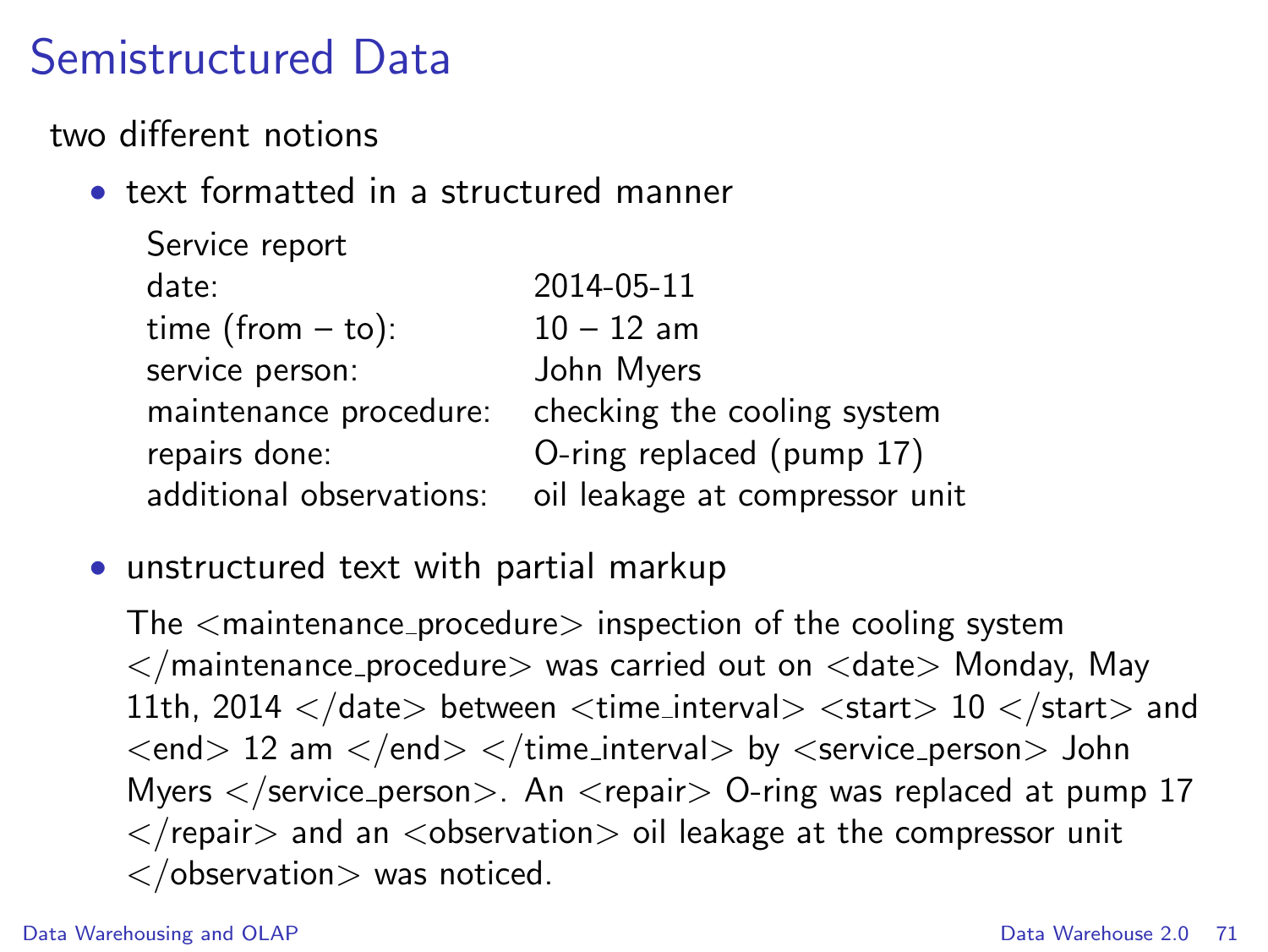# Unstructured (Textual) Data

- initially no schema information available  $\rightarrow$  schema information derived from the data
- no updates required, only load and access
- little amount of unstructured data in the interactive sector
- normally no near-line sector for unstructured data
- standards for archiving often defined by legal requirements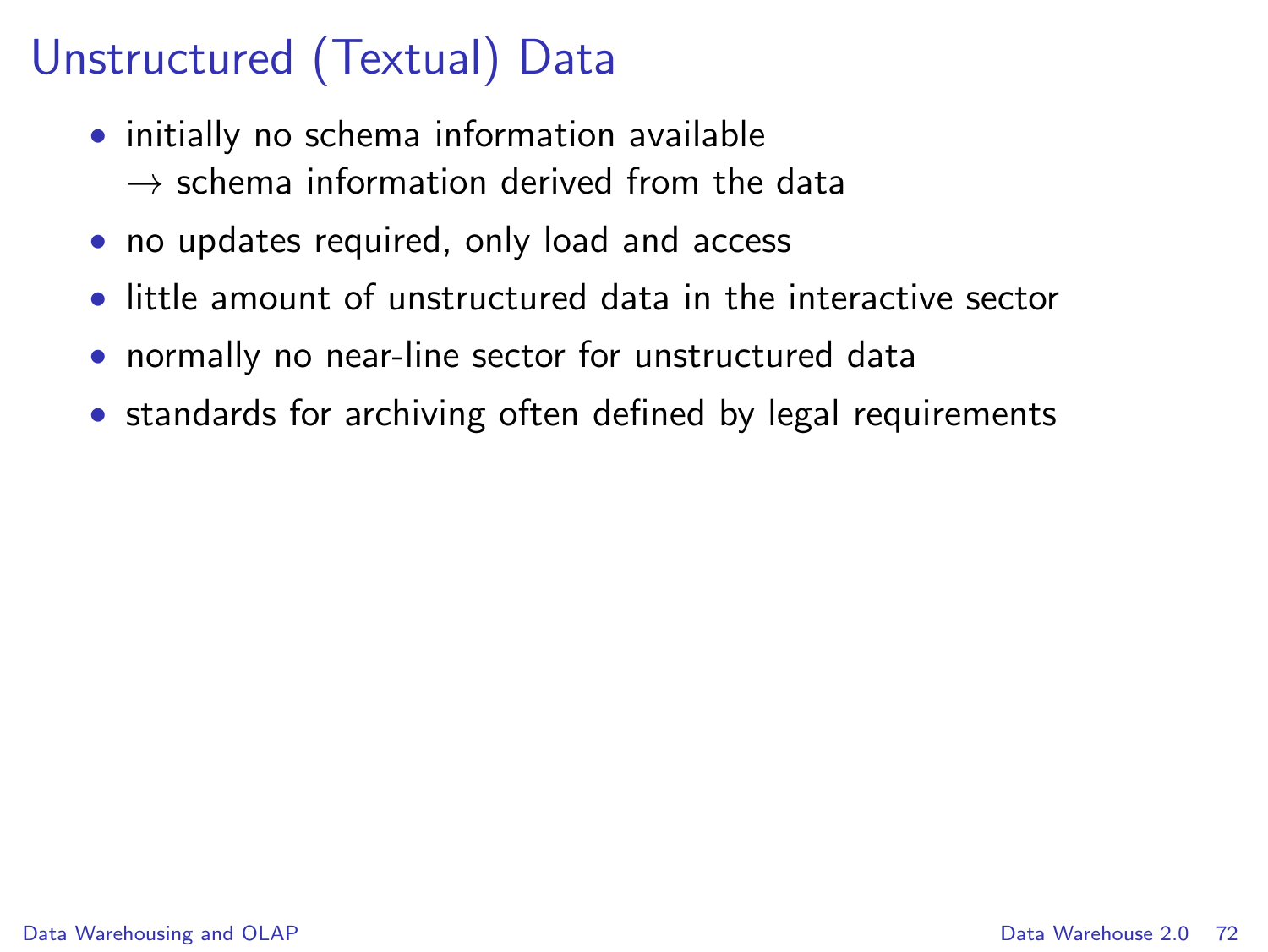- transforming unstructured data into a structured representation
- removal of formatting information
- removal of non-textual information
	- graphics, numbers, ...
- removal of stop words (function words)
	- high frequency words
	- assumption: neglectable contribution to the content of a text
	- English: the, a, an, and, or, of, for,  $\dots$
	- German: der, die, das, den, dem, und, oder, . . .
- removal of interpunction characters
- removal of infrequent words (too many)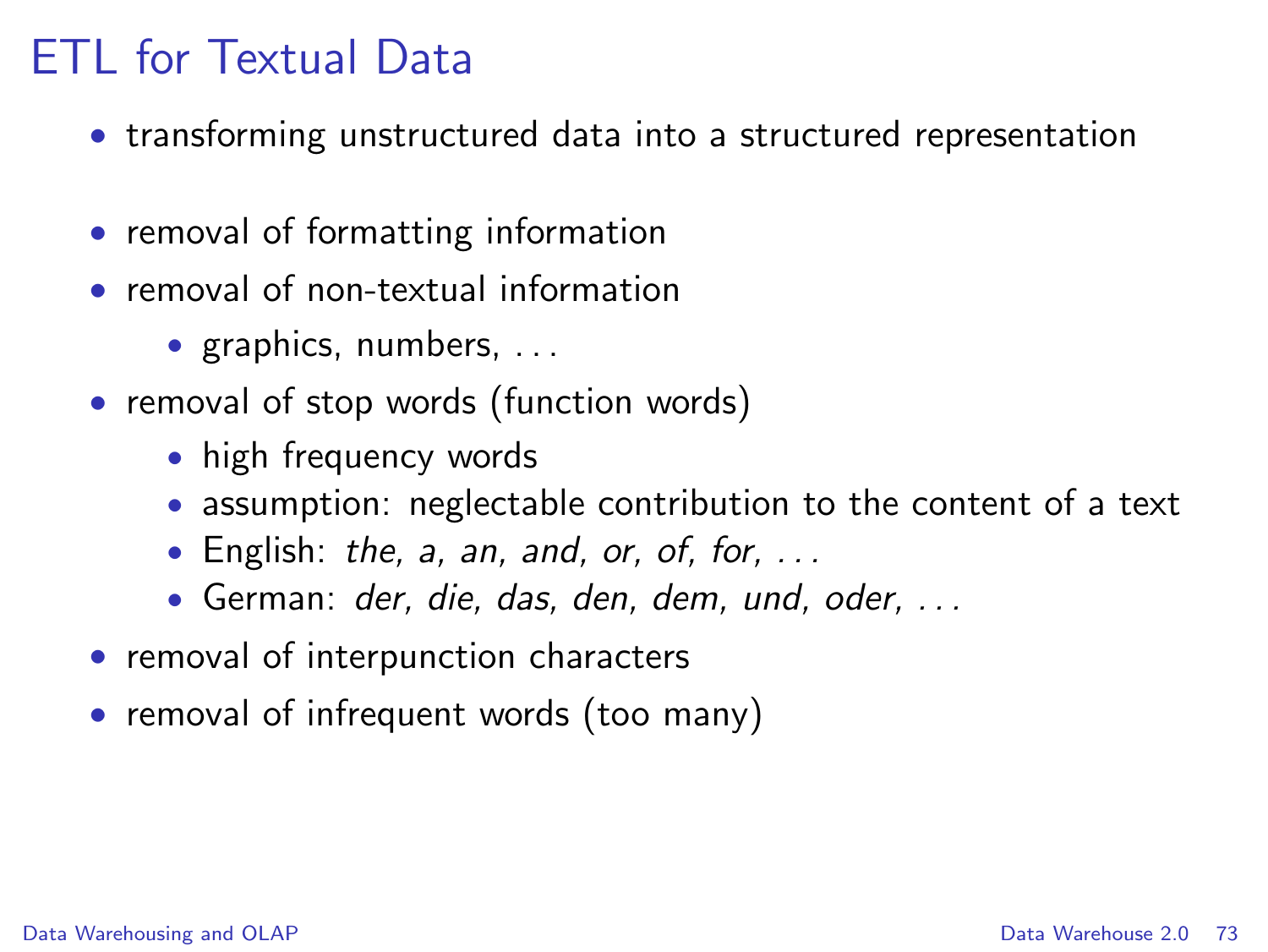- lemmatization: determining the (canonical) citation form
- often approximated by stemming: removal of inflectional endings
- but many exceptions
	- English:

cars  $\rightarrow$  car, glasses  $\rightarrow$  glass, children  $\rightarrow$  child, men  $\rightarrow$  man

• German:

Bilder  $\rightarrow$  Bild, Maler  $\rightarrow$  Maler, Bildern  $\rightarrow$  Bild, Malern  $\rightarrow$  Maler, Zeiten  $\rightarrow$  Zeit, Fallen  $\rightarrow$  Falle,  $\ddot{A}$ ste  $\rightarrow$  Ast,  $\ddot{A}$ hren  $\rightarrow$   $\ddot{A}$ hre

• splitting of compounds: Weltuntergang  $\rightarrow$  Welt  $+$  Untergang Innovationsschwäche  $\rightarrow$  Innovation + Schwäche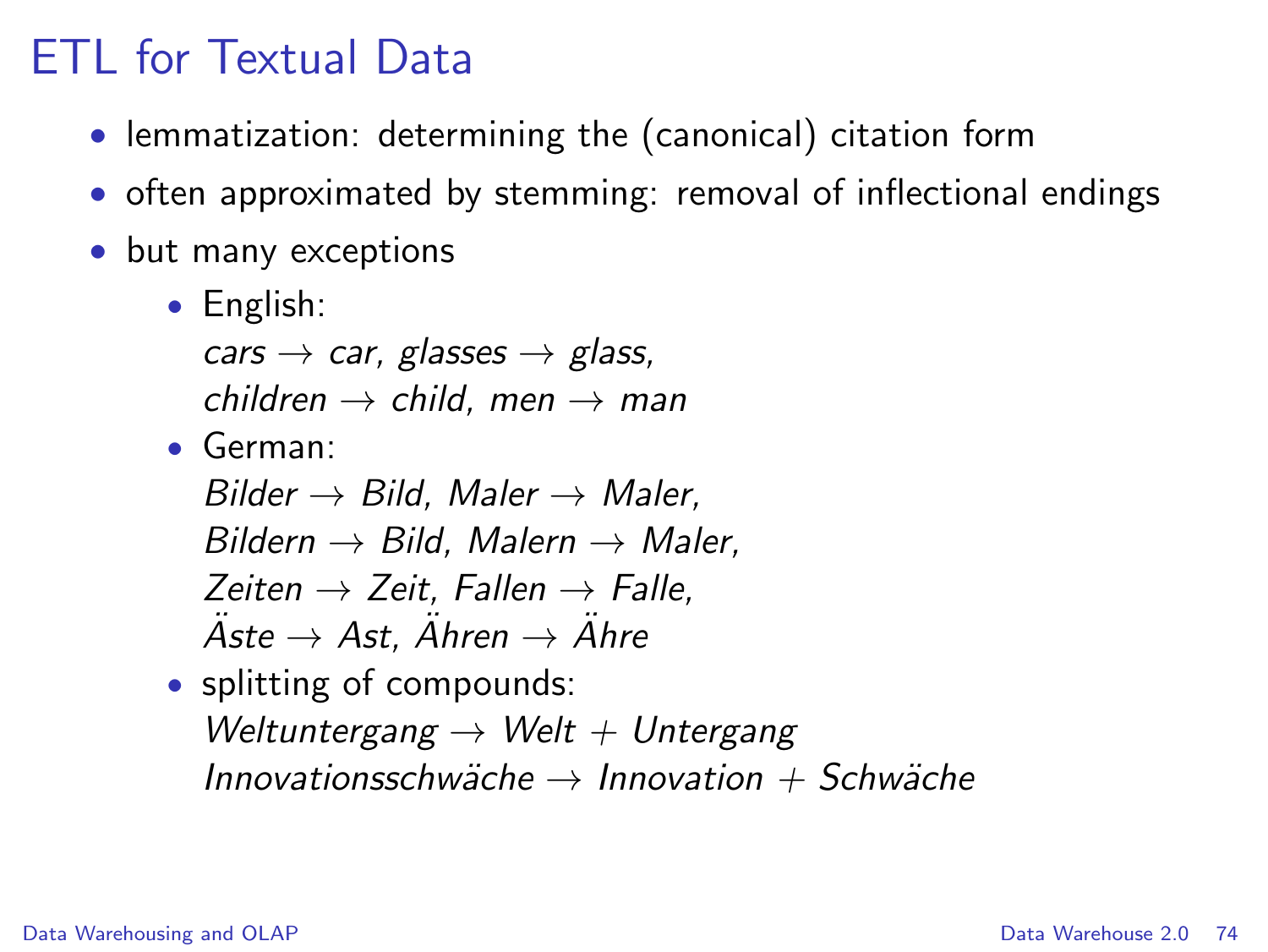- normalization, harmonization
	- inconsistent terminology
	- alternative spellings
	- ambiguous terminology
- approaches
	- superimposing general text to the specific one
	- synonym replacement: original wording is lost
	- synonym concatenation: adding a standardized term head/director vs. head/auris
- required resources
	- terminological databases (thesaurus, taxonomy, glossary, ontology)
	- human involvement
	- no reliable automatic procedures available
- terminology is constantly changing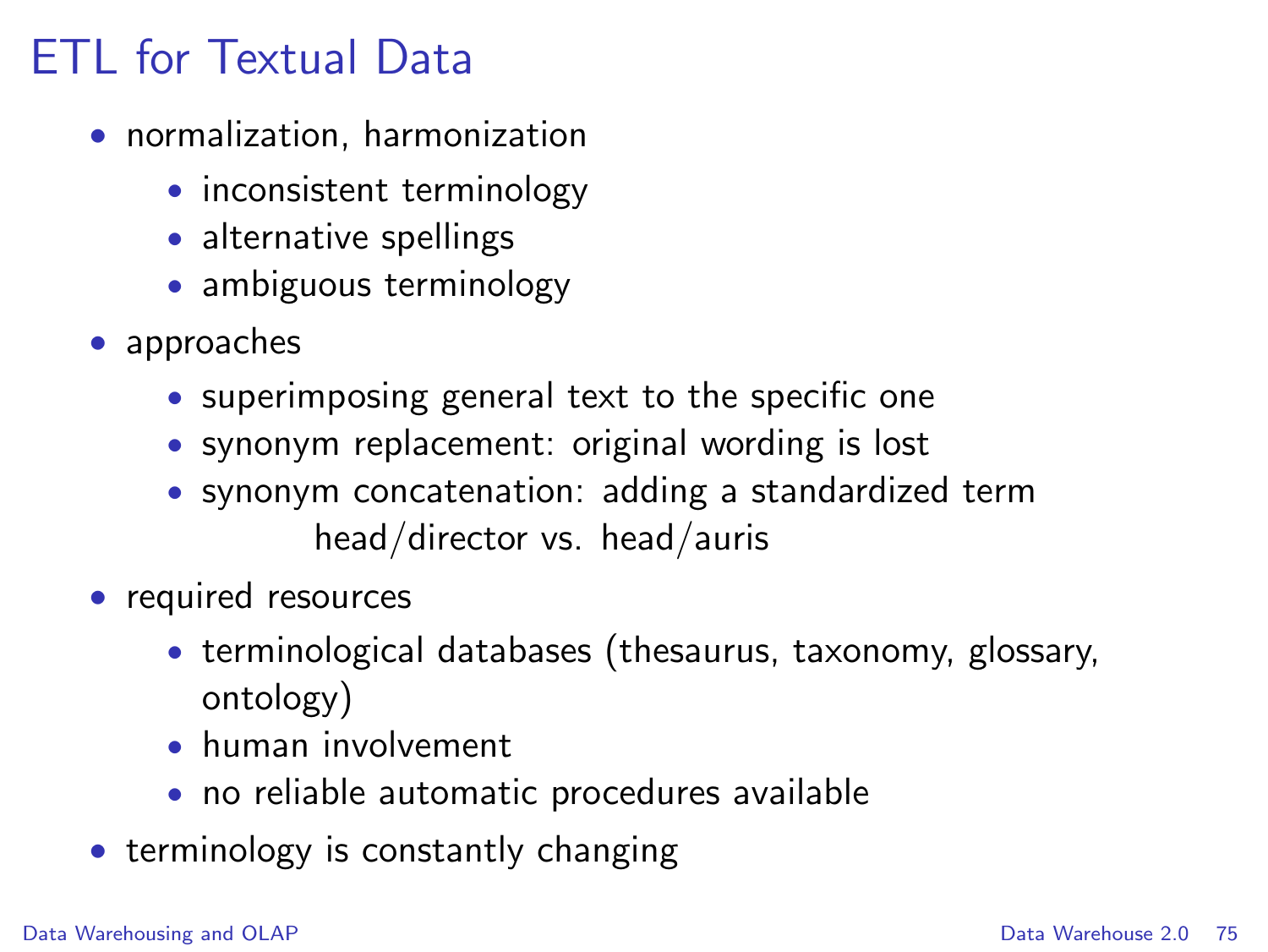```
• ambiguity
head (of a human or animal)
head (of a department/government/school/...)
head (of a glass of beer)
head (of liquids)
head (core of a boil; medicine)
head (of a cask)
head (of a pin)
head (of an article/a section)
head (of a flock of animals; head count)
head (of cereal)
head (of a water power station)
head (of a cask/a bin/a container/a tank)
head (of a yacht)
```
• 1873 entries in Leo (dict.leo.org)

...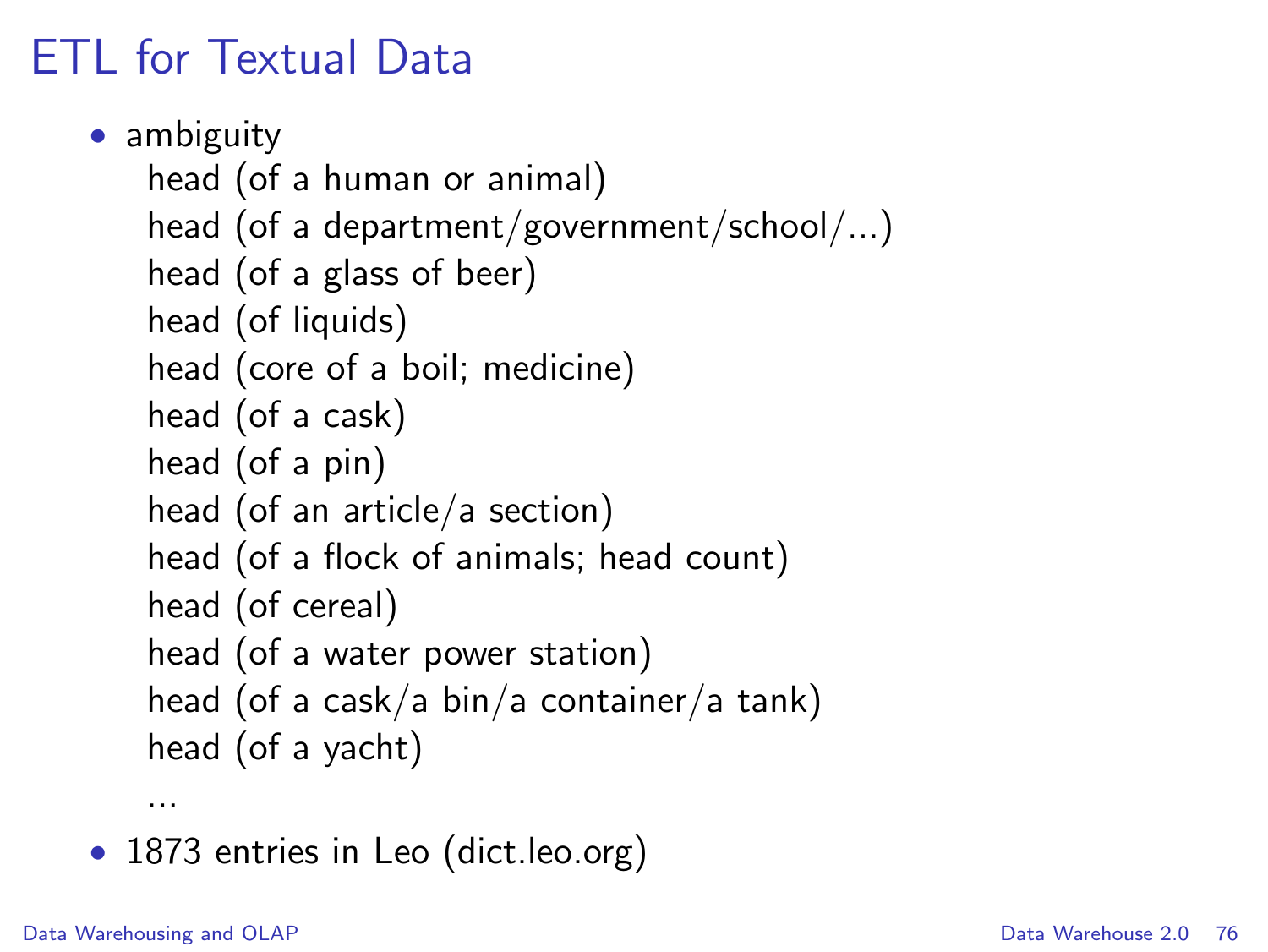- building document indexes
- establishing links to structured data
- clustering of texts
	- terminology extraction
- pattern recognition to detect/create semi-structured data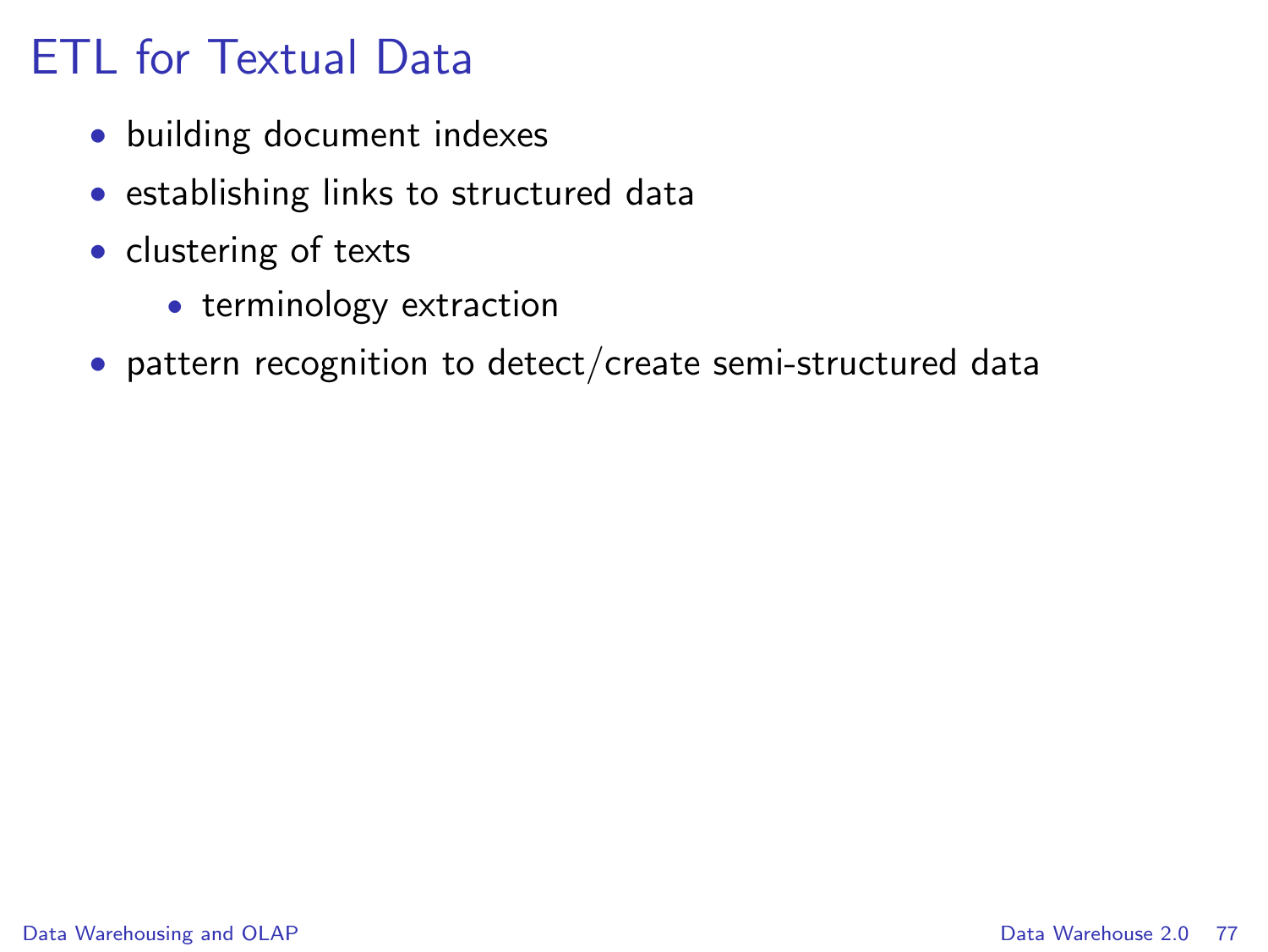## Searching Textual Data

- direct keyword-based search
- query expansion based on taxonomic information
	- synonyms
	- semantically similar words
	- more general / more specific words
- query expansion can and must be tailored depending on the number of hits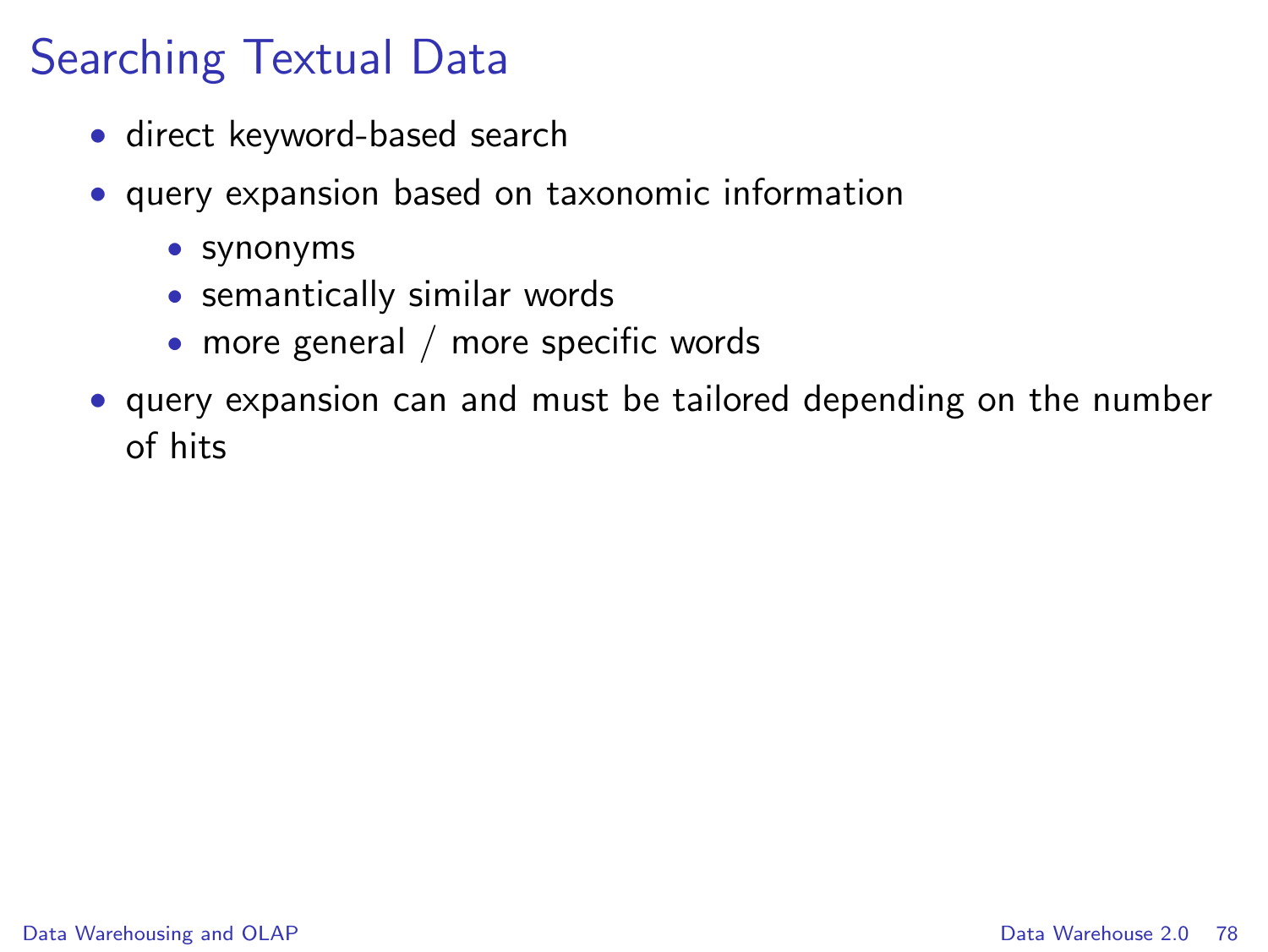## Analysis of Textual Data

- preferably using existing tools for structured data
- many analysis tasks require specifically tailored tools
	- co-reference detection
	- sentiment detection
	- opinion mining
	- trend detection
	- $\bullet$  ...
- borderline between ETL and analysis procedures is shifting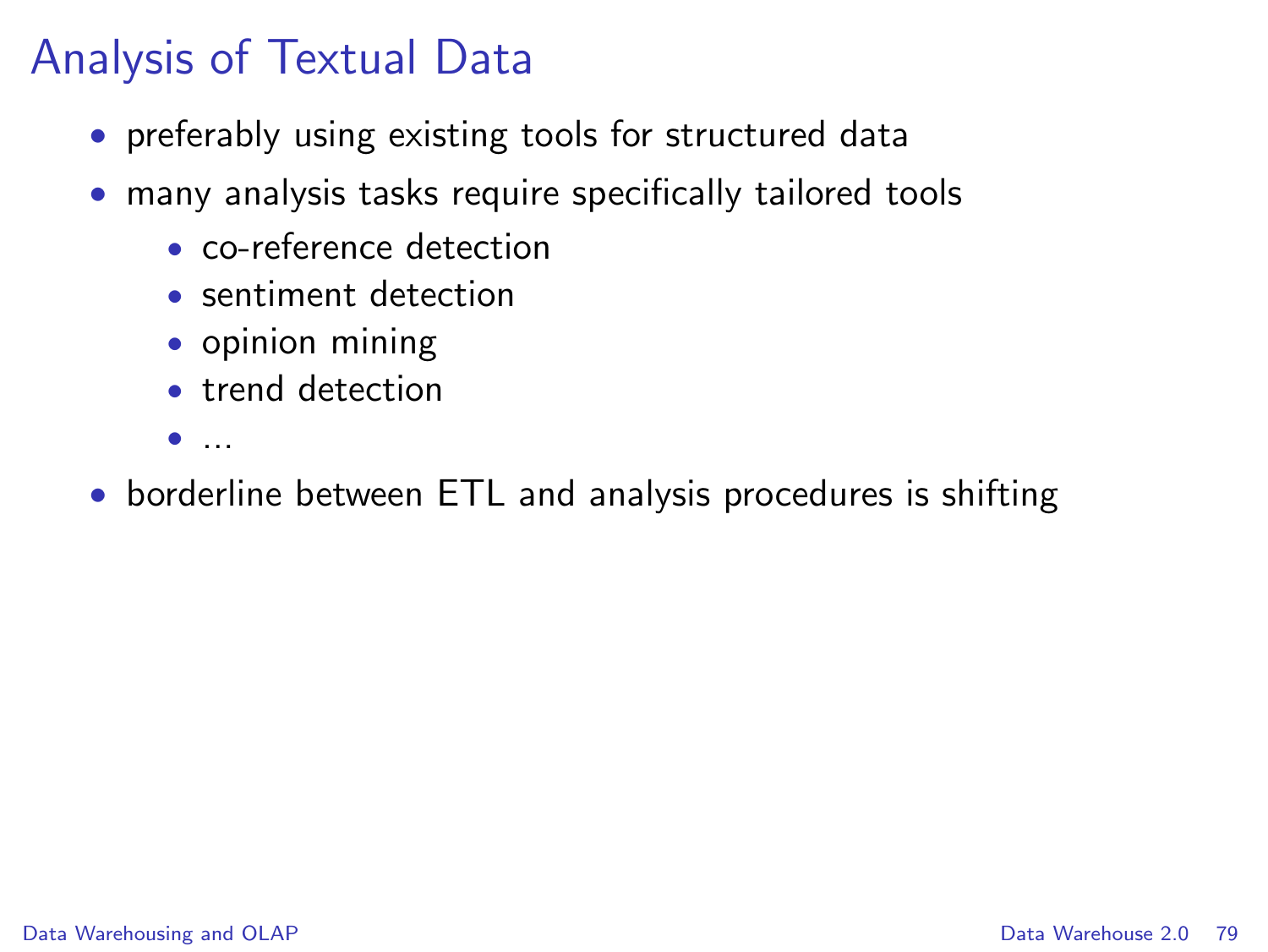#### Metadata for Textual Data

- documenting the data sources and the ETL process
- thesauri, taxonomies, glossaries, ontologies
- stop word lists
- synonym definitions
- homograph mappings
- alternative spellings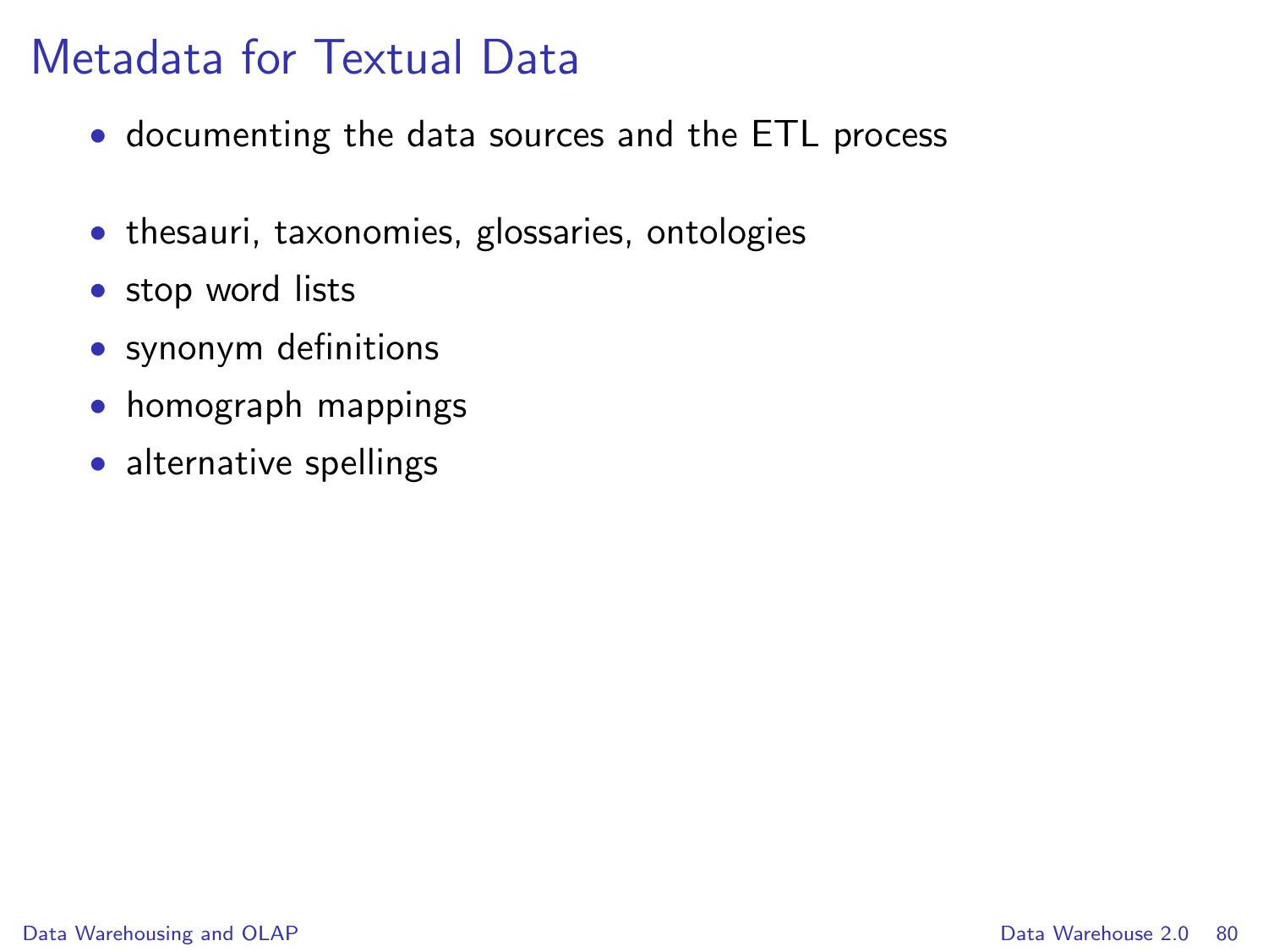## Change Management

- data warehouse needs to support changing requirements
- adaptation as a continuous maintenance activity
- project-based change mode is not appropriate
	- next change comes faster than the last update has been accomplished